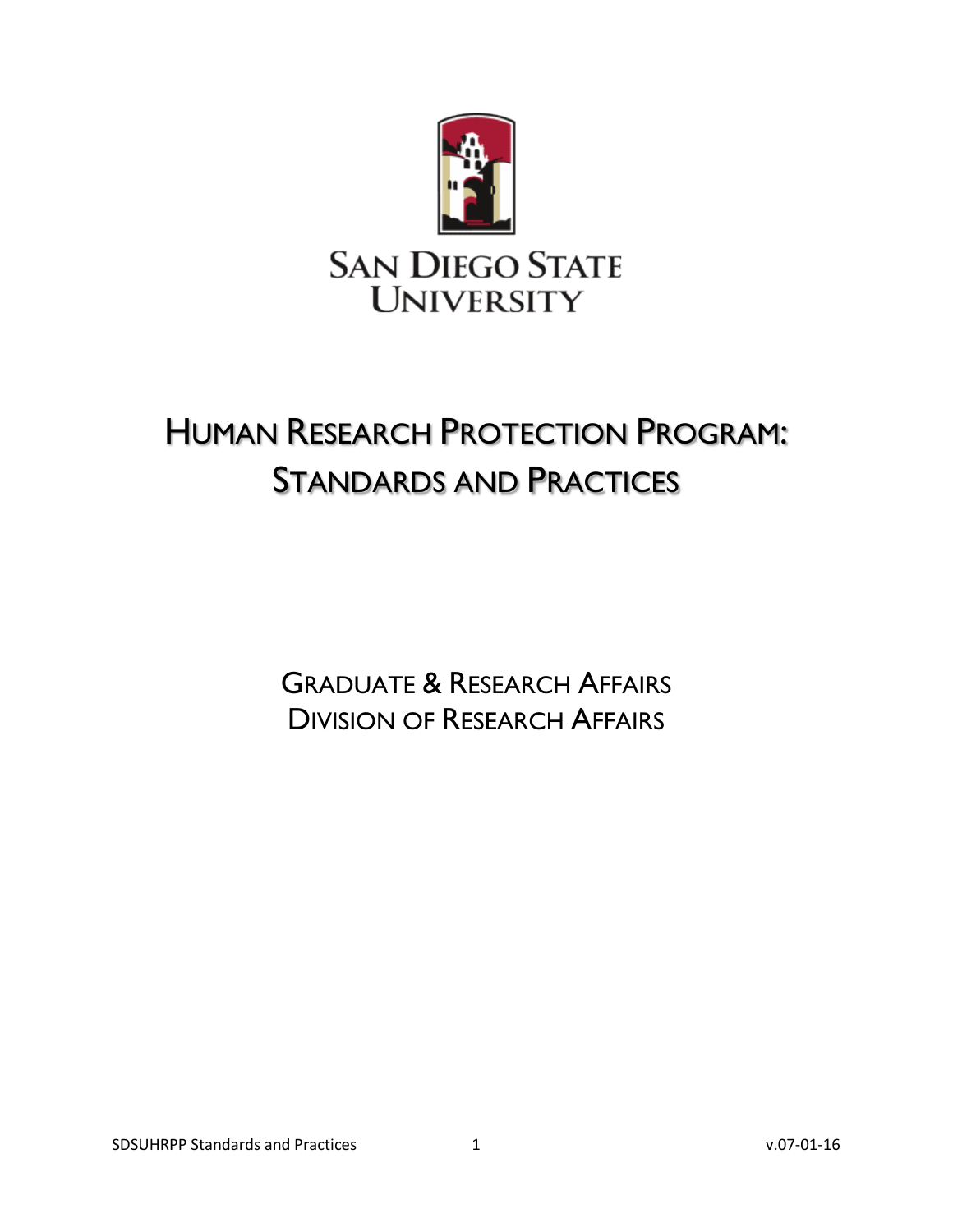| А. |                                                                                |  |  |
|----|--------------------------------------------------------------------------------|--|--|
| В. |                                                                                |  |  |
|    | IV. SHARED RESPONSIBILITIES OF THE INSTITUTION IN PROTECTING HUMAN SUBJECTS 9  |  |  |
| А. |                                                                                |  |  |
| В. |                                                                                |  |  |
| C. |                                                                                |  |  |
|    |                                                                                |  |  |
| А. |                                                                                |  |  |
| В. |                                                                                |  |  |
| C. |                                                                                |  |  |
| D. |                                                                                |  |  |
| E. |                                                                                |  |  |
| F. |                                                                                |  |  |
|    |                                                                                |  |  |
| А. |                                                                                |  |  |
| В. |                                                                                |  |  |
| C. |                                                                                |  |  |
| D. |                                                                                |  |  |
| Е. |                                                                                |  |  |
| F. |                                                                                |  |  |
| G. |                                                                                |  |  |
| Н. |                                                                                |  |  |
| I. |                                                                                |  |  |
| J. |                                                                                |  |  |
| K. | Time Allowed for Submission of Modifications to Secure Initial IRB Approval 13 |  |  |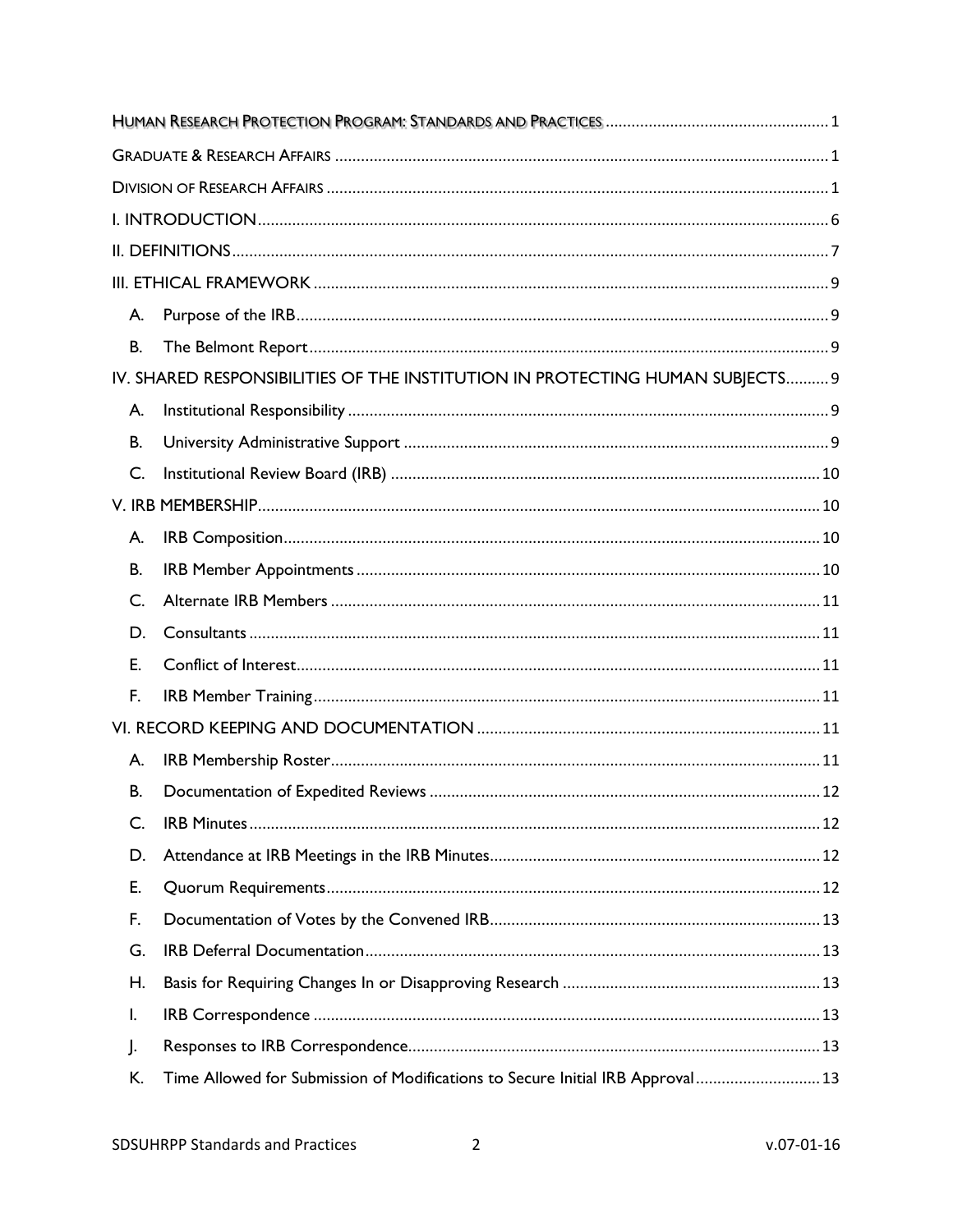| VII.           |                                                                                         |
|----------------|-----------------------------------------------------------------------------------------|
| VIII.          |                                                                                         |
| А.             |                                                                                         |
| В.             |                                                                                         |
| C.             |                                                                                         |
| D.             |                                                                                         |
| $\mathsf{I}$ . | Review of Modifications in IRB Approved Research and Consent Forms 17                   |
| 2.             |                                                                                         |
| IX.            |                                                                                         |
| Х.             |                                                                                         |
| Α.             |                                                                                         |
| В.             |                                                                                         |
| C.             |                                                                                         |
| D.             |                                                                                         |
| E.             |                                                                                         |
| Ι.             |                                                                                         |
| 2.             |                                                                                         |
| 3.             |                                                                                         |
| F.             |                                                                                         |
| $\mathsf{I}$ . |                                                                                         |
| 2.             |                                                                                         |
| 3.             |                                                                                         |
| G.             |                                                                                         |
| XI.            |                                                                                         |
| XII.           |                                                                                         |
| А.             | Determination of Continuing Review Date for Studies Reviewed at a Convened Meeting 24   |
| В.             | Determination of Continuing Review Date for Studies Reviewed by Expedited Procedures 25 |
| C.             |                                                                                         |
| D.             |                                                                                         |
| XIII.          |                                                                                         |
| А.             |                                                                                         |
| В.             |                                                                                         |
|                | <b>SDSUHRPP Standards and Practices</b><br>$v.07 - 01 - 16$<br>3                        |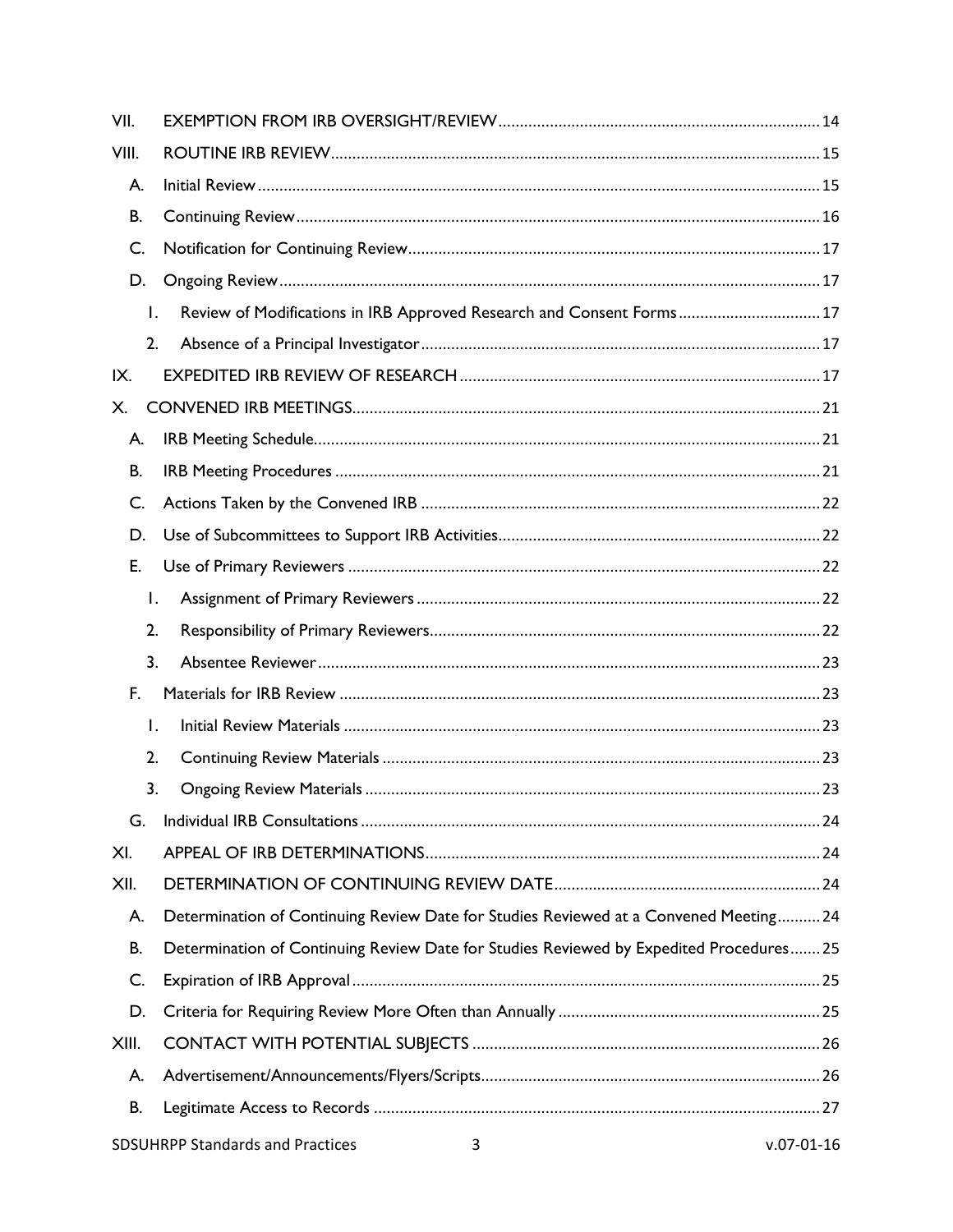| C.   |                                                                              |                  |
|------|------------------------------------------------------------------------------|------------------|
| XIV. |                                                                              |                  |
| А.   |                                                                              |                  |
| В.   |                                                                              |                  |
| C.   |                                                                              |                  |
| D.   |                                                                              |                  |
| E.   |                                                                              |                  |
| F.   | Mandatory Reporting to SDSU Institutional Officials and External Agencies 29 |                  |
| G.   |                                                                              |                  |
| XV.  |                                                                              |                  |
| А.   |                                                                              |                  |
| В.   |                                                                              |                  |
| C.   |                                                                              |                  |
| D.   | Payment Type for Research under a Department of Defense (DOD) Addendum  34   |                  |
| E.   |                                                                              |                  |
| F.   |                                                                              |                  |
| G.   |                                                                              |                  |
| Н.   |                                                                              |                  |
| I.   |                                                                              |                  |
| J.   |                                                                              |                  |
| K.   |                                                                              |                  |
| L.   |                                                                              |                  |
| М.   |                                                                              |                  |
| XVI. |                                                                              |                  |
| A.   |                                                                              |                  |
| В.   |                                                                              |                  |
| C.   |                                                                              |                  |
| D.   |                                                                              |                  |
| Е.   |                                                                              |                  |
| F.   |                                                                              |                  |
| G.   |                                                                              |                  |
| Η.   |                                                                              |                  |
|      | <b>SDSUHRPP Standards and Practices</b><br>4                                 | $v.07 - 01 - 16$ |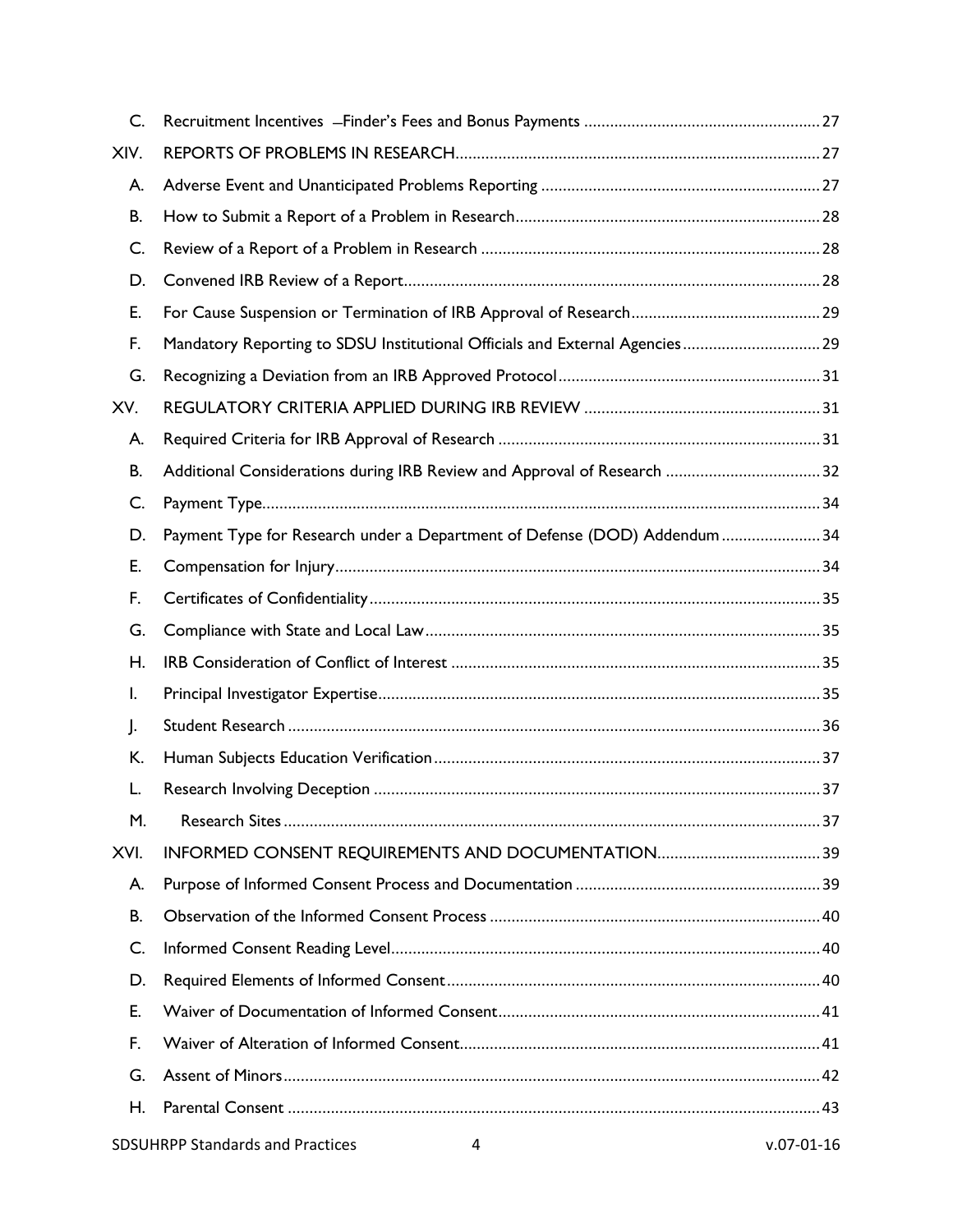|           | XVII. REVIEW OF RESEARCH INVOLVING POTENTIALLY VULNERABLE SUBJECTS 43 |  |
|-----------|-----------------------------------------------------------------------|--|
| А.        |                                                                       |  |
| В.        |                                                                       |  |
|           |                                                                       |  |
|           |                                                                       |  |
|           |                                                                       |  |
| F.        |                                                                       |  |
|           |                                                                       |  |
| A.        |                                                                       |  |
| <b>B.</b> |                                                                       |  |
|           |                                                                       |  |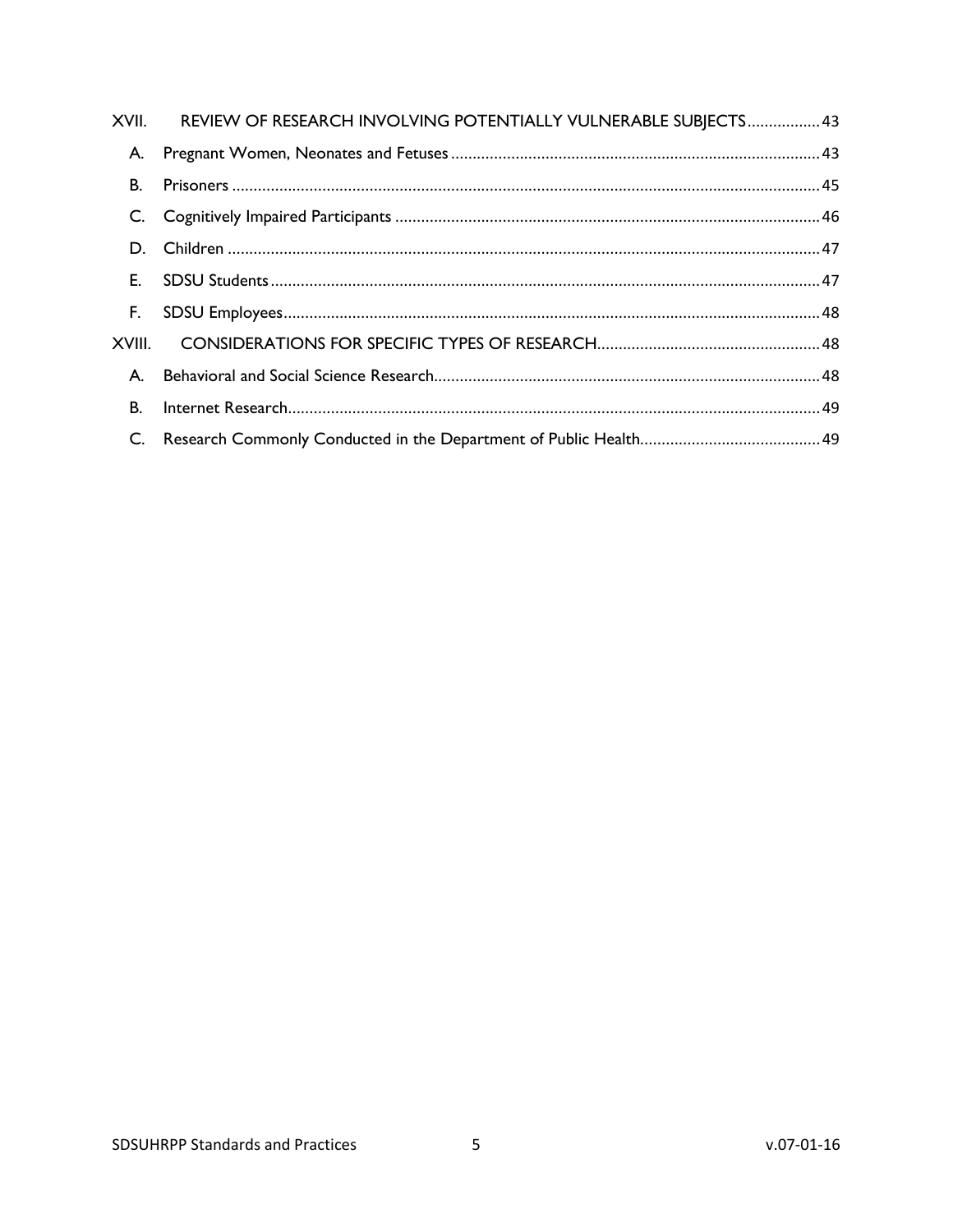# <span id="page-5-0"></span>**I. INTRODUCTION**

The San Diego State University (SDSU) Human Research Protection Program (HRPP) Standards and Practices is a reference for IRB members, Research Affairs Analysts, faculty, students and others associated with the HRPP program. This guidebook for standards and practices details the policies and procedures based on regulations governing human subject research. The HRPP Program and the IRB shall adhere to the standards and practices outlined in this guidebook. Other guidance not included in this document is available on the SDSU HRPP website. The website may be accessed at[:](https://newscenter.sdsu.edu/researchaffairs/hrpp.aspx) <https://newscenter.sdsu.edu/researchaffairs/hrpp.aspx>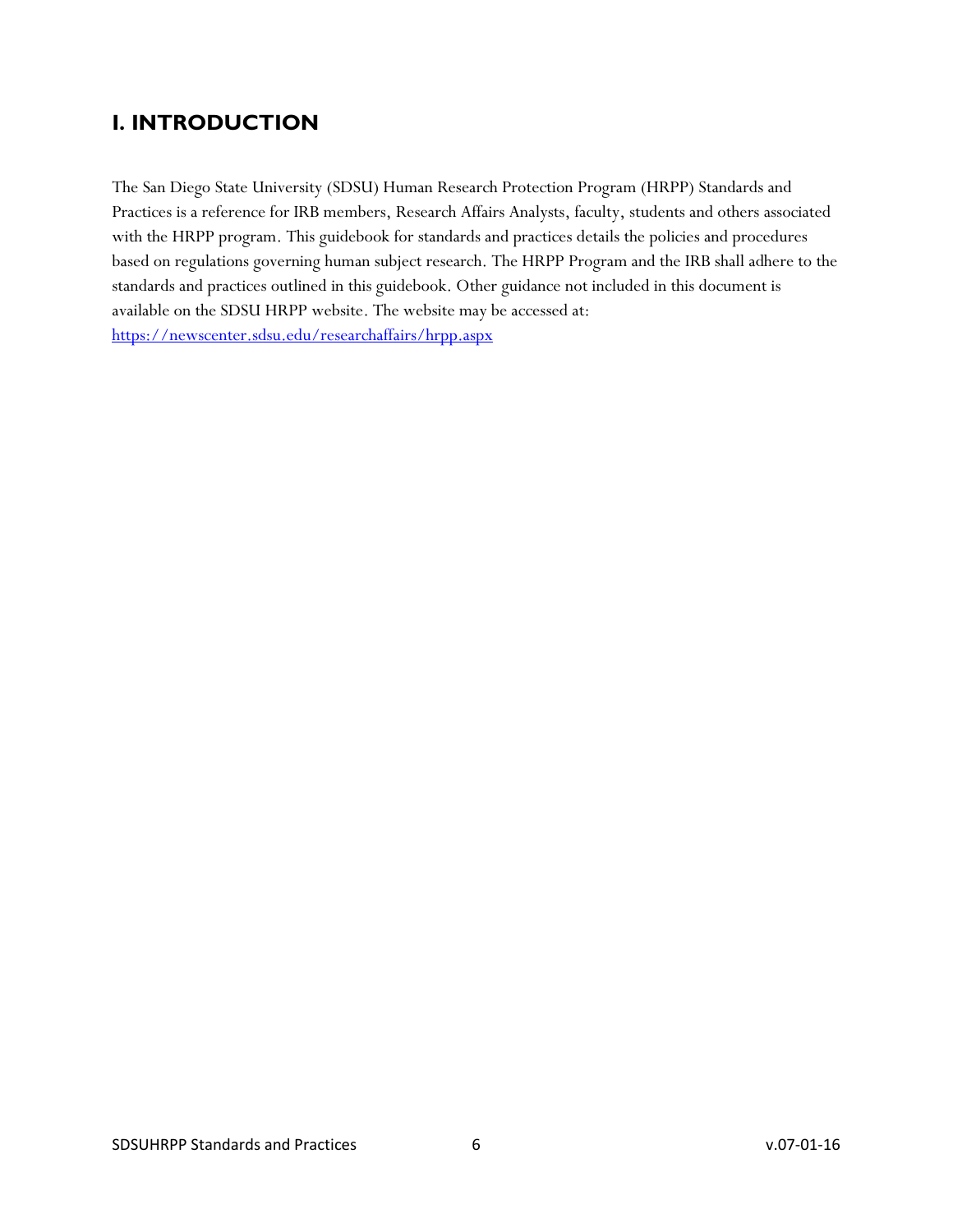# <span id="page-6-0"></span>**II. DEFINITIONS**

### **Children**

Persons who have not attained the legal age for consent to treatments or procedures involved in the research, under the applicable law of the jurisdiction in which the research will be conducted.  $(45CFR 46.402(a))$ 

### **Generalizable Knowledge**

The IRB considers generalizable knowledge to include the dissemination of research findings beyond the boundaries of the institution (e.g. publication, including thesis or dissertation, presentation or use outside the specific instructional setting.) The exception to the parameters defined occurs when a report of findings is issued to an agency that has contracted with the university to acquire programmatic information (e.g. needs assessment, program evaluation, quality control).

### **Human Subject**

A living individual about whom an investigator (whether professional or student) conducting research obtains: (1) data through intervention or interaction, or (2) identifiable private information (45 CFR  $46.102(f)$ ).

### **Interaction**

Communication or interpersonal contact between an investigator and subject

### **Intervention**

Physical procedures by which data are gathered and manipulations of the subject or the subject's environment that are performed for research purposes.

### **Legally Authorized Representative (LAR)**

An individual or judicial or other body authorized under applicable law to grant consent on behalf of a prospective subject for their participation in a research study (e.g. a parent consenting for a minor child's participation in a research study). Additional information on who may act as a LAR can be found under "Surrogate Consent" below.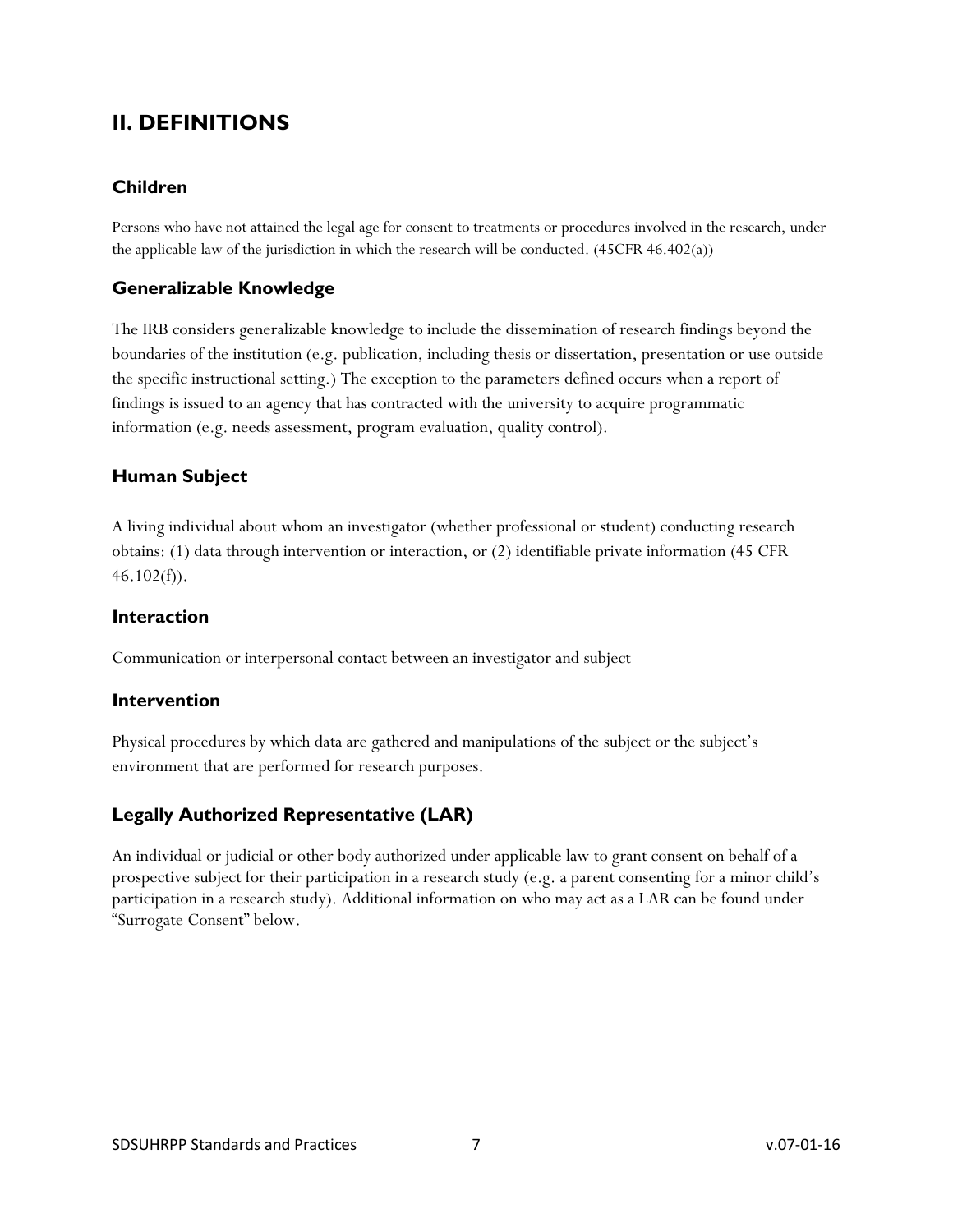### **Private information**

Information about behavior that occurs in a context in which an individual can reasonably expect that no observation or recording is taking place, and the information which has been provided for specific purposes by an individual and which the individual can reasonably expect will not be made public (e.g. medical record). When private information, access or obtained in the context of a research study, is individually identifiable, either directly or indirectly, the research is considered to be human subjects research.

### **Research**

A systematic investigation, including research development, testing and evaluation, designed to develop or contribute to generalizable knowledge (45 CFR 46.102(d)). As described in the Belmont Report, "...the term 'research' designates an activity designed to test a hypothesis, permit conclusions to be drawn, and thereby to develop or contribute to generalizable knowledge (expressed, for example, in theories, principles, and statements of relationships)."

### **Surrogate Consent**

The use of a Legally Authorized Representative (LAR) with reasonable knowledge of the research participant who shall include any persons described under California law (Health & Safety Code 24178): 1) The person's agent per an advanced healthcare directive, 2) The conservator or guardian of the person having authority to make healthcare decisions for the person, 3) The spouse of the person, 4) An individual as defined in Section 297 of the Family Code, 5) An adult son or daughter of the person, 6) A custodial parent of the person, 7) Any adult brother or sister of the person, 8) Any adult grandchild of the person, and 9) Any available adult relative with the closest degree on kinship to the person.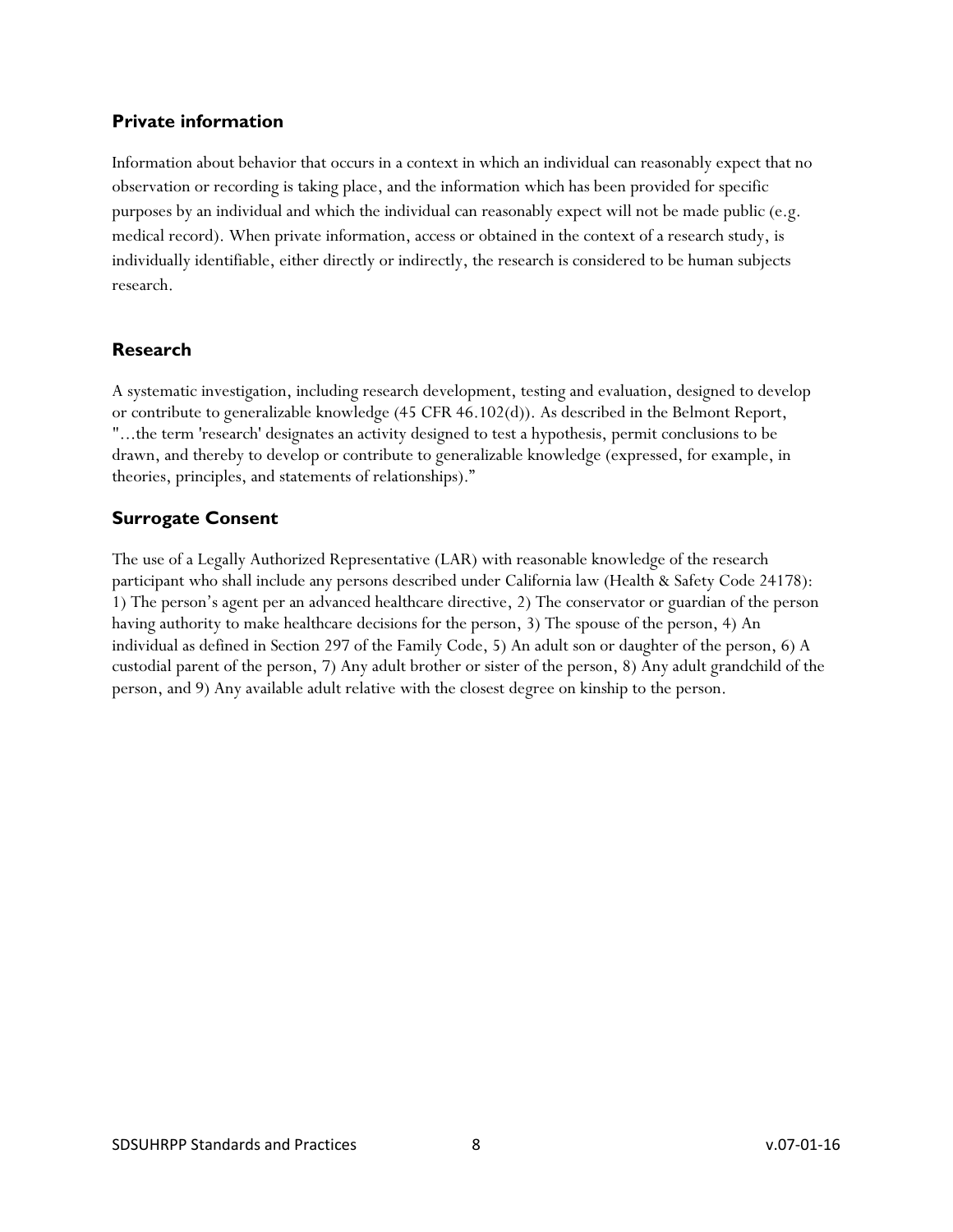# <span id="page-8-0"></span>**III. ETHICAL FRAMEWORK**

### <span id="page-8-1"></span>A. Purpose of the IRB

The SDSU IRB's primary responsibility is to ensure that the rights and welfare of human subjects participating in research under the auspices of SDSU or their agents are protected. Toward this aim, the IRB is charged with ensuring that human subjects' research is conducted ethically and in compliance with federal regulations, state law, and local and university policies and procedures.

### <span id="page-8-2"></span>B. The Belmont Report

The Belmont Report contains three basic ethical principles central to human subjects research which guides the Human Research Protection Program (HRPP) and the IRB in assuring protection of the rights and welfare of research subjects. These three principles are:

- 1. Respect for Persons recognizes individual autonomy. Respect for Persons is demonstrated by obtaining informed consent, protecting privacy and confidentiality, and enacting additional protections for vulnerable populations.
- 2. Beneficence requires that possible benefits of the research are maximized while the possible risks are minimized for the human subjects.
- 3. Justice is demonstrated by the equitable selection of subjects with regard to the distribution of burden and benefit.

# <span id="page-8-3"></span>**IV. SHARED RESPONSIBILITIES OF THE INSTITUTION IN PROTECTING HUMAN SUBJECTS**

### <span id="page-8-4"></span>A. Institutional Responsibility

San Diego State University (SDSU) assumes responsibility for the protection of the rights and welfare of human subjects in compliance with federal regulations as documented within SDSU's Assurance issued by the U.S. Department of Health and Human Services (DHHS). SDSU's assurance includes requirements and procedures for human subjects protections to ensure that all research conducted within its jurisdiction complies with the Code of Federal Regulations (CFR) pertaining to human subjects (DHHS Policy - 45 CFR 46; FDA Policy 21 CFR 50 and 56).

### <span id="page-8-5"></span>B. University Administrative Support

Administrative support for the SDSU Human Research Protection Program is provided through Graduate and Research Affairs Division of Research Affairs (DRA). The DRA is responsible for establishing and maintaining a program in support of ethical and responsible human subject's research conducted under the auspices of SDSU. This is accomplished through initial and continuing review of human subjects' research, internet access to relevant resources, ongoing education and training, and periodic assessment of resources dedicated in support of these activities.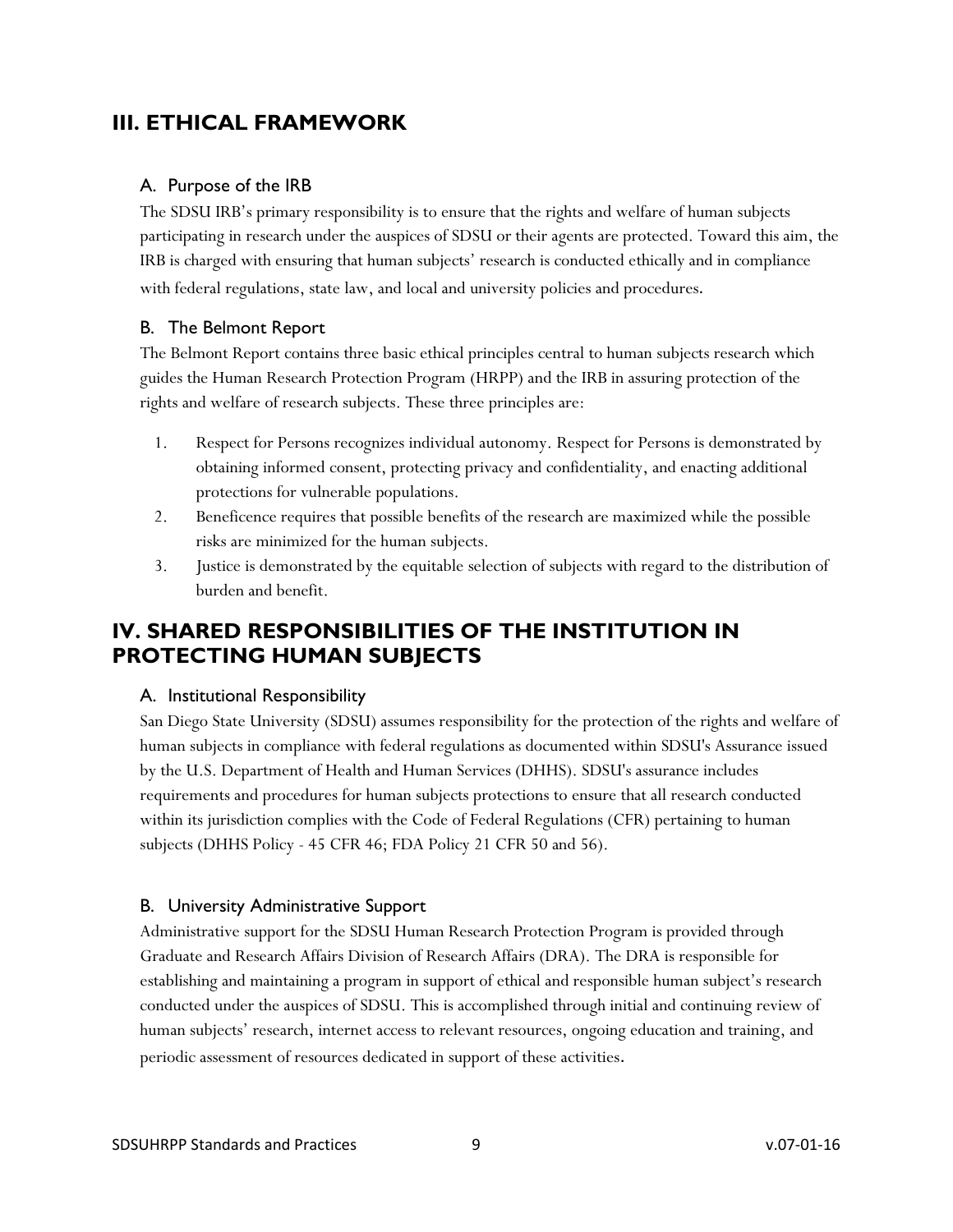### <span id="page-9-0"></span>C. Institutional Review Board (IRB)

The SDSU IRB is accountable for the review of human subjects research to ensure it meets applicable federal regulatory requirements found at 45 CFR 46, 21 CFR 50 and 56, all state and local laws, institutional policies and the ethical principles within the *Ethical Principles and Guidelines for the Protection of Human Subjects of Research* also known as the Belmont Report. The IRB serves to safeguard the rights and welfare of human subjects enrolled in research studies where SDSU is engaged in human subjects' research activities. The SDSU IRB may be the designated IRB for review of research as part of an IRB Authorization Agreement (IAA) signed by the signatory officials for both the reviewing and the relying IRB. Conversely, the SDSU may rely on another IRB for review when an IAA signed by signatory officials from both the reviewing and relying IRB is in force. However, when the SDSU IRB is relying on the review of another IRB, the SDSU IRB is still responsible for safeguarding the rights and welfare of human subjects.

# <span id="page-9-2"></span><span id="page-9-1"></span>**V. IRB MEMBERSHIP**

### A. IRB Composition

The IRB is composed of members representing faculty, staff and the local community. Membership includes those familiar with the methodologies commonly employed in research at SDSU, at least one licensed physician to assist in the review of clinical trials, and at least one member who is a prisoner representative who has the appropriate background and experience to support the rights and welfare of incarcerated research participants. Furthermore, membership includes at least one individual whose primary concerns are in nonscientific areas and at least one member not otherwise affiliated with the institution and who is not part of the immediate family of a person affiliated with the institution.

### <span id="page-9-3"></span>B. IRB Member Appointments

The IRB Chair or Director of Research Affairs will confirm that IRB membership is in compliance with federal regulations. Existing IRB members may provide recommendations for membership to the IRB Chairperson or to the Director of Research. The Director of Research Affairs may contact Department for recommendations of faculty for IRB membership. Faculty who are active in the research community may be contacted directly to discuss service to the IRB. The IRB Chairperson and the Director of Research Affairs forward IRB membership recommendations to the Vice President for Research.

Once IRB members are appointed, a letter outlining the terms of service is sent to the IRB member. IRB members are appointed annually for a one-year term by the Vice President for Research. Membership may be renewed provided the member demonstrates knowledge of regulations, an understanding of the application of ethical principles, and has available time to devote to associated responsibilities.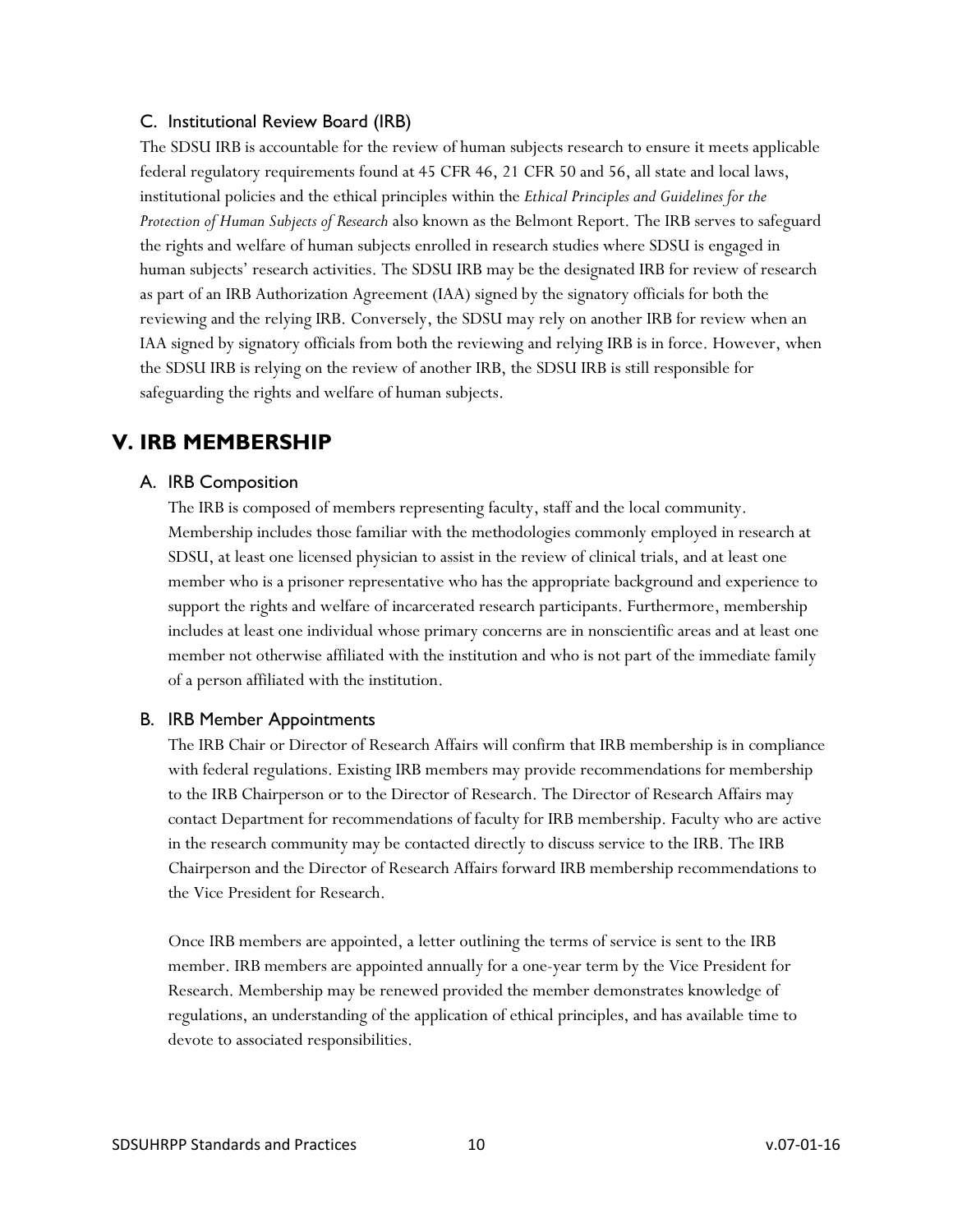#### <span id="page-10-0"></span>C. Alternate IRB Members

An alternate member may be appointed to the IRB to serve in the absence of a regular voting member. The alternate is selected based on the expertise and perspective s/he can bring to the review process. The diversity in an individual's academic and/or professional training as well as experience will contribute to selection of an alternate member. The alternate member may be a scientist, nonscientist, or community member.

#### <span id="page-10-1"></span>D. Consultants

The IRB recognizes that additional expertise may be necessary when reviewing a protocol. The IRB may request consultation from subject matter expert when issues relevant to a protocol require outside expertise. Consultants are not IRB members and may not vote.

#### <span id="page-10-2"></span>E. Conflict of Interest

The IRB Chairperson or members may have a conflict of interest if they are an investigator on a study, or have a financial or other interest for a protocol under review. In cases where a conflict of interest exists, the IRB member will recuse themselves from the IRB deliberations and vote for the study in which they have a conflict. Conflicts of interest will be noted in the minutes and the individual will be identified as recused during the vote.

#### <span id="page-10-3"></span>F. IRB Member Training

IRB members participate in initial and continuing education by reviewing the Belmont Report Ethical Principles and Guidelines for the Protection of Human Subjects of Research, Office for Human Research Protections - Policy and Guidance [\(http://www.hhs.gov/ohrp/regulations](http://www.hhs.gov/ohrp/regulations-and-policy/regulations/45-cfr-46/index.html)[and-policy/regulations/45-cfr-46/index.html\)](http://www.hhs.gov/ohrp/regulations-and-policy/regulations/45-cfr-46/index.html), and the U.S. Food and Drug Administration (FDA) INFORMATION SHEETS Guidance for Institutional Review Boards and Clinical Investigators, [http://www.fda.gov/oc/ohrt/irbs/default.htm\)](http://www.fda.gov/oc/oha/IRB/toc.html) as well as relevant materials on issues, regulations and guidance concerning human subjects' protections. Additionally, IRB members review and ratify the Human Research Protection Program Standards and Practices Manual.

Successful completion of CITI Human Subjects Training modules is the mechanism for the SDSU research community, including IRB members, to demonstrate basic understanding of both federal and SDSU-specific ethical principles and regulatory compliance practices. In the event that CITI training modules are not available in a language spoken by study team members, alternate training will be considered.

# <span id="page-10-5"></span><span id="page-10-4"></span>**VI. RECORD KEEPING AND DOCUMENTATION**

#### A. IRB Membership Roster

The HRPP Office located within the Department of Research Affairs maintains the current IRB membership roster and report any changes to OHRP. The IRB roster contains the following information: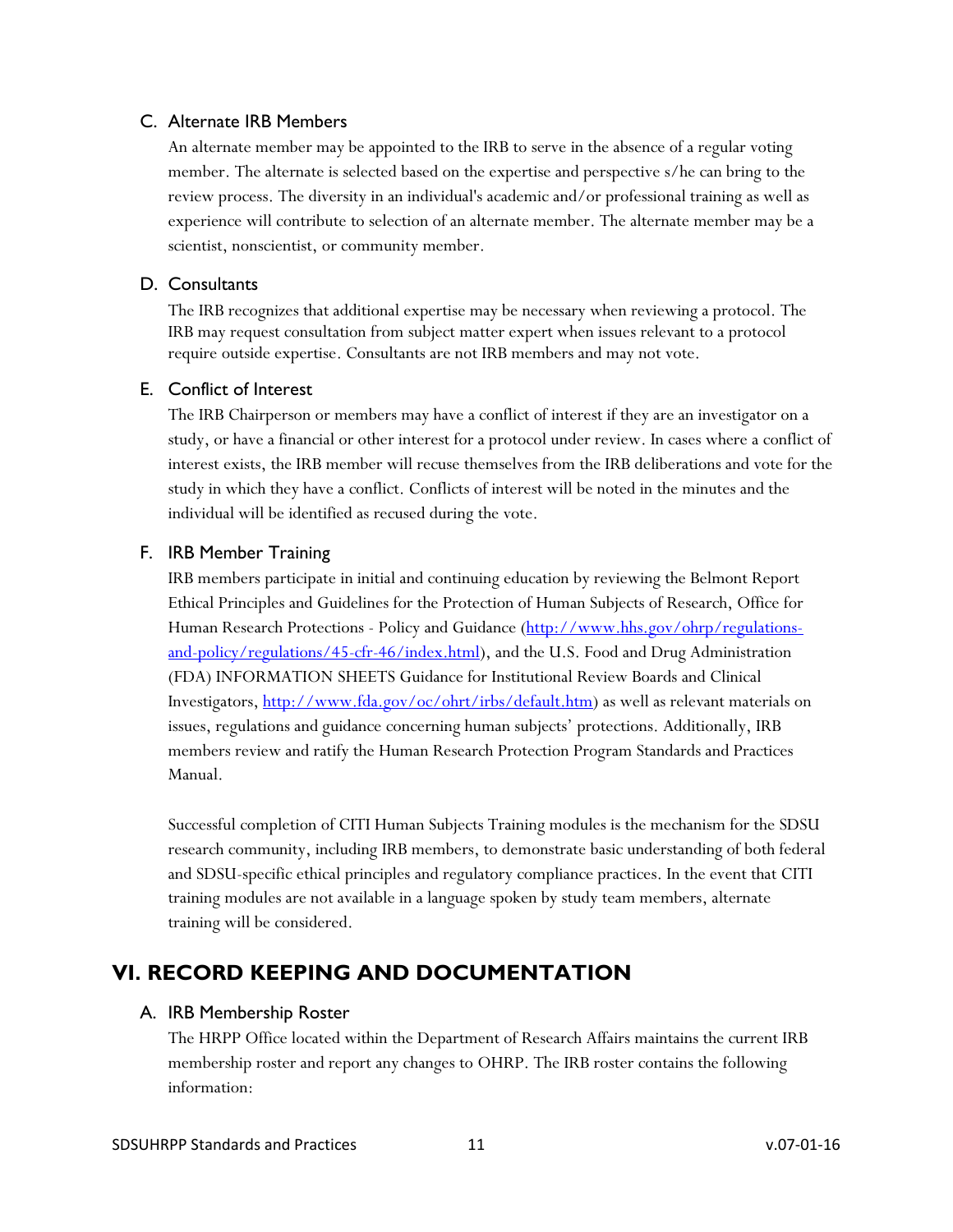- 1. Name
- 2. Title
- 3. Voting status
- 4. Affiliation
- 5. Department
- 6. Degree(s)
- 7. Contact information
- 8. Representative capacity
- 9. Appointment Date
- 10. Term expiration date

### <span id="page-11-0"></span>B. Documentation of Expedited Reviews

The outcome of the expedited reviews will be documented on correspondence to the Principal Investigator and on IRB meeting agendas.

### <span id="page-11-1"></span>C. IRB Minutes

IRB minutes are taken by the Research Affairs [IRB] Analysts and will include the following:

- 1. Attendance by name
- 2. Call to order, documenting that the required quorum was present, including a scientific member, a non-scientific member and a prisoner representative as required
- 3. Approval of prior IRB meeting minutes
- 4. Business items
- 5. Actions taken by the IRB for initial and continuing review of research including the vote, approval period and risk determination
- 6. The basis for requiring changes in or disapproving research
- 7. A summary of any controverted issues and their resolution
- 8. The determination of the frequency of continuing review based upon degree of risk

### <span id="page-11-2"></span>D. Attendance at IRB Meetings in the IRB Minutes

IRB minutes list the attendance as follows:

- 1. Names of members present including their membership and voting status. For members attending via telephone conference, the method or their attendance will be recorded in the minutes.
- 2. Names of any guests present

### <span id="page-11-3"></span>E. Quorum Requirements

The following rules are observed by the IRB:

- 1. A quorum consists of a majority of IRB members (or their designated alternate). Quorum includes at least one scientific member, one non-scientific member, and at least one prisoner representative, as required.
- 2. Approval of research is by a majority vote of the quorum present.
- 3. Members recusing themselves due to a conflict of interest are counted toward quorum.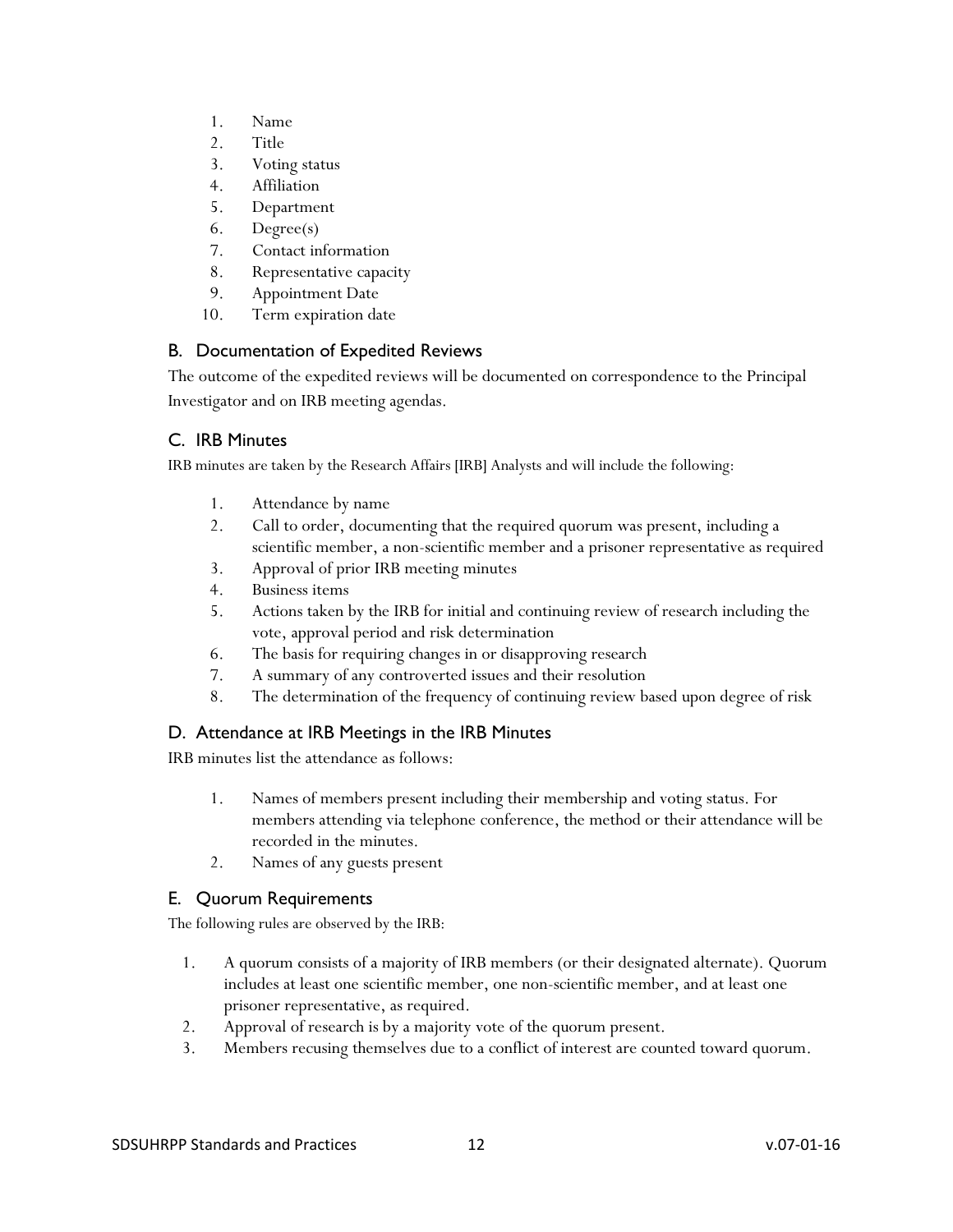- 4. The following individuals are not counted as part of the quorum and will not vote: any individual not listed on the IRB membership roster, any ad hoc reviewer or consultant, any guests present at the meeting
- 5. When an IRB member and their alternate are both present at a meeting, only one may vote.
- 6. If quorum is lost during a meeting, quorum must be restored before any discussion of, or action requiring a vote may occur.

### <span id="page-12-0"></span>F. Documentation of Votes by the Convened IRB

Votes and deliberations on each action reviewed a convened IRB meeting, include the number of members voting "for", "against", and the names and number of those who are abstaining, excusing or recusing themselves from the vote are documented in the IRB minutes.

### <span id="page-12-1"></span>G. IRB Deferral Documentation

A deferral may be documented in the IRB minutes when the IRB does not take an action on an agenda item. The reason for the deferral will be noted in the minutes. The review of the item will be postponed until the next scheduled meeting, as appropriate.

#### <span id="page-12-2"></span>H. Basis for Requiring Changes In or Disapproving Research

The minutes of the IRB meeting will include the basis for requiring changes in or disapproving research. Additionally, the IRB will include in its written notification to the investigator, a statement of the reasons for its decision and give the investigator an opportunity to respond in person, in writing or both.

#### <span id="page-12-3"></span>I. IRB Correspondence

Accurate records are maintained of all communications to and from the IRB. Correspondence for full board, expedited reviews and exempt verifications is filed in the appropriate study file located in the HRPP office and/or the electronic IRB system.

The PI is notified in writing of all IRB decision regarding each protocol and the regulatory criteria upon which IRB decisions are based. The PI is responsible for assuring the conduct of the research study complies with IRB approval.

### <span id="page-12-4"></span>J. Responses to IRB Correspondence

Any required response to IRB correspondence will be reviewed by the primary reviewer(s) for items reviewed at a fully convened IRB meeting, or by the reviewer designated by the IRB Chairperson for expedited reviews. If the review of a research study is tabled, the response will be reviewed by the primary reviewer(s) at a fully convened IRB meeting.

#### <span id="page-12-5"></span>K. Time Allowed for Submission of Modifications to Secure Initial IRB Approval

In cases where a research study is approved pending minor clarification and/or modification at the time of initial review, PIs are given 90 days to submit a response to the IRB. If the PI does not submit a response within the 90 day timeframe, the study may be administratively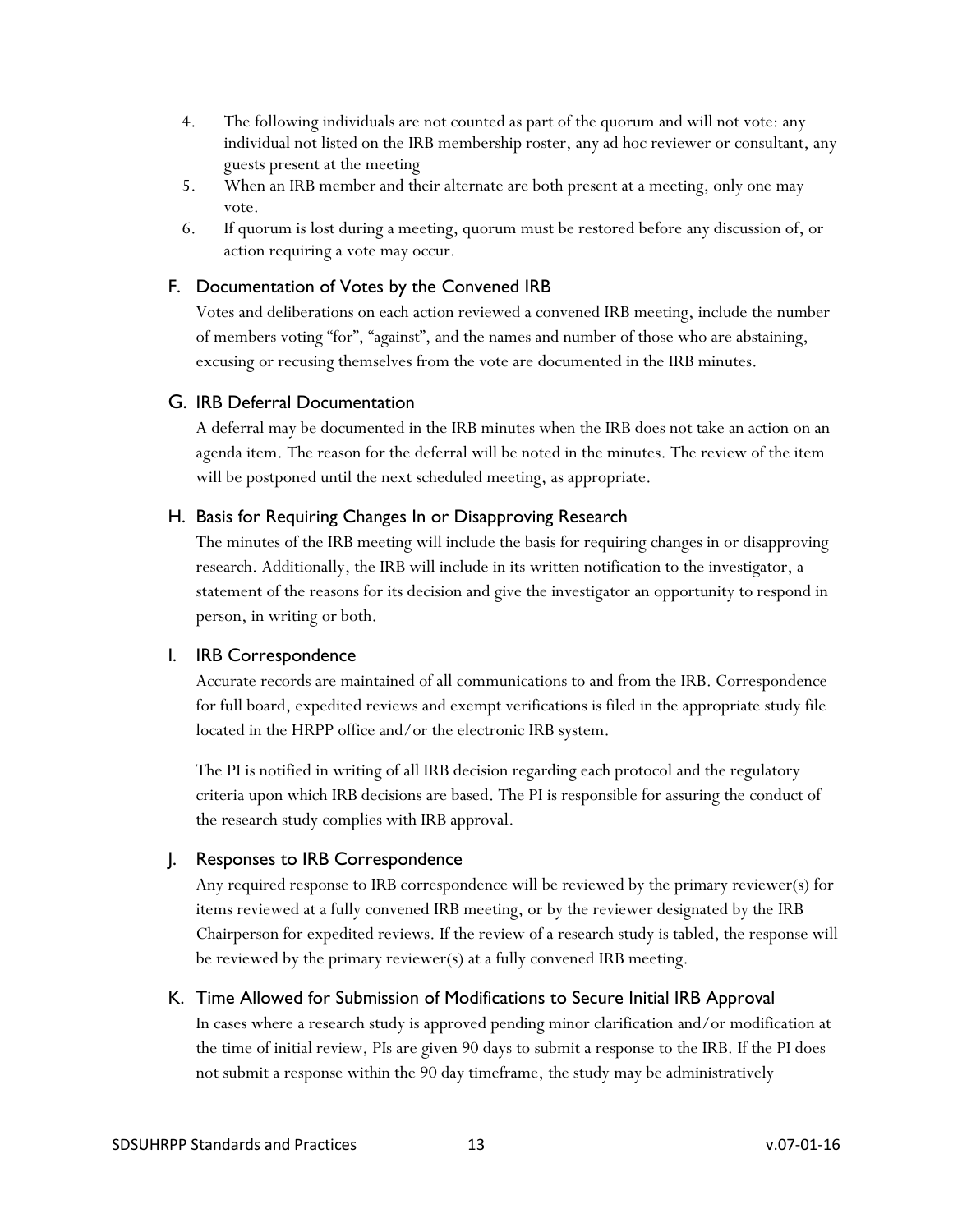withdrawn from IRB consideration. If the PI wishes to obtain IRB approval for a study administratively withdrawn, a new IRB submission will be required.

The IRB will consider exceptions to this policy in extraordinary circumstances such as delay in funding or changes to be made by the study sponsor.

## <span id="page-13-0"></span>**VII. EXEMPTION FROM IRB OVERSIGHT/REVIEW**

Research studies meeting the definition of research involving human subjects (see definitions on page 2 of this document), must undergo review and approval before the research project can commence. A research study involving human subjects may be exempt from IRB oversight if it meets the following regulatory criteria found at 45 CFR 46.101:

(1) Research conducted in established or commonly accepted educational settings, involving normal educational practices, such as

(i) Research on regular and special education instructional strategies, or

(ii) Research on the effectiveness of or the comparison among instructional techniques, curricula, or classroom management methods.

(2) Research involving the use of educational tests (cognitive, diagnostic, aptitude, achievement), survey procedures, interview procedures or observation of public behavior, unless:

(i) Information obtained is recorded in such a manner that human subjects can be identified, directly or through identifiers linked to the subjects; and

(ii) Any disclosure of the human subjects' responses outside the research could reasonably place the subjects at risk of criminal or civil liability or be damaging to the subjects' financial standing, employability, or reputation.

(3) Research involving the use of educational tests (cognitive, diagnostic, aptitude, achievement), survey procedures, interview procedures, or observation of public behavior that is not exempt under paragraph (2), if

(i) The human subjects are elected or appointed public officials or candidates for public office, or

(ii) Federal statute(s) require(s) without exception that the confidentiality of the personally identifiable information will be maintained throughout the research and thereafter.

(4) Research involving the collection or study of existing data, documents, records, pathological specimens, or diagnostic specimens, if these sources are publicly available or if the information is recorded by the investigator in such a manner that subjects cannot be identified, directly or through identifiers linked to the subjects.

(5) Research and demonstration projects which are conducted by or subject to the approval of the federal department or agency heads, and which are designed to study, evaluate or otherwise examine:

(i) Public benefit or service programs,

(ii) Procedures for obtaining benefits or services under those programs,

(iii) Possible changes in or alternatives to those programs or procedures,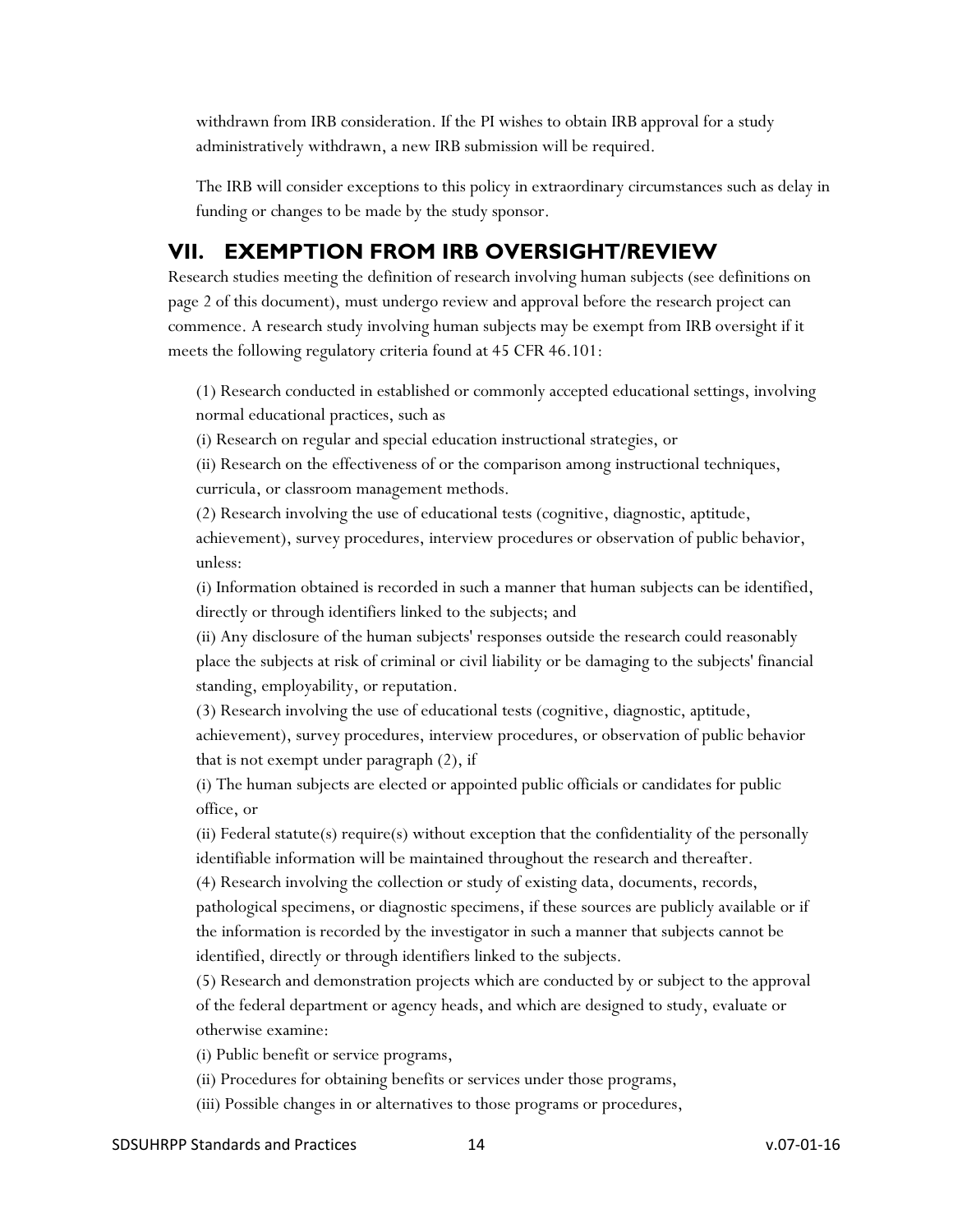(iv) Possible changes in methods or levels of payment for benefits or services under those programs.

(6) Taste and food quality evaluation and consumer acceptance studies,

(i) If wholesome foods without additives are consumed or

(ii) If a food is consumed that contains a food ingredient at or below the level and for a use found to be safe, or agricultural chemical or environmental contaminant at or below the level found to be safe, by the Food and Drug Administration or approved by the Environmental Protection Agency or the Food Safety and Inspection Service of the U.S. Department of Agriculture.

The IRB Chairperson or a reviewer designated by the IRB Chairperson will determine exempt status. The PI will be notified by a Research Affairs [IRB] Analyst in writing of the exempt determination. If it is determined the study does not qualify for exempt status; the study will be evaluated for either expedited or full-board review. In this case, additional information, or documentation may be required from the PI. The convened IRB will be informed of exempt determinations on the IRB agenda for the next convened meeting.

If a modification is made to a study previously determined to be exempt from IRB oversight, the PI must submit a modification to the IRB for review by the IRB Chairperson, or reviewer designated by the IRB Chairperson. The modification will be reviewed and if it does not change the exempt status of the study, a Research Affairs [IRB] Analyst will generate an Exempt Verification letter. If the modification changes the status, the study will be reviewed as nonexempt research. This may require additional information or documentation from the PI.

**Any individual involved in making the determination of exempt status of a proposed research study cannot be a study team member for the proposed research.**

### <span id="page-14-0"></span>**VIII. ROUTINE IRB REVIEW**

#### <span id="page-14-1"></span>A. Initial Review

Unless a human subjects research study is determined to be exempt from IRB oversight and review, all human subjects research where the SDSU is engaged in the research, must be reviewed and approved by the SDSU IRB prior to the commencement of any research activities.

When the study is conducted by an SDSU student as part of the requirements for graduation, a Faculty Advisor for the student will be the Principal Investigator for the study and supervise the student during the design and conduct of the research study. As PI, the Faculty Advisor ultimately assumes all responsibility for the conduct of the research study.

For studies requiring review at a convened IRB meeting the primary reviewer(s) will: 1) review and lead the discussion on the proposal, 2) provide an assessment of the soundness and safety of the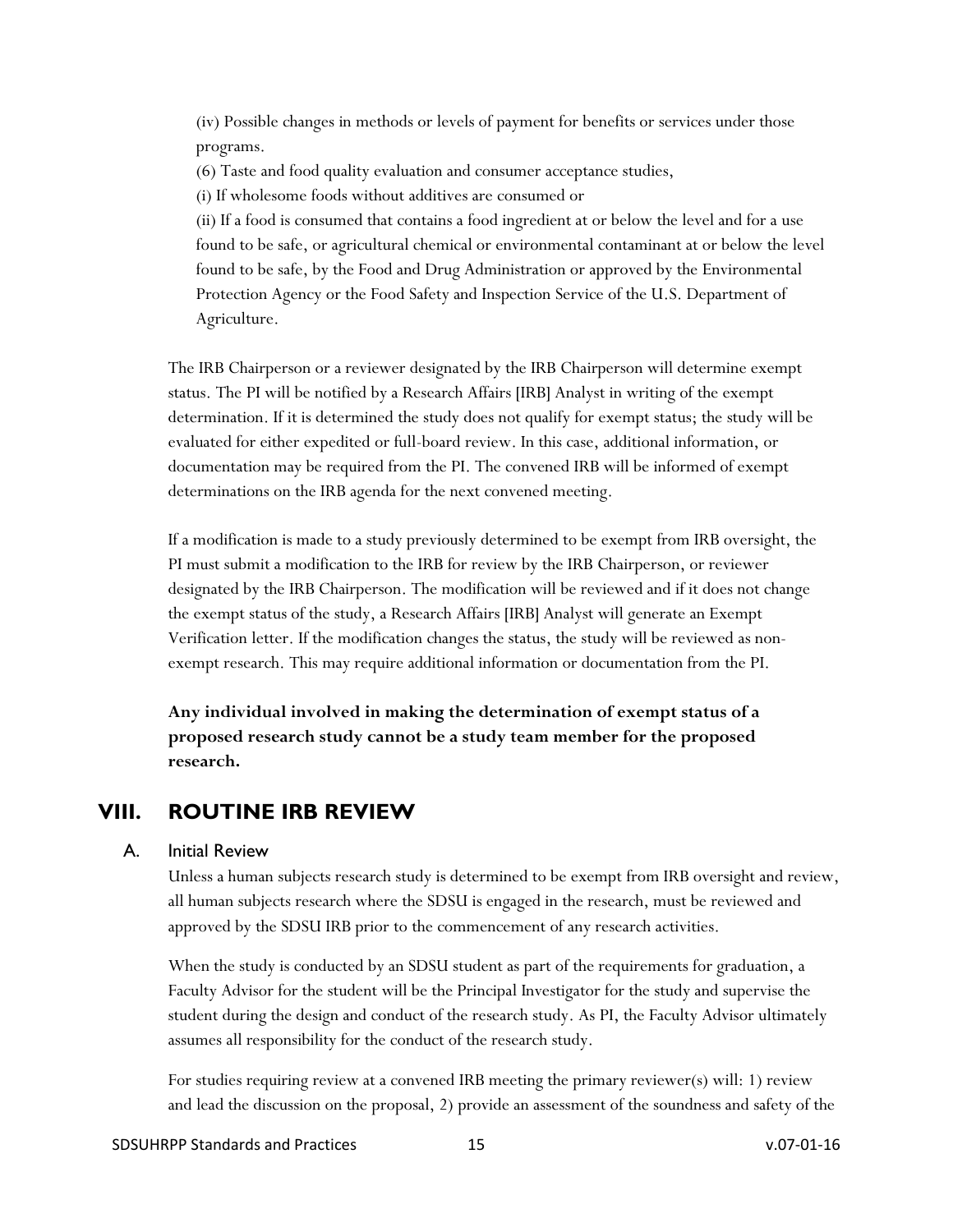protocol, and 3) make any recommendations regarding the protocol and any study documentation. The PI will be asked to provide a telephone number where they can be reached with any questions which arise during the discussion of their study.

At the time of initial review at a convened IRB meeting, the IRB will determine the frequency of continuing review for the research study; however, continuing review may not be less than one time per year. When the IRB determines a study presents greater than minimal risk to research subjects, the IRB may determine the study requires IRB review more frequently than one time per year or they may determine that IRB continuing review occur after *x* number of participants are enrolled.

The primary reviewer(s) conduct a review of materials provided for initial review and apply the criteria found at 45 CFR 46.111. To facilitate an evaluation of the criteria for approval, the IRB reviewers may employ a Reviewer Checklist supplied by the HRPP office; however, the completion of the checklist is not compulsory.

### <span id="page-15-0"></span>B. Continuing Review

The IRB will conduct substantive and meaningful continuing review based on regulatory criteria of research at intervals appropriate to the degree of risk, but not less than once per year.

Principal Investigators are notified in writing of the approval date and expiration date at the time of initial review approval. In order to allow for adequate time for submission and review of continuing review materials and documents, a courtesy notice is sent by the HRPP office 30 days prior to expiration of IRB approval. It is the PIs responsibility to maintain current IRB approval regardless of whether or not they receive the courtesy notice for continuing review.

In conducting continuing review of research the IRB will review:

- 1. The number of subjects planned for inclusion in the study
- 2. The number of subjects studied to date
- 3. The number of subjects the PI still plans to recruit
- 4. The number of subjects who have refused to participate
- 5. A summary of the complications or adverse events to the subjects
- 6. A summary of the modifications made to the protocol within the last approval period
- 7. A summary of the changes in literature which would affect the study

Studies may meet expedited review criteria for continuing review. The IRB Chairperson or a qualified reviewer designated by the IRB Chairperson will determine if the criteria are met.

A research study that is contingently approved at continuing review may not accrue new participants after the research study's expiration date, until conditions to approval are met and final approval is conferred by the IRB.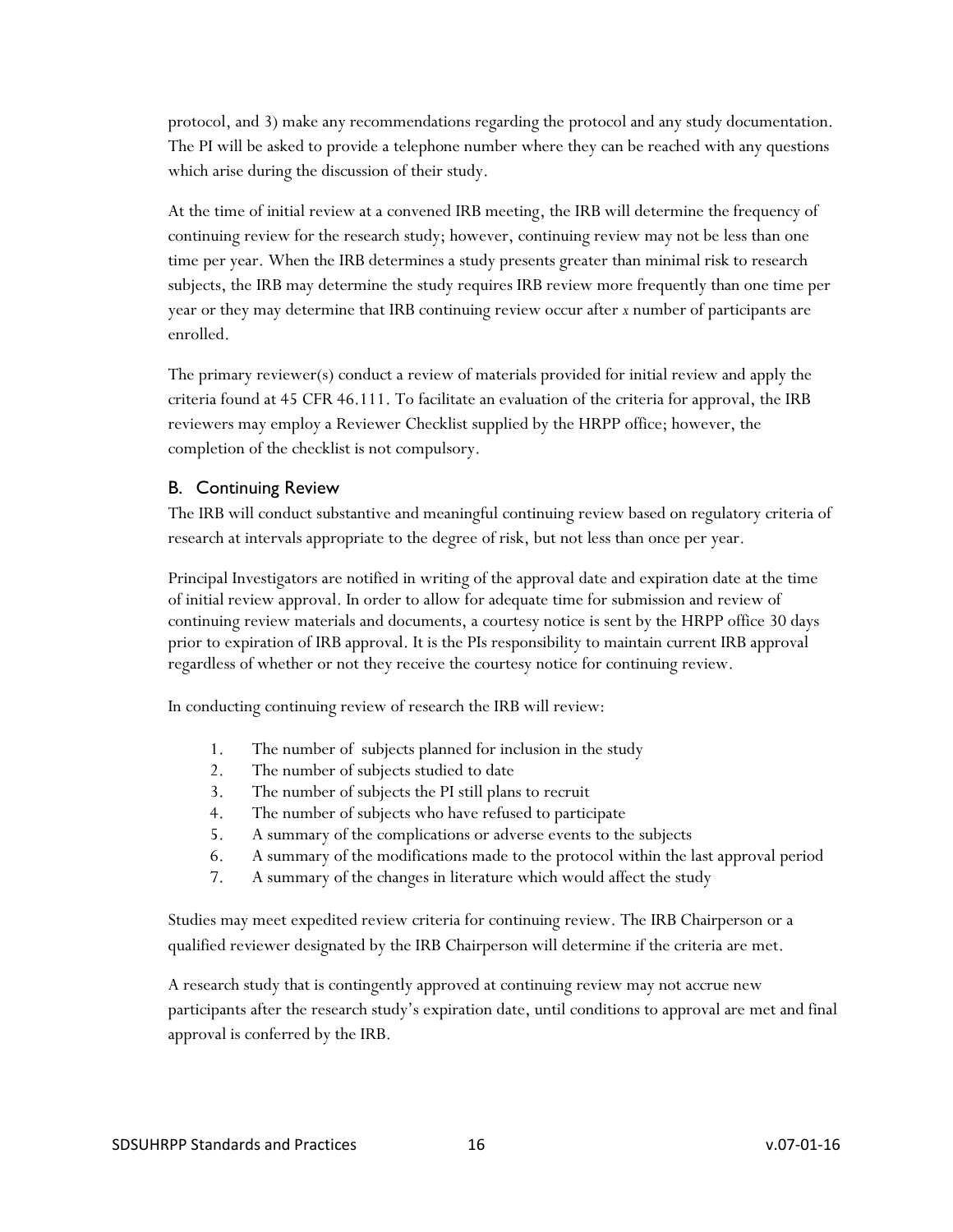### <span id="page-16-0"></span>C. Notification for Continuing Review

Approximately 30 days before the current approval for a research study will expire; the HRPP Administrative Coordinator will send an email notification to the PI, to notify them of the upcoming expiration date of approval to request a Report of Progress (ROP). If the PI does not submit a ROP prior to the expiration date of approval, the HRPP Administrative Coordinator will send an Expiration Notice to the PI instructing them that all research activities must stop. The notice will include a request for a ROP to be submitted within 30 days of expiration of IRB approval. If a ROP submission is not received within 30 days of approval expiration, the PI must submit a new IRB submission for their study. At day 60 after approval expiration, if no response to the Expiration Notice is received, the HRPP Administrative Coordinator will send a notice to the PI informing them that the study is closed.

#### <span id="page-16-2"></span><span id="page-16-1"></span>D. Ongoing Review

#### 1. Review of Modifications in IRB Approved Research and Consent Forms

The IRB must conduct a review of all proposed modifications to IRB approved research projects, including minor modifications to any previously approved study documents. The IRB must approve any changes before the implementation of the proposed changes, *except when necessary to eliminate apparent immediate hazards to subjects*. In the latter case, changes must be submitted to the IRB for review promptly after the change.

#### <span id="page-16-3"></span>2. Absence of a Principal Investigator

When a PI will be absent for a prolonged period of time (e.g. more than one month) and will be unable to oversee the research where participants are continuing to be followed as part of the research, the PI must notify the IRB prior to their departure, except in the case of unforeseeable absence due to an emergency.

The PI must submit a modification to appoint a new PI during their absence for review and approval <u>prior to their absence</u>. Before approval, the individual(s) must be a qualified SDSU faculty member and must complete all required education consistent with HRPP policies.

# <span id="page-16-4"></span>**IX. EXPEDITED IRB REVIEW OF RESEARCH**

The IRB Chairperson or a reviewer designated by the IRB Chairperson may review human subjects' research meeting the criteria found at 45 CFR 110 under an expedited review process. When conducting an expedited review, the designated reviewer(s) has/have the authority to act on behalf of the IRB, but may not disapprove the research.

∗The following criteria are used to determine if the research is eligible for an expedited review (45 CFR 46.110):

(A) Research activities that (1) present no more than minimal risk to human subjects, and (2) involve only procedures listed in one or more of the following categories, may be reviewed by the IRB through the expedited review procedure authorized by 45 CFR 46.110 and 21 CFR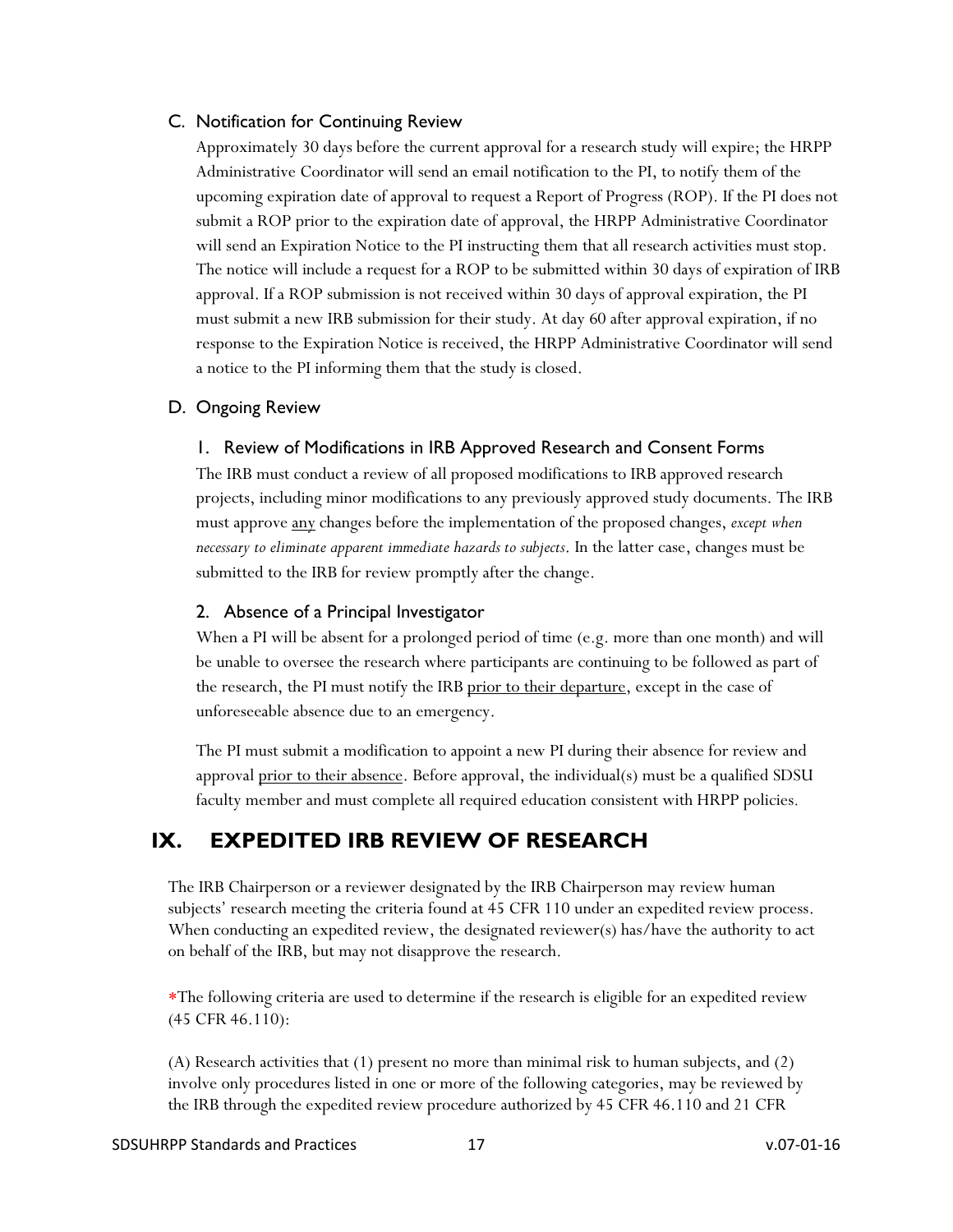56.110. The activities listed should not be deemed to be of minimal risk simply because they are included on this list. Inclusion on this list merely means that the activity is eligible for review through the expedited review procedure when the specific circumstances of the proposed research involve no more than minimal risk to human subjects.

(B) The categories in this list apply regardless of the age of subjects, except as noted.

(C) The expedited review procedure may not be used where identification of the subjects and/or their responses would reasonably place them at risk of criminal or civil liability or be damaging to the subjects financial standing, employability, insurability, reputation, or be stigmatizing, unless reasonable and appropriate protections will be implemented so that risks related to invasion of privacy and breach of confidentiality are no greater than minimal.

(D) The expedited review procedure may not be used for classified research involving human subjects. Classified research is research that is conducted by the federal government.

(E) IRBs are reminded that the standard requirements for informed consent (or its waiver, alteration, or exception) apply regardless of the type of review--expedited or convened--utilized by the IRB.

(F) Categories one (1) through seven (7) pertain to both initial and continuing IRB review.

Research Categories

(1) Clinical studies of drugs and medical devices only when condition (a) or (b) is met.

(a) Research on drugs for which an investigational new drug application (21 CFR Part 312) is not required. (Note: Research on marketed drugs that significantly increases the risks or decreases the acceptability of the risks associated with the use of the product is not eligible for expedited review.)

(b) Research on medical devices for which (i) an investigational device exemption application (21 CFR Part 812) is not required; or (ii) the medical device is cleared/approved for marketing and the medical device is being used in accordance with its cleared/approved labeling.

(2) Collection of blood samples by finger stick, heel stick, ear stick, or venipuncture as follows: (a) from healthy, nonpregnant adults who weigh at least 110 pounds. For these subjects, the amounts drawn may not exceed 550 ml in an 8 week period and collection may not occur more frequently than 2 times per week; or

(b) from other adults and children<sup>2</sup>, considering the age, weight, and health of the subjects, the collection procedure, the amount of blood to be collected, and the frequency with which it will be collected. For these subjects, the amount drawn may not exceed the lesser of 50 ml or 3 ml per kg in an 8 week period and collection may not occur more frequently than 2 times per week.

(3) Prospective collection of biological specimens for research purposes by noninvasive means. Examples: (a) hair and nail clippings in a nondisfiguring manner; (b) deciduous teeth at time of exfoliation or if routine patient care indicates a need for  $extraction$ ;(c) permanent teeth if routine patient care indicates a need for extraction; (d) excreta and external secretions (including sweat); (e) uncannulated saliva collected either in an unstimulated fashion or stimulated by chewing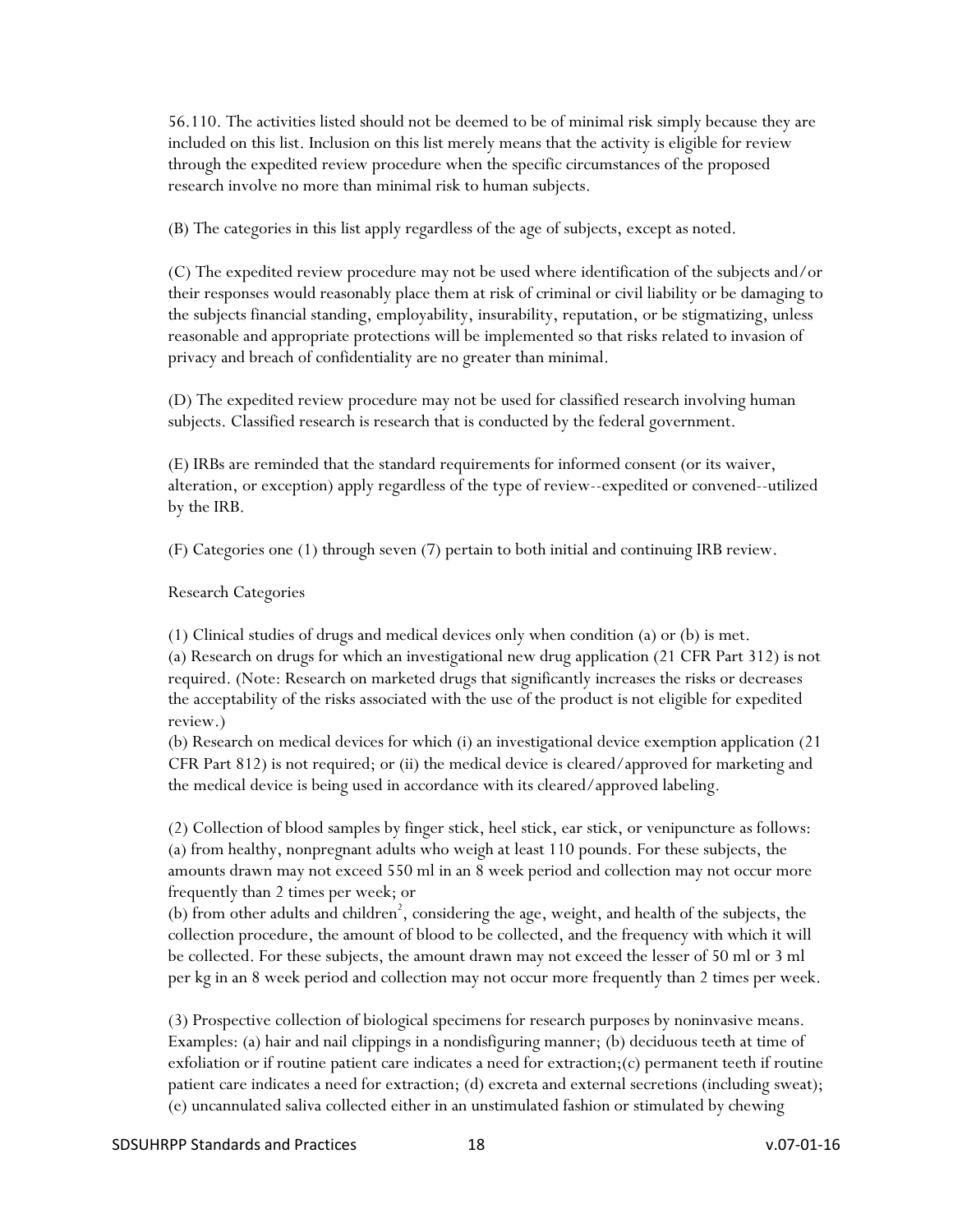gumbase or wax or by applying a dilute citric solution to the tongue; (f) placenta removed at delivery; (g) amniotic fluid obtained at the time of rupture of the membrane prior to or during labor; (h) supra-and subgingival dental plaque and calculus, provided the collection procedure is not more invasive than routine prophylactic scaling of the teeth and the process is accomplished in accordance with accepted prophylactic techniques; (i) mucosal and skin cells collected by buccal scraping or swab, skin swab, or mouth washings; (j) sputum collected after saline mist nebulization.

(4) Collection of data through noninvasive procedures (not involving general anesthesia or sedation) routinely employed in clinical practice, excluding procedures involving x-rays or microwaves. Where medical devices are employed, they must be cleared/approved for marketing. (Studies intended to evaluate the safety and effectiveness of the medical device are not generally eligible for expedited review, including studies of cleared medical devices for new indications.)

Examples: (a) physical sensors that are applied either to the surface of the body or at a distance and do not involve input of significant amounts of energy into the subject or an invasion of the subject's privacy; (b) weighing or testing sensory acuity; (c) magnetic resonance imaging; (d) electrocardiography, electroencephalography, thermography, detection of naturally occurring radioactivity, electroretinography, ultrasound, diagnostic infrared imaging, doppler blood flow, and echocardiography; (e) moderate exercise, muscular strength testing, body composition assessment, and flexibility testing where appropriate given the age, weight, and health of the individual.

(5) Research involving materials (data, documents, records, or specimens) that have been collected, or will be collected non-research [or IRB approved research] purposes. (NOTE: Some research in this category may be exempt from the HHS regulations for the protection of human subjects.  $45$  CFR  $46.101(b)(4)$ . This listing refers only to research that is not exempt.)

(6) Collection of data from voice, video, digital, or image recordings made for research purposes.

(7) Research on individual or group characteristics or behavior (including, but not limited to, research on perception, cognition, motivation, identity, language, communication, cultural beliefs or practices, and social behavior) or research employing survey, interview, oral history, focus group, program evaluation, human factors evaluation, or quality assurance methodologies. (NOTE: Some research in this category may be exempt from the HHS regulations for the protection of human subjects. 45 CFR 46.101(b)(2) and (b)(3). This listing refers only to research that is not exempt.)

(8) Continuing review of research previously approved by the convened IRB as follows: (a) where (i) the research is permanently closed to the enrollment of new subjects; (ii) all subjects have completed all research-related interventions; and (iii) the research remains active only for long-term follow-up of subjects; or (b) where no subjects have been enrolled and no additional risks have been identified; or (c) where the remaining research activities are limited to data analysis.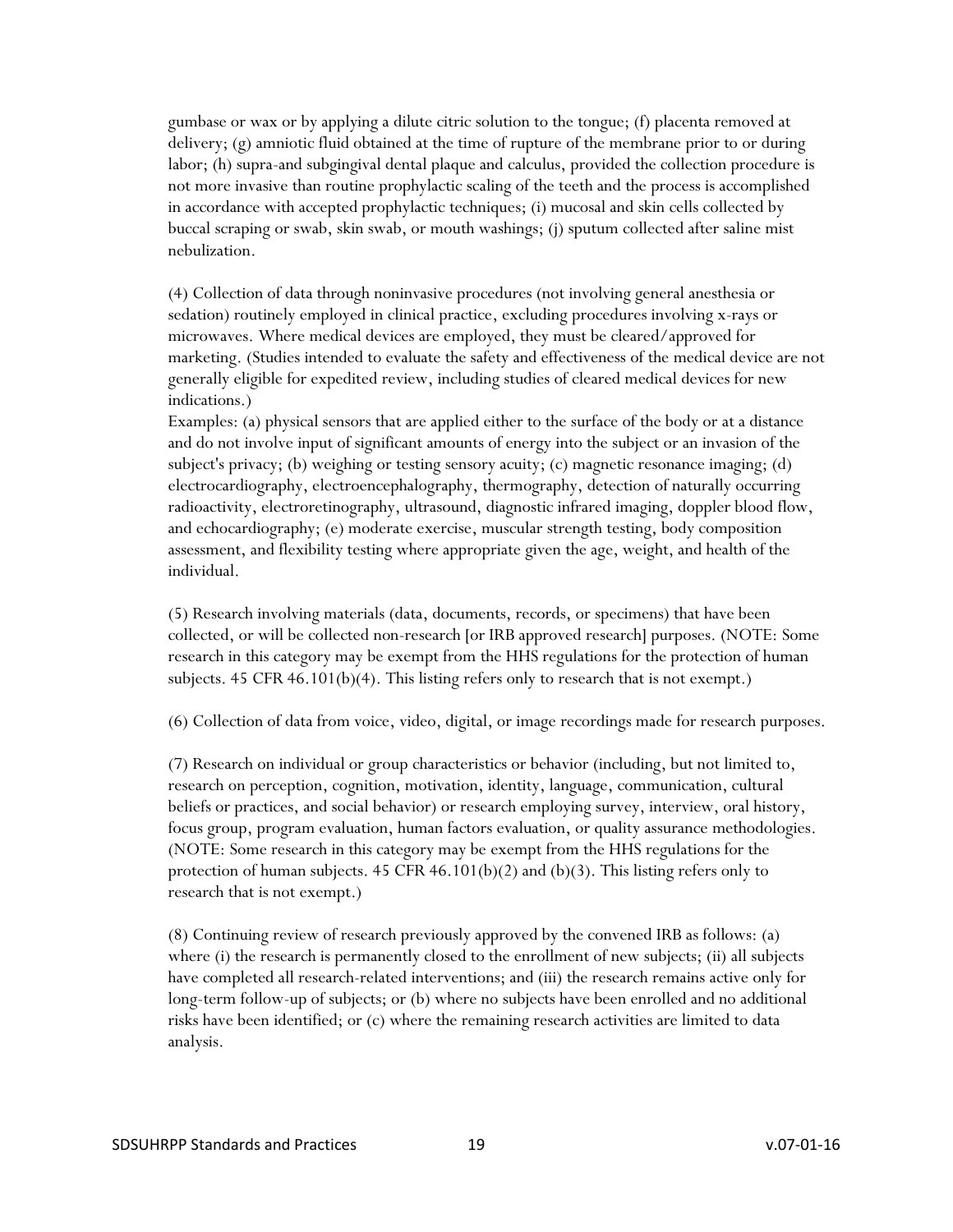(9) Continuing review of research, not conducted under an investigational new drug application or investigational device exemption where categories two (2) through eight (8) do not apply but the IRB has determined and documented at a convened meeting that the research involves no greater than minimal risk and no additional risks have been identified.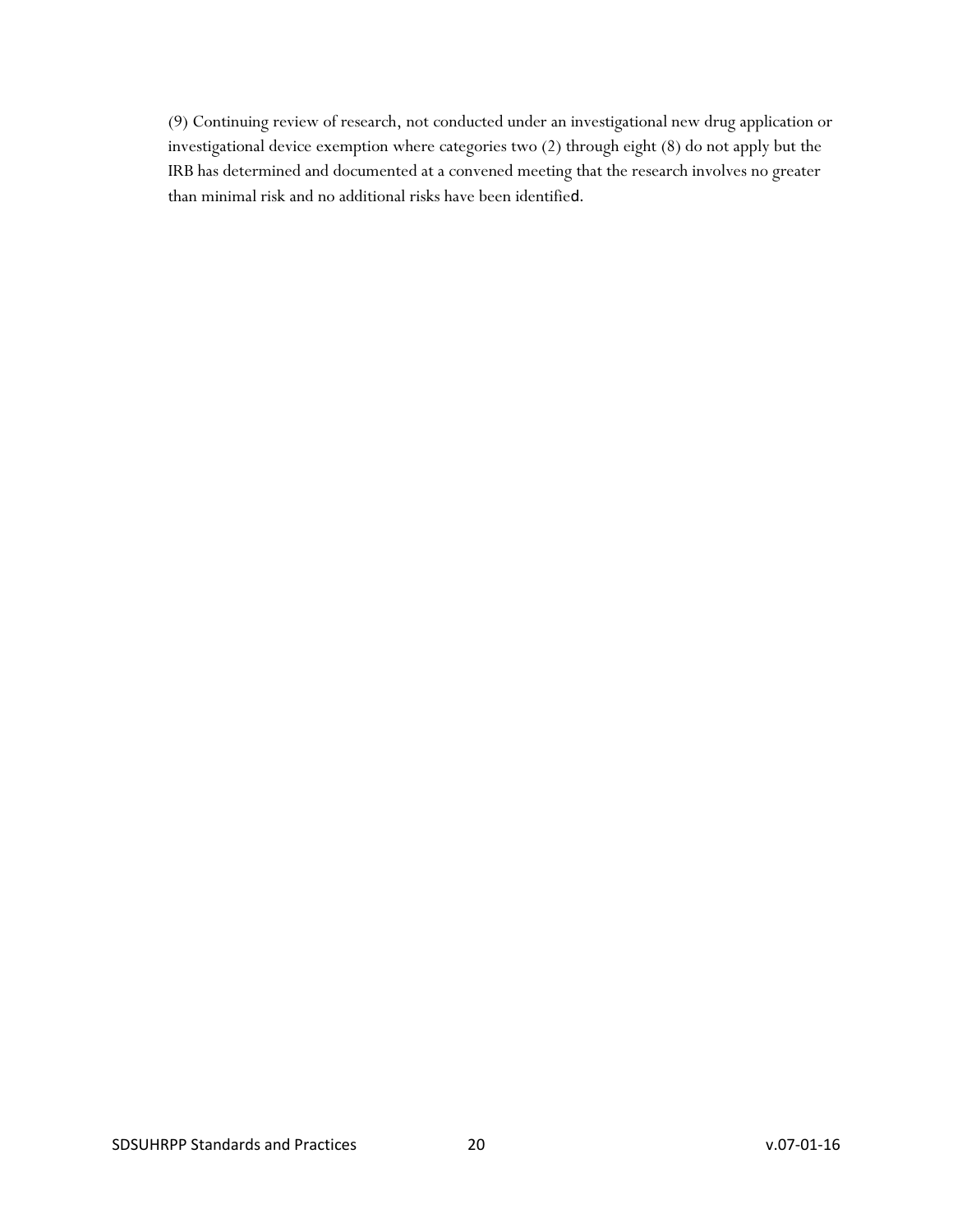# <span id="page-20-0"></span>**X. CONVENED IRB MEETINGS**

Unless research falls into one or more categories appropriate for expedited review, the IRB will conduct initial and continuing reviews of all non-exempt research at a convened IRB meeting at which a quorum is present, including at least one member whose interest is primarily scientific, one members whose interest is non-scientific and if required a prisoner representative.

### <span id="page-20-1"></span>A. IRB Meeting Schedule

A current IRB meeting schedule, including the deadlines for submission may be found at: [https://newscenter.sdsu.edu/researchaffairs/irbdatesanddeadlines.aspx.](https://newscenter.sdsu.edu/researchaffairs/irbdatesanddeadlines.aspx) The IRB agenda, minutes and all applicable review materials are sent to the IRB members approximately one (1) week prior to convened meetings to allow sufficient time for review of agenda items.

#### <span id="page-20-2"></span>B. IRB Meeting Procedures

The IRB Chairperson will call the meeting to order once a quorum is established. The IRB will review and discuss the minutes from the prior IRB meeting, if available, and determine if any changes to the minutes are necessary. The IRB Chairperson will call for a vote for the approval of minutes.

The IRB will review and discuss each agenda item requiring action by the IRB after a presentation of the agenda item by the primary reviewer(s). For each agenda item, the reviewer(s) for the agenda item will make a recommendation to approve, conditionally approve pending minor modification or clarification, table or disapprove. An IRB member will second the motion and the IRB Chairperson will call for a vote.

Review and determination of approval for a protocol may be deferred if necessary if, for example, the absence of representational expertise or if quorum is lost.

If the IRB is unable to review all of the agenda items within the time allotted for the meeting, or if enough or quorum is lost, the meeting will be reconvened as soon as possible. If it is not possible to reconvene the meeting prior to the next regularly scheduled IRB meeting, the agenda items will be added to the next regularly scheduled meeting.

For new agenda items, if a PI has supplied their telephone contact information, and they are available during the meeting time, the PI may attend the meeting via teleconference during the meeting to answer any of the IRB's questions regarding their research study. Principal Investigators may not be present via teleconference for any of the IRB deliberations or vote for their research study.

The Research Affairs [IRB] Analysts will take minutes at each IRB meeting.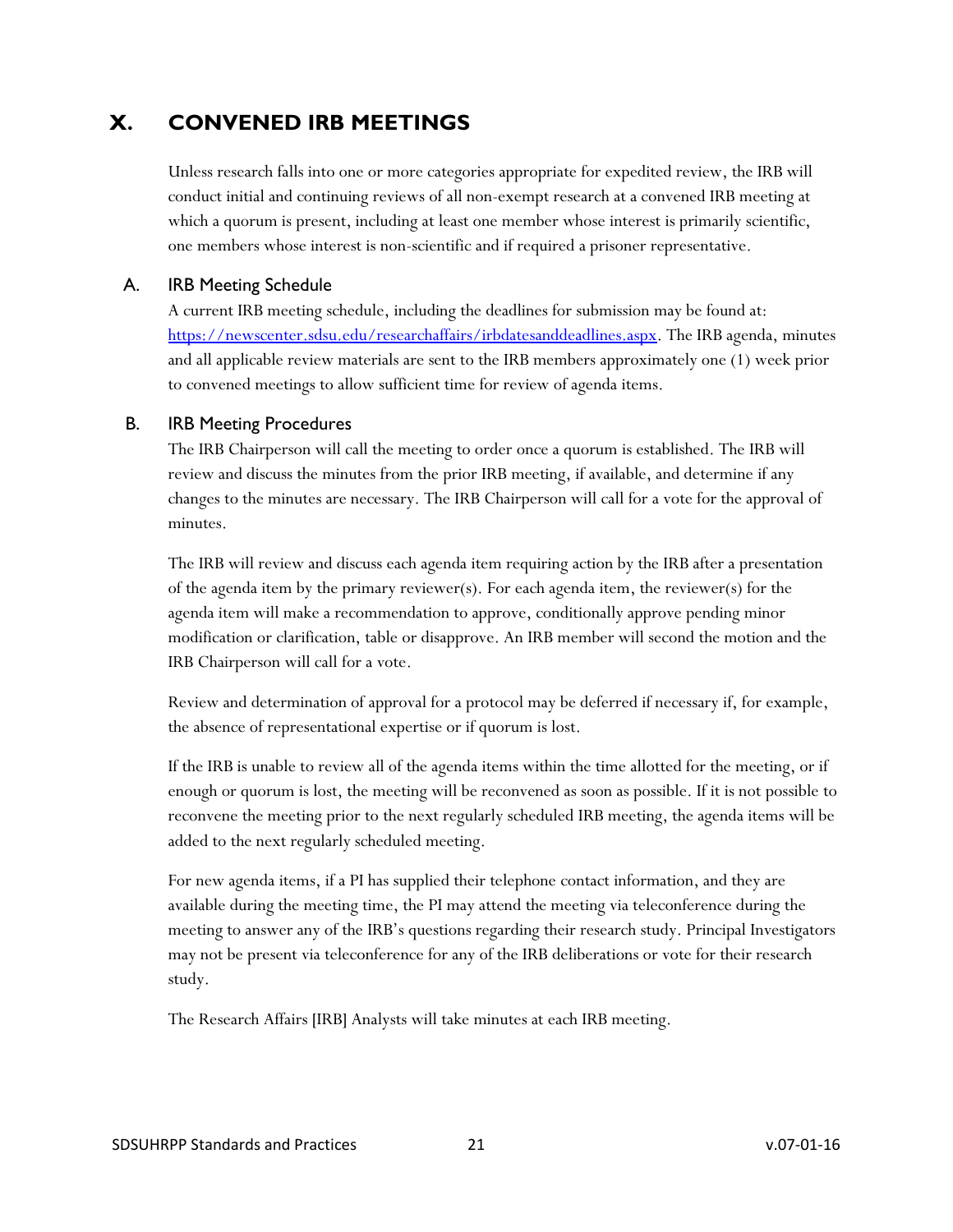### <span id="page-21-0"></span>C. Actions Taken by the Convened IRB

The minutes will include all applicable actions listed below and the votes by the convened IRB.

- 1. Approved: Approved is defined that the study submission is approved as presented and requires no clarification or modification to reach approval.
- 2. Conditional approval: Conditional approval is defined as approval pending minor clarification and/or modification by the PI to the study documentation. Once the clarification and/or modification is made by the PI, the revised submission will be sent to the primary reviewer(s), or a reviewer designated by the IRB Chairperson for verification that the requested changes have been made in order to secure approval.
- 3. Tabled: A review of a study submission will be tabled if the IRB finds that the submission lacks sufficient information to proceed with its review or that substantive clarification and/or modification is needed before a determination can be made. When a PI responds to the IRB regarding a tabled study review, the PI's response must be reviewed at a fully convened IRB meeting.
- 4. Disapproved: The IRB determines the criteria for IRB approval of the research is not met and the research cannot be conducted.
- 5. Acknowledged: Acknowledged is used when one of the actions above does not apply (e.g. when information is shared with the IRB which does not require an IRB vote).

### <span id="page-21-1"></span>D. Use of Subcommittees to Support IRB Activities

The IRB Chairperson may appoint a subcommittee on an ad hoc basis to perform *non-review* functions for the IRB as needed.

### <span id="page-21-3"></span><span id="page-21-2"></span>E. Use of Primary Reviewers

### 1. Assignment of Primary Reviewers

The Senior Research Affairs [IRB] Analyst, in conjunction with the IRB Chairperson or the Director of Research Affairs, as necessary, will assign two primary reviewers for each initial or continuing review protocol to be reviewed at an IRB meeting. Review assignments are based on the expertise of the IRB member. Modifications and Adverse Events are assigned one IRB reviewer.

### <span id="page-21-4"></span>2. Responsibility of Primary Reviewers

- 1. Primary reviewers are responsible for thoroughly familiarizing themselves with all details of agenda items they are assigned to review.
- 2. They will conduct an in-depth review of the protocol, consent form and any related study documentation
- 3. The primary reviewer will lead the IRB discussion of the research at the convened IRB meeting, voice any concerns regarding the research, and identify any clarifications or modifications needed from the PI to secure IRB approval.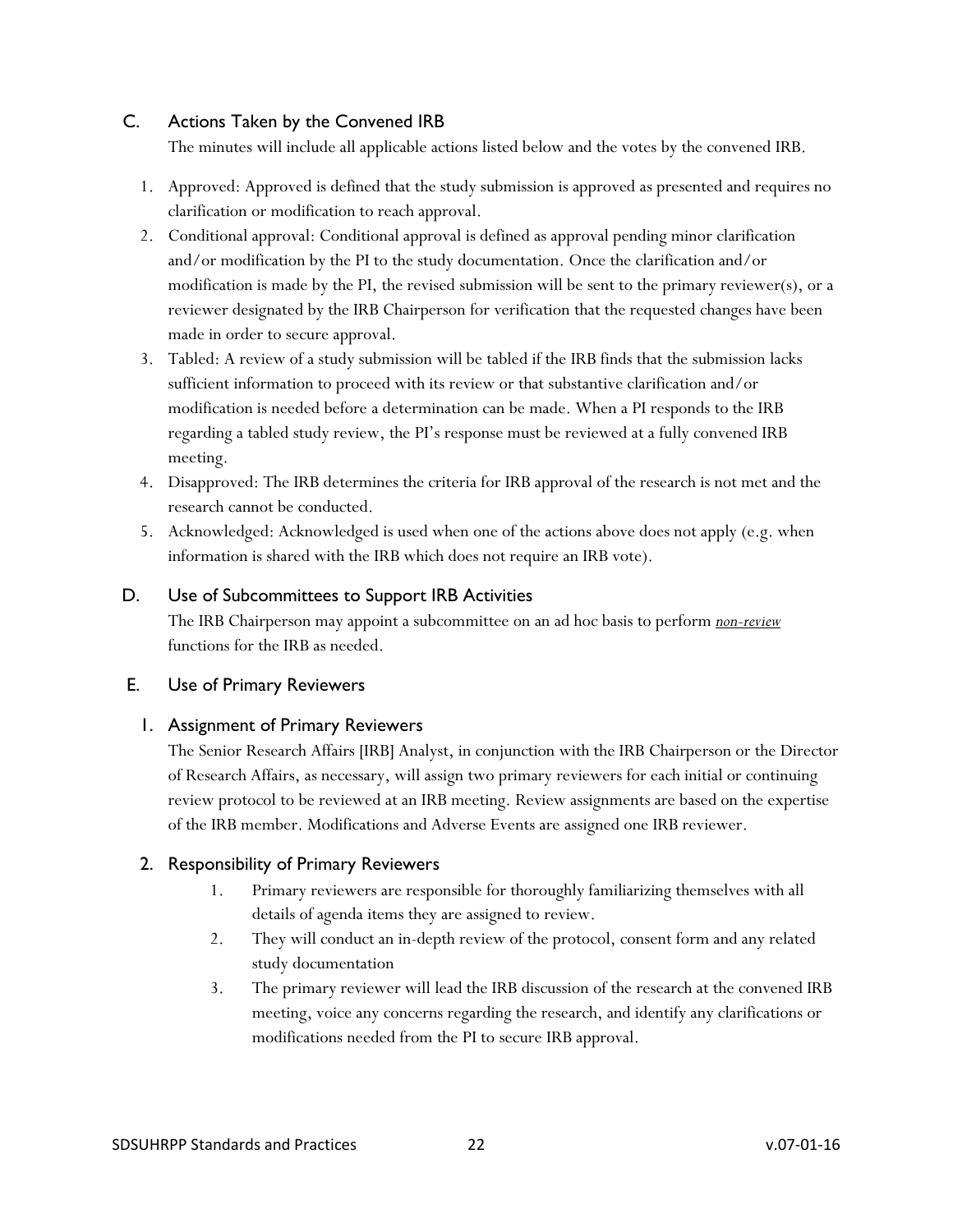#### <span id="page-22-0"></span>3. Absentee Reviewer

If a reviewer will be absent from the meeting, the other reviewer assigned will confer with the absent reviewer prior to the meeting and present the absent reviewers evaluation. If it is not possible, for the two reviewers to confer prior to the meeting, another IRB member will be assigned to the review the protocol if there is ample time to conduct a meaningful, in-depth review prior to the meeting. If this is not possible, the IRB may be required to defer the review of the protocol.

### <span id="page-22-1"></span>F. Materials for IRB Review

All IRB members and consultants, when applicable, will be provided with sufficient information to ensure thorough review of each research proposal or modification to an existing, previously approved proposal. All IRB members will be given the opportunity to discuss each research proposal reviewed during a convened meeting. Consultants may not vote on the review of an item as they are not IRB members.

#### <span id="page-22-2"></span>1. Initial Review Materials

- a. The Initial Review Application
- b. Consent form(s)
- c. Assent form(s), as applicable
- d. Any recruitment materials/fliers
- e. Any questionnaire(s)/survey(-ies)/Data collection sheet(s)
- f. Any Eligibility screening checklist(s)

All of the review materials listed above applies to all initial reviews either conducted at a fully convened IRB meeting or by exempt or expedited procedures.

### <span id="page-22-3"></span>2. Continuing Review Materials

- a. The Initial Review Application
- b. The Informed Consent form
- c. The Assent form(s), as applicable
- d. Any other study instruments or recruitment documents, if applicable
- e. Any modifications made to the study since initial review approval
- f. Any adverse events reported since initial review approval

All of the review materials listed above applies to all continuing reviews either conducted at a fully convened IRB meeting or by expedited procedure.

### <span id="page-22-4"></span>3. Ongoing Review Materials

All IRB members and reviewers will have access to all relevant documents submitted for ongoing review (e.g. Amendments, Adverse Events or other reportable events), as well as any previously reviewed and approved documents necessary to determine that regulatory criteria for approval have been met.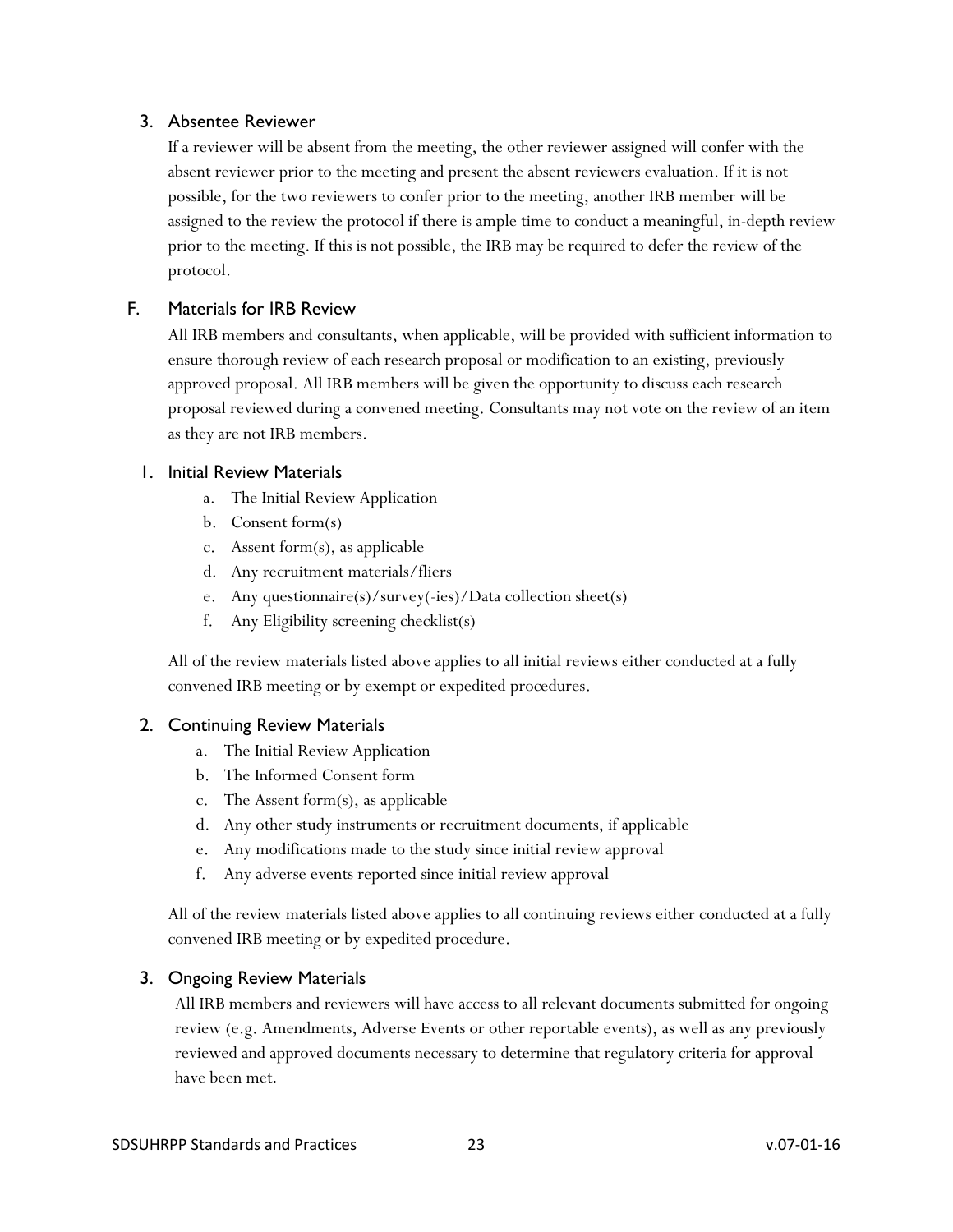### <span id="page-23-0"></span>G. Individual IRB Consultations

Individuals who have questions regarding IRB practices and standards (e.g. whether or not their study involves human subjects) should direct their questions in writing to the Research Affairs [IRB] Analysts via the main HRPP Office email at *[irb@mail.sdsu.edu.](mailto:%20irb@mail.sdsu.edu.) Investigators should not contact the IRB members directly with questions related to IRB standards and practices.*

If an IRB member receives a request for personal consultation, this request should be forwarded to the Research Affairs [IRB] Analysts via  $irb@mail.sdsu.edu$ .

# <span id="page-23-1"></span>**XI. APPEAL OF IRB DETERMINATIONS**

The IRB will provide the PI a written statement of its reasons for disapproving or requiring modifications in proposed research and will give the PI an opportunity to respond. An investigator may request an appeal of an IRB decision in the following circumstances:

1. A suspension or termination of a previously approved protocol;

2. When the investigator believes the IRB's decision was based on inadequate or inaccurate information or is out of compliance with University policy, state law, or federal regulations;

- 3. When sanctions are imposed by the IRB;
- 4. When the investigator disagrees with the process by which a decision was rendered.

Investigators should send their written appeal directly to the IRB via the HRPP Office  $(irb@mail.sdsu)$  describing the specific reasons for their request. HRPP Staff will arrange a meeting between the investigator and all relevant IRB members to discuss the issues in an attempt to arrive at a resolution.

If this process does not result in a resolution, the appeal may be forwarded to the Vice President for Research (VPR) or designee. The VPR may, upon review of the appeal, initiate an inquiry into the process and/or data used by the IRB to arrive at its decision, and render an opinion or make a recommendation. The VPR may opt to convene an ad hoc committee to facilitate this review. However, *the decision by an IRB to disapprove a research project cannot be reversed by other officials at the institution. Final recommendations for approval remain the purview of the IRB.*

# <span id="page-23-3"></span><span id="page-23-2"></span>**XII. DETERMINATION OF CONTINUING REVIEW DATE**

A. Determination of Continuing Review Date for Studies Reviewed at a Convened Meeting Per federal regulations, the IRB approval period may not be longer than one (1) year from the date of approval. If at a fully convened meeting the IRB approves a study and no revisions are required to secure approval, the effective date of approval is the date of the meeting. If the IRB approves a study pending minor clarification or modification, the effective date of IRB approval is the date at which the IRB determines all required changes are made and issues an approval.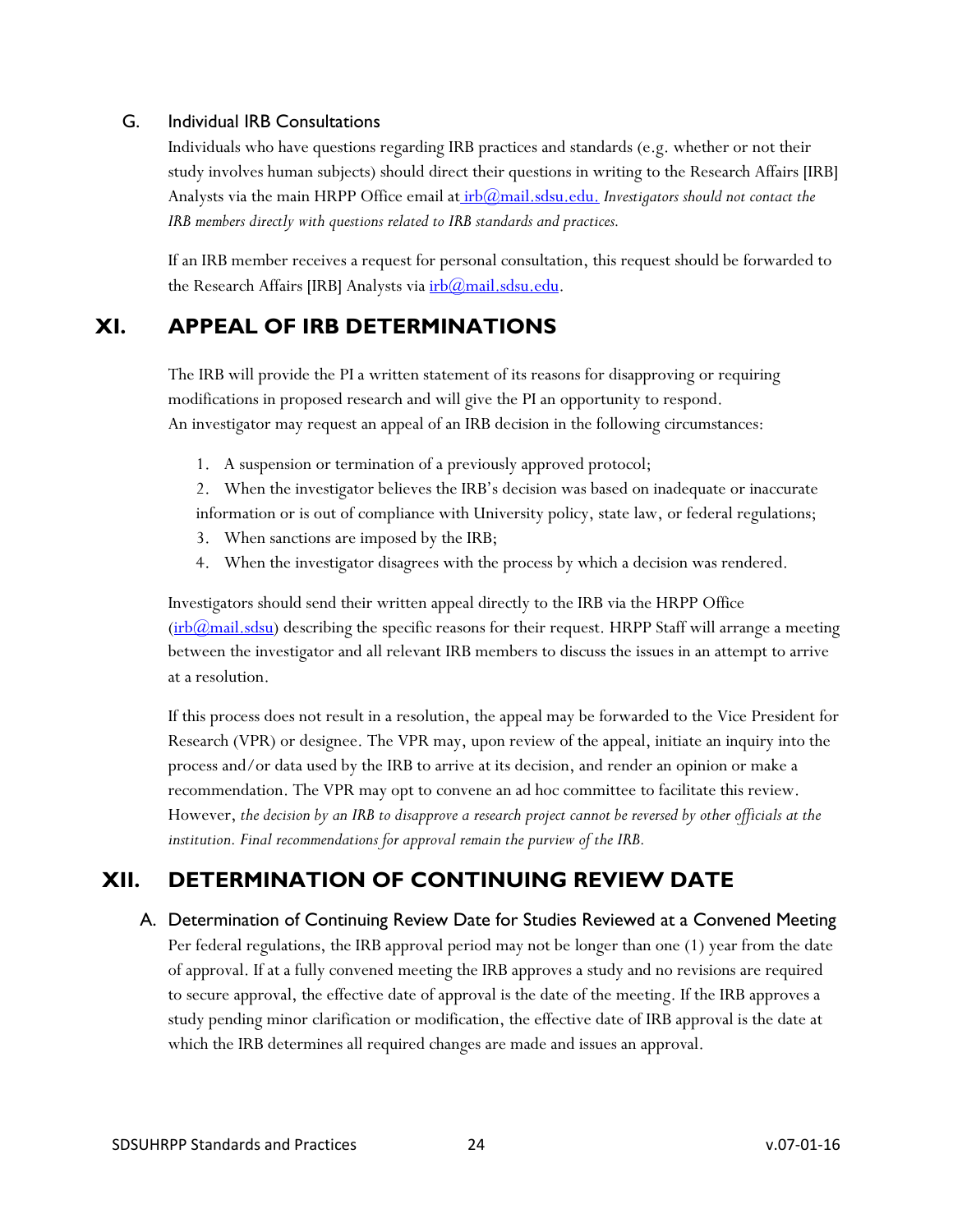### <span id="page-24-0"></span>B. Determination of Continuing Review Date for Studies Reviewed by Expedited **Procedures**

If a study is reviewed and approved by expedited review procedures the effective date of approval is the date the IRB Chairperson or IRB reviewer designated by the IRB Chair grant unconditional approval for the study.

### <span id="page-24-1"></span>C. Expiration of IRB Approval

The regulations at 45 CFR 46 make no provision for any grace period to extend the conduct of research beyond the expiration date of IRB approval. When a continuing review of a project does not occur prior to the end of the approval period specified by the IRB, IRB approval expires. This can occur when an investigator fails to provide a Report of Progress to the IRB, or the IRB has not conducted a continuing review and re-approved the research by the expiration date of approval. In the event of an expiration of IRB approval, all research activities involving human subjects including the recruitment of participants, the collection of data, or the analysis of data must stop, unless it is determined to be in the best interest of the previously enrolled participants to continue (e.g. when the research interventions hold out the prospect of direct benefit to the participants or when withholding study interventions poses increased risk to the participants.)

The determination regarding whether or not it is in the best interests of the previously enrolled participants to continue after expiration of approval may be made by the Principal Investigator, but the investigator should submit a request for confirmation that the IRB agrees with this determination. The determination will be made by the IRB Chairperson or an IRB member designated by the IRB Chairperson, or at a convened IRB meeting. If the IRB determines that it is not in the best interest of the previously enrolled participants to continue participation, the PI must stop all research intervention, interaction or data analysis.

If the PI wants to continue a project that has had expiration in IRB approval, the PI should complete and submit a Report of Progress for review and approval. In order to retain the anniversary date for the study approval expiration date, the IRB will approve the project for a period of less than one (1) year.

An expiration of IRB approval is not considered to be a suspension or termination of IRB approval; therefore, expirations of IRB approval do not need to be reported to OHRP as indicated at 45 CFR 46.103(a) and 46.103(b)(5).

# **Investigators are responsible for knowing the dates of approval for their projects and maintaining current IRB approval.**

### <span id="page-24-2"></span>D. Criteria for Requiring Review More Often than Annually

The IRB may determine a protocol should be reviewed more frequently than once per year. This may be determined at any time for any reason, including the level of risk, the nature of any adverse events, and the study population.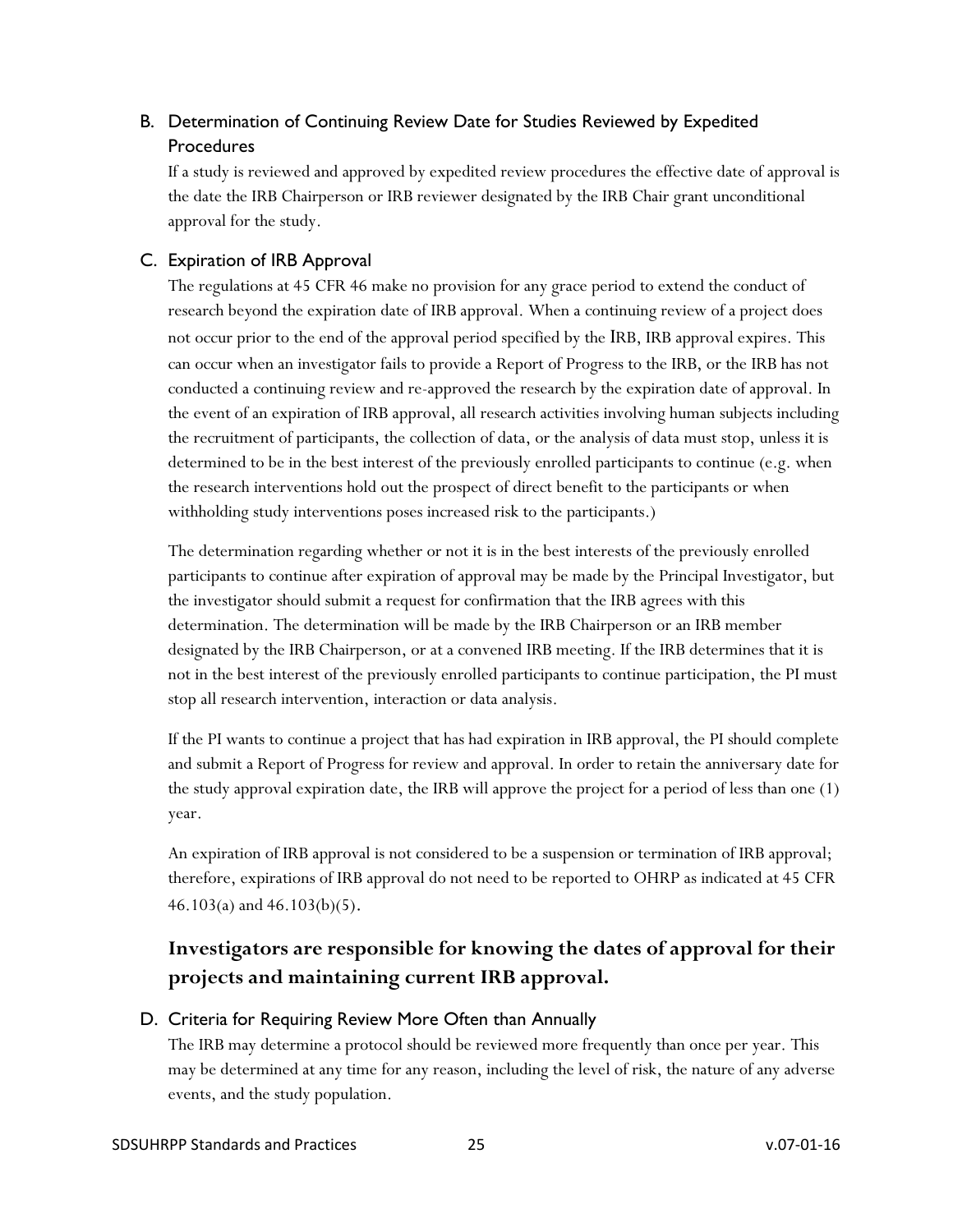The IRB may consider the following factors in determining the criteria for which studies require review more frequently than once per year:

- 1. Probability and magnitude or anticipated risks to subjects.
- 2. Likely medical condition of the proposed participants
- 3. Experience and qualifications of the PI
- 4. Nature and frequency of adverse events observed in similar research at this institution
- 5. Vulnerability of the population under study
- 6. Any other factors the IRB deems relevant

In specifying an approval period of less than one year the IRB may define the approval period as a time interval or a maximum number of participants. For example, the IRB may require review after six (6) months or after 10 participants. The approval period will be documented in the IRB minutes.

# <span id="page-25-0"></span>**XIII. CONTACT WITH POTENTIAL SUBJECTS**

The IRB requires a description of how and by whom potential subjects will be identified and recruited. If records are accessed to identify potential subjects, the IRB reviews a description of procedures used to ensure that records are only accessed by those with consent from the individual, or that comply with FERPA or HIPAA.

### <span id="page-25-1"></span>A. Advertisement/Announcements/Flyers/Scripts

Printed or electronic media intended for use in subject recruitment will be reviewed by the IRB to ensure that the procedures proposed for recruiting potential subjects are not coercive and do not state or imply an outcome or other benefit beyond what is outlined in the consent documents and the protocol.

Recruitment advertisements, such as flyers, postcards, brochures, newspaper advertisements, press releases, or postings on the internet will be reviewed for the accuracy, consistency with the research plan, and presentation of information the prospective subject needs to determine their eligibility and interest. This will include the review of content, language, and design to ensure information is not misleading to potential subjects. The following information is required to be included in recruitment materials:

- 1. Name and contact information of the principal investigator and/or research facility;
- 2. A concise description of the study purpose;
- 3. A description of the task(s) a subject will be asked to complete
- 4. The eligibility criteria for subject participation;
- 5. Time or other commitment required of the subjects; and
- 6. Location of the research and person to contact for further information.

Please note: In medical studies, advertisement materials should make no claims, either explicitly or implicitly, that the research activity is safe, effective, equivalent, or superior to any other current practice.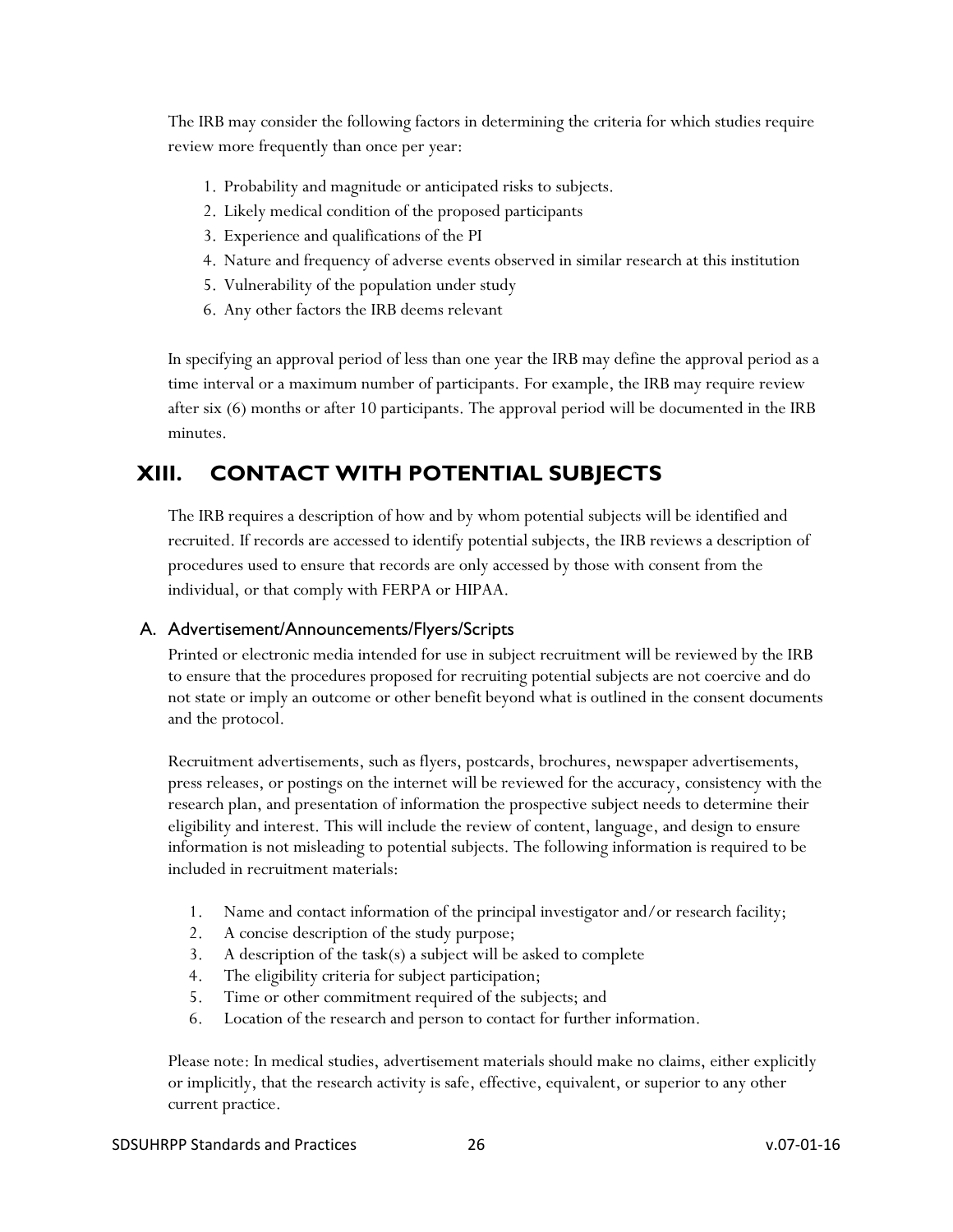Reference to incentives offered may include that subjects will be paid but should not emphasize the payment or the amount to be paid.

### <span id="page-26-0"></span>B. Legitimate Access to Records

A primary concern of the IRB specific to subject recruitment involves protecting the privacy and confidentiality of prospective subjects. Recruitment procedures in which names of individuals are released from private sources to an investigator are generally not endorsed by the IRB. Recruitment procedures should allow for the individual to consent to the release of information in advance of being contacted directly by an investigator.

### <span id="page-26-1"></span>C. Recruitment Incentives ̶Finder's Fees and Bonus Payments

Any remuneration (in cash or in kind) for patient referral is considered unethical and is not permitted as it may compromise the provider-patient relationship. The policy set forth by the American Medical Association Code of Ethics states: "Payment by or to a physician solely for the referral of a patient is fee splitting and is unethical." Referral incentives may include, but are not limited to monetary compensation, stock options, material goods or other incentives such as food or entertainment. In addition, bonus payments to the investigator, study coordinator or provider for the purpose of encouraging recruitment of subjects to the study may compromise the judgment of the research team and is not acceptable.

The IRB does not endorse practices that involve remuneration of any kind to a provider for patient referrals or bonus payments to members of the research team for purposes of subject recruitment.

Please visit the American Medical Association web site for more information on this topic: <http://www.ama-assn.org/ama/pub/physician-resources/medical-ethics/code-medical-ethics.page>

# <span id="page-26-2"></span>**XIV. REPORTS OF PROBLEMS IN RESEARCH**

### <span id="page-26-3"></span>A. Adverse Event and Unanticipated Problems Reporting

- 1. Reportable Events/Problems
- a. All unanticipated problems involving risk
- b. Unanticipated Serious Adverse Events

Serious adverse events must be reported to the IRB immediately at lease within 48 hours of the event. *Serious* adverse events are defined as(i) events that have resulted in death; (ii) are life threatening; iii) require inpatient hospitalization; (iv) result in persistent or significant disability/incapacity, (v) result in a congenital anomaly/birth defect; or (vi) any other adverse event that, based upon appropriate medical judgment, may jeopardize the subject's health and may require medical or surgical intervention to prevent one of the other outcomes listed in this definition (examples of such events include allergic bronchospasm requiring intensive treatment in the emergency room or at home, blood dyscrasias or convulsions that do not result in inpatient hospitalization, or the development of drug dependency or drug abuse). All other problems (listed below) must be reported to the SDSU IRB **within 5 days**.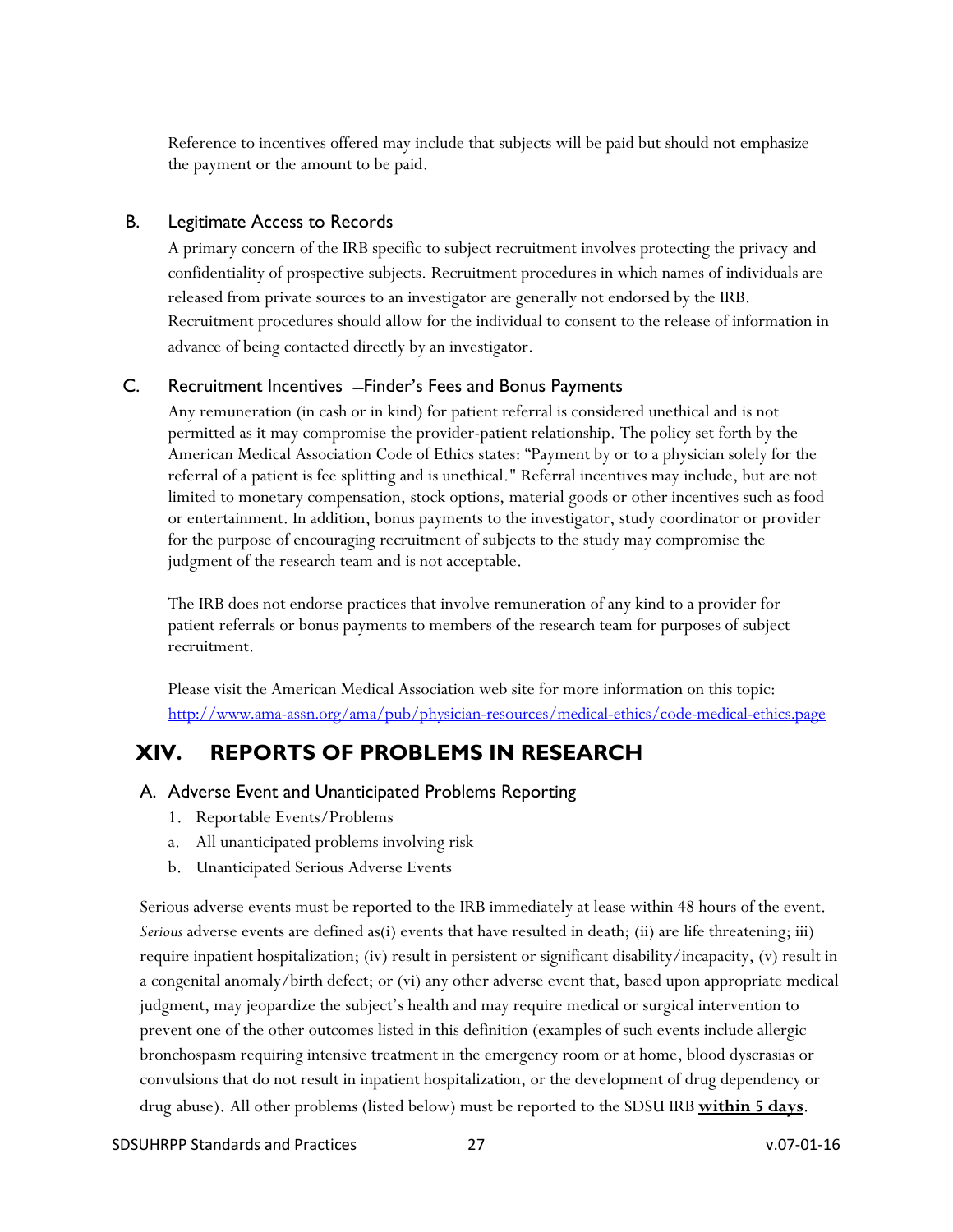- c. Any apparent serious and/or continuing non-compliance.
- d. Protocol deviations
- e. Any unauthorized use, disclosure, removal, theft, or loss of PHI or individually identifiable private information.

Examples of losses under item (e) above include but may not be limited to:

- a. Signed consent forms, data collection forms or case report forms containing PHI
- b. The loss or theft of a laptop, flash drive, smart phone or tablet containing private identifiable information.

### <span id="page-27-0"></span>B. How to Submit a Report of a Problem in Research

Please access the Adverse Event Report form on the HRPP website at: [https://newscenter.sdsu.edu/researchaffairs/files/03111-](https://newscenter.sdsu.edu/researchaffairs/files/03111-SDSU_HRPP_Adverse_Event_Form.pdf) [SDSU\\_HRPP\\_Adverse\\_Event\\_Form.pdf](https://newscenter.sdsu.edu/researchaffairs/files/03111-SDSU_HRPP_Adverse_Event_Form.pdf) and submit the form as an email attachment to  $irb@mail.sdsu.edu.$  For more information contact the HRPP office at 619-594-6622 or at [irb@mail.sdsu.edu](mailto:irb@mail.sdsu.edu)

### <span id="page-27-1"></span>C. Review of a Report of a Problem in Research

The IRB will review the report to determine if the adverse event or problem is serious, unanticipated and related to the research. The IRB Chairperson will also determine if immediate action is warranted.

### <span id="page-27-2"></span>D. Convened IRB Review of a Report

When the IRB Chairperson determines the adverse event or unanticipated problem is serious, unanticipated and related, the report will be reviewed at next IRB meeting. In cases where the event or problem is an instance of non-compliance the IRB Chairperson will determine if the noncompliance is serious and continuing. Instances of serious and continuing non-compliance will be reviewed at the next fully convened IRB meeting. The Senior Research Affairs [IRB] Analyst will assign a primary reviewer to review and present the event at the meeting. The primary reviewer as well as all IRB members have access to the IRB e-submission system and are expected to review the report in prior to the meeting.

The IRB will consider the following actions:

- 1. Modification to the protocol
- 2. Modification of information in provided in the informed consent document and during participant consenting
- 3. Providing additional information to past study participants
- 4. Notification of current study participants if the new information might affect their willingness to continue participation
- 5. Requiring the re-consent of currently enrolled participants
- 6. Modification to the continuing review schedule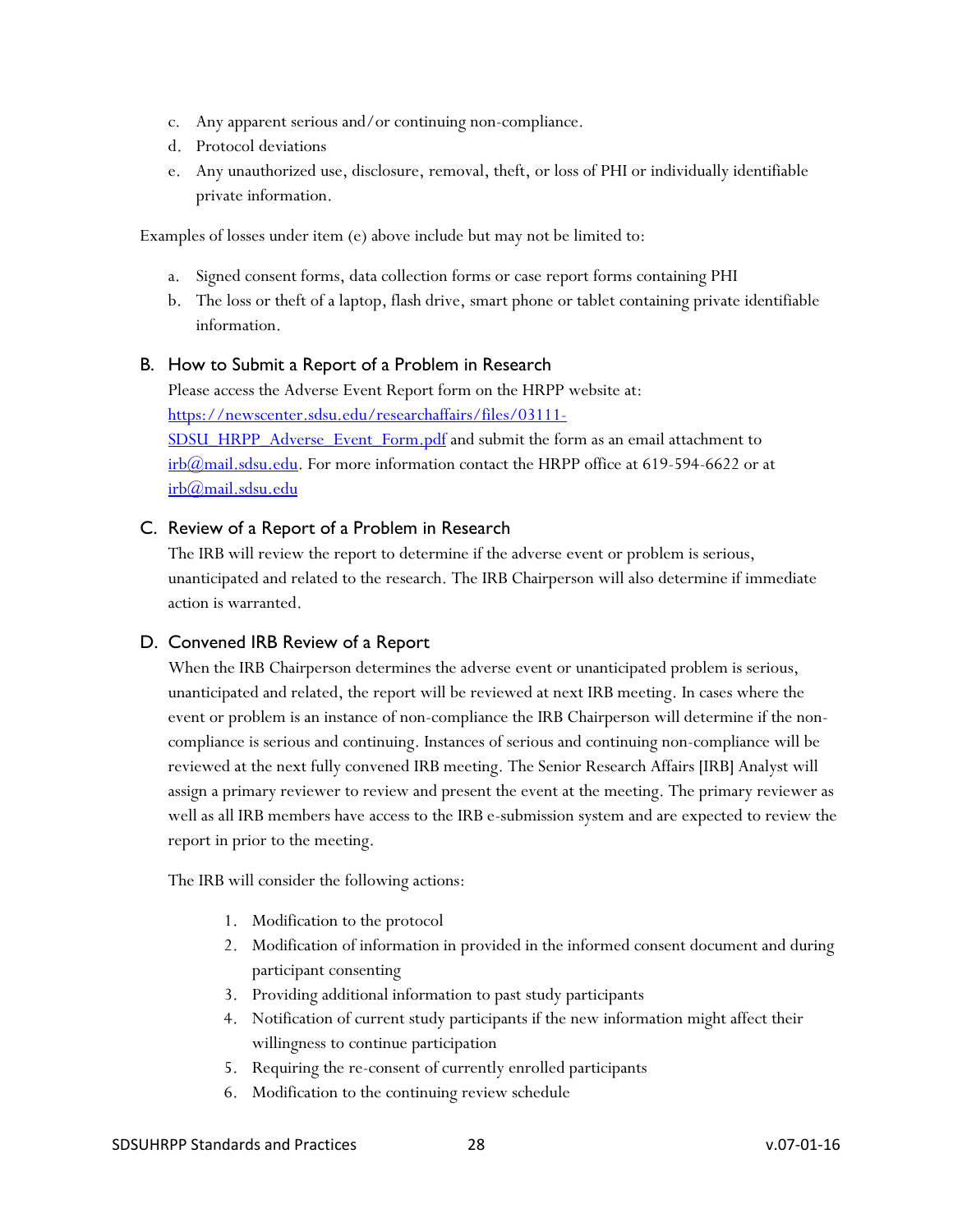- 7. Monitoring of the research
- 8. Monitoring of the consent process
- 9. Suspension of research
- 10. Termination of research

### <span id="page-28-0"></span>E. For Cause Suspension or Termination of IRB Approval of Research

The IRB Chairperson or designee may require an immediate, temporary suspension of enrollment of new participants and/or continued participation of previously enrolled participants, pending convened IRB review of an adverse event, unanticipated problem involving risk or research that is not being conducted in accordance with IRB requirements.

Upon review, if the IRB determines there is an unanticipated problem involving risk, or that there is serious continuing non-compliance, they may vote to suspend or terminate approval of the research.

The IRB will notify the PI in writing of such suspensions or terminations. The correspondence will include a statement for the reasons for suspension or termination. The PI will be provided with an opportunity to respond to the IRB in person or in writing.

### <span id="page-28-1"></span>F. Mandatory Reporting to SDSU Institutional Officials and External Agencies

Reports of any suspension or termination of IRB approval will be promptly reported to the appropriate institutional officials, the HHS agency that supports the research, and OHRP**.** The reports will include the reasons for the IRB's action as well as:

- 1. The name of the institution(s) (e.g., university, hospital, foundation, school, etc.) conducting the research project;
- 2. The title of the research project and the title of any related grant, contract, or cooperative agreement;
- 3. The name of the principal investigator for the research project;
- 4. The number of the research project assigned by the IRB and the number of the applicable HHS award(s) (grant, contract, or cooperative agreement);
- 5. A detailed description of the reason for the suspension or termination; and
- 6. The actions the institution is taking or plans to take to address the suspension or termination (e.g., investigate alleged noncompliance, educate the investigator, educate all research staff, require monitoring of the investigator or the research project, etc.)

When an IRB (a) suspends or terminates its approval during the period for which IRB approval had already been given or (b) disapproves a research project at the time of continuing review, the IRB should establish procedures to ensure that the rights and welfare of currently enrolled subjects are protected, subjects are not put at risk, and subjects receive appropriate care, if indicated, during the period of suspension or following the cessation of the research. This is particularly important in the context of clinical trials. For example, the IRB, in consultation with the investigator and the subjects' treating physicians (if not the investigator), may need to determine whether it is in the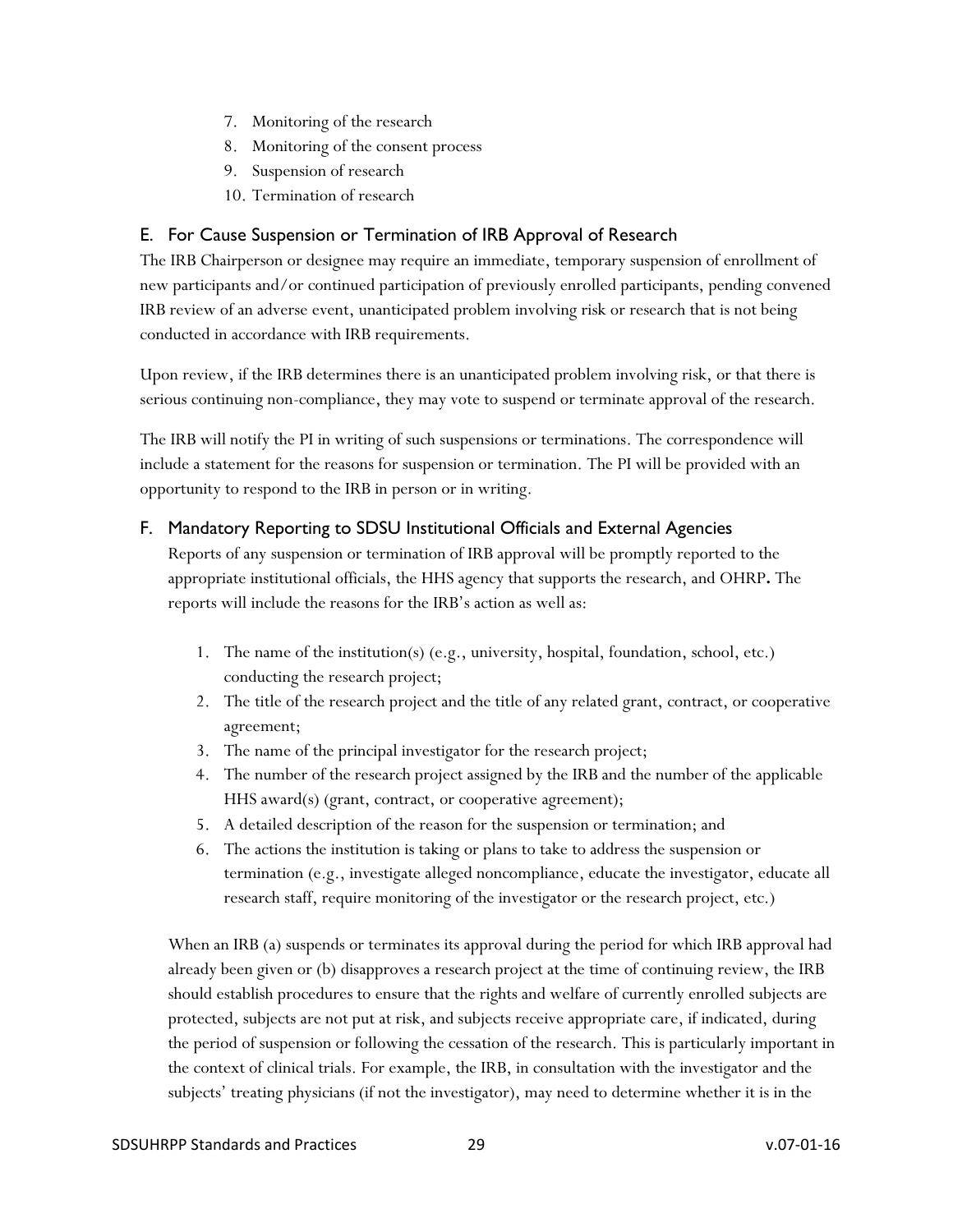best interests of currently enrolled subjects to (a) continue receiving the interventions that were being administered to subjects under the research project, (b) be transferred to another institution engaged in the research so that participation of the subjects in the research may continue, or (c) be transitioned to medical management outside of the research context. Continuation of subjects on interventions that were being administered under the research project may be appropriate at least temporarily, for example, when those interventions hold out the prospect of direct benefit to the subjects or when withholding those interventions poses increased risk to the subjects. If the IRB decides that already enrolled subjects should continue to receive the interventions that were being administered to subjects under the research project, data collection (especially safety information) should also continue for such subjects.

In the case of an adverse event or other research related problem, the IRB will determine whether the investigator has developed appropriate measures to remedy the problem and to avoid the occurrence of a similar problem in the future. If the IRB determines that the adverse event [or other problem] is related to the research and that the problem was unanticipated, the PI will be asked *at a minimum* to modify informed consent procedures so that current participants are notified of the event so that they may determine whether or not they wish to continue their participation. The investigator may also be required to revise the informed consent process for use with future participants so that all foreseeable risks that are involved in the study are described. In addition, the IRB will determine on a case-by-case basis whether additional substantive changes such as major revisions to the protocol are required.

Federal law may also require the IRB to report the incident to the Office of Human Research Protections (OHRP) (45 CFR 46.103(a)). The IRB will report the incident to OHRP when it has been determined that the adverse event is also considered an unanticipated problem and therefore meets all of the following criteria:

- 1. The adverse event is unexpected in nature, severity and frequency;
- 2. The adverse event is related or possibly related to participation in the research; **and**
- 3. The adverse event suggests that the research places subjects or others at greater risk of physical or psychological harm than was previously known or recognized.

(Modified from OHRP's "Algorithm for Determining Whether an Adverse Event is an Unanticipated Problem" available: [http://www.hhs.gov/ohrp/regulations-and](http://www.hhs.gov/ohrp/regulations-and-policy/guidance/reviewing-unanticipated-problems/)[policy/guidance/reviewing-unanticipated-problems/.](http://www.hhs.gov/ohrp/regulations-and-policy/guidance/reviewing-unanticipated-problems/)

Adverse events that do not meet the criteria as described above will not be reported to OHRP; however the SDSU IRB maintains that authority to require protocol revisions or suspend or terminate any protocol that is not being conducted in accordance with the SDSU IRB requirements for approved research or that has been associated with unexpected serious harm to subjects. The IRB will promptly notify the investigator if this determination is made.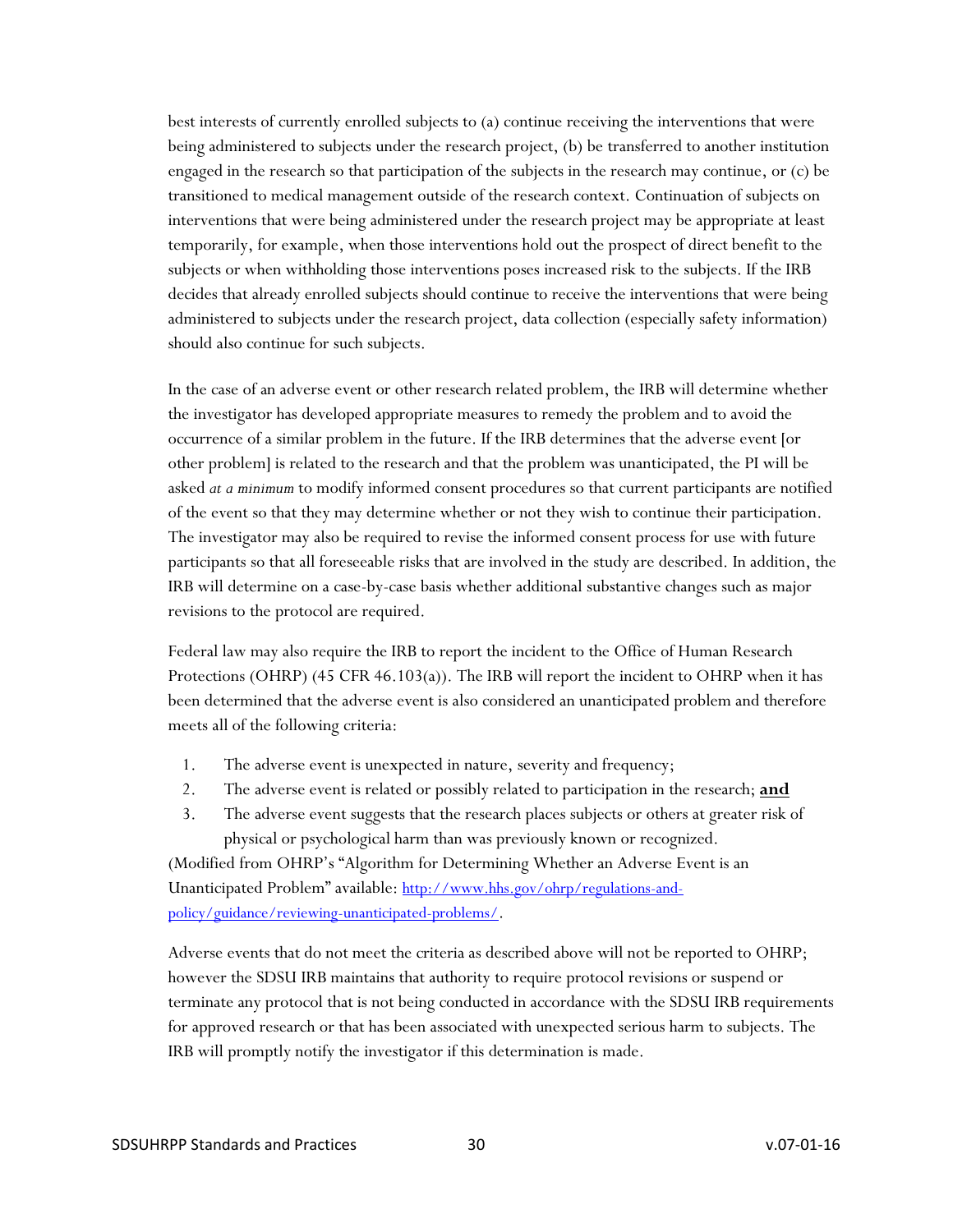### <span id="page-30-0"></span>G. Recognizing a Deviation from an IRB Approved Protocol

The IRB presumes the PI is implementing protocol procedures consistent with IRB approval. However, the IRB recognizes that deviations and exceptions to approved IRB protocols may occur. A protocol deviation occurs when there is inconsistency between the procedures carried out in a study and the procedures stated in the research protocol, or when regulations regarding the manner in which research is being conducted are not being followed. Protocol deviations may directly harm or present the risk of harm to human subjects, or may be administrative in nature, such as those related to data or record keeping. As indicated in section XI, protocol deviations should be reported to the IRB.

# <span id="page-30-1"></span>**XV. REGULATORY CRITERIA APPLIED DURING IRB REVIEW**

### <span id="page-30-2"></span>A. Required Criteria for IRB Approval of Research

The IRB will determine the following during initial and continuing review and approval of research as stated by the DHHS and the FDA regulations. IRB approval of a study means the IRB has determined that all regulatory criteria for approval have been met.

1. The IRB must consider the risk level to participants in evaluating proposed research during initial and continuing review. The IRB identifies the risks to the participant. These risks must be clearly identified in the informed consent form. The IRB determines the risk level of the study protocol by evaluating the nature of the risk, including the potential physical, psychological and social/economic harms to the participants. The IRB also evaluates the probability of the risk as well as the procedures in place to mitigate the risk or harm as well as the experience of the investigator. Based on the information in the protocol, informed consent form, and other related study documents the IRB determines if risk level of the study is minimal or greater than minimal risk. The IRB determines the interval for continuing review based on the level of risk for the research study. Further, the IRB assesses the risk/benefit ratio for all human subjects' research studies.

2. Risks are minimized

To approve research, the IRB must determine at the time of initial or continuing review that the risks of the research are minimized using procedures (1) which are consistent with sound research design, and (2) do not expose the study participants to unnecessary risks.

3. Risks Reasonable Relative to Anticipated Benefits

At initial and continuing reviews as well as during the review of proposed modifications or research problems, the IRB must make a determination that the risks of the research are reasonable in relation to any anticipated benefits to participants and/or the importance of the knowledge resulting from the research.

4. Equitable Selection of Participants

During IRB review of the study related documents, the IRB determines that the selection of the participants is equitable with respect to gender, age, economic class etc. The IRB will not approve a study that does not provide adequately for the equitable selection of participants or has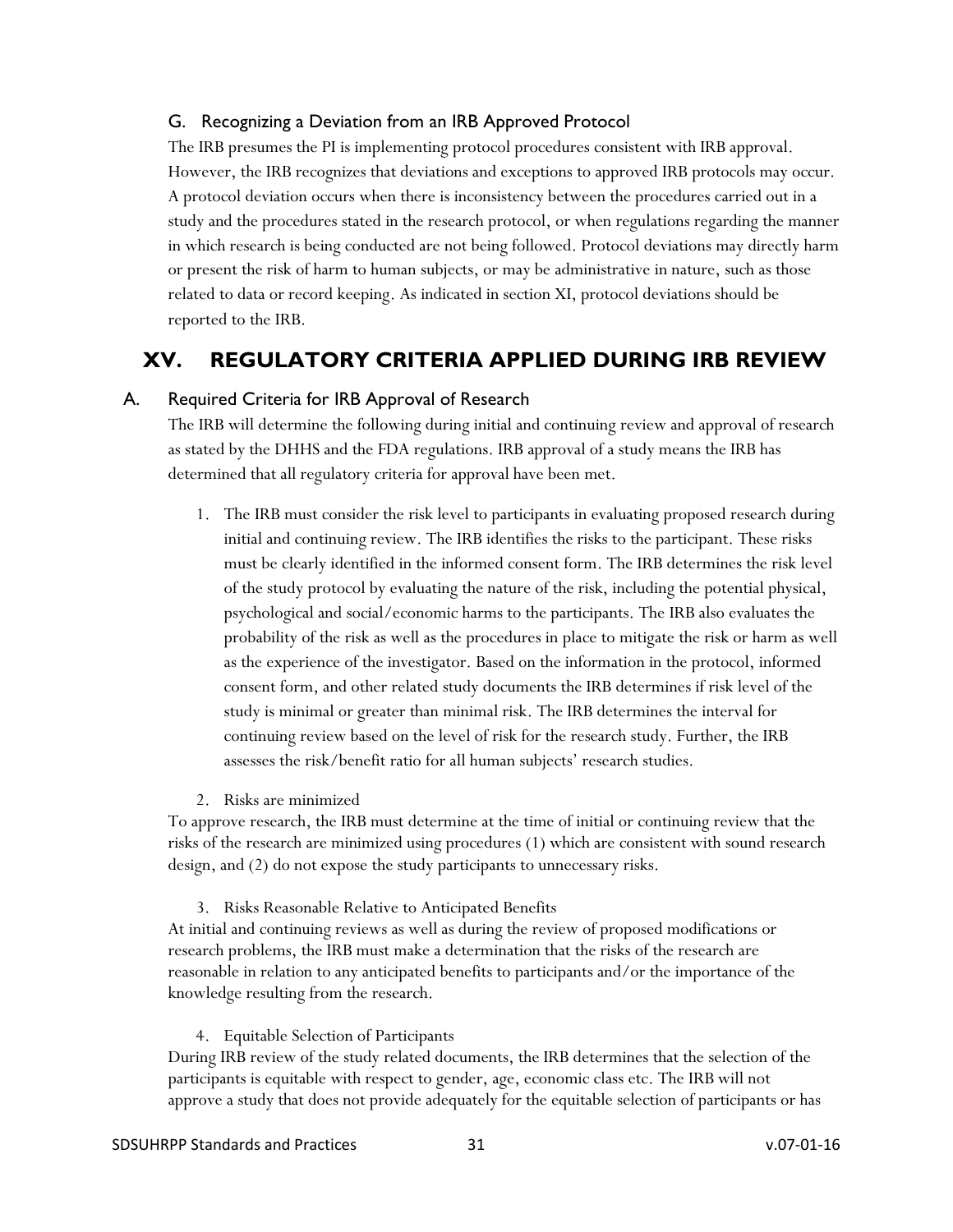not provided appropriate scientific or ethical justification for excluding classes of people who might benefit from the research. In making this determination the IRB evaluates the purpose of the research; the setting, the ethical justification for including any vulnerable populations as well as the justification for excluding classes of persons who might benefit.

#### 5. Informed Consent Requirements

To approve research, the IRB must determine that legal informed consent will be obtained from each prospective participant, the participants legally authorized representative (LAR), or parent unless informed consent requirements may be waived or altered. The subject's, LAR must be given sufficient opportunity to consider whether or not to participate.

#### 6. Documentation of Informed Consent

To approve the research, the IRB must determine that informed consent will be documented in accordance with FDA, the Common Rule and applicable federal, state and local regulations.

7. Review of Data Safety Monitoring Plans and Data Safety Monitoring Boards As applicable (e.g. clinical trial studies), the IRB reviews and determines that the research plan makes adequate provision for the monitoring of the data to ensure the safety of the participants. Note that all Phase III randomized clinical trials supported or performed by the National Cancer Institute (NCI) require monitoring by a Data Safety Monitoring Board (DSMB). For more information on DSMBs, please visit the NCI website at: <http://deainfo.nci.nih.gov/grantspolicies/datasafety.pdf>

#### 8. Privacy of Participants and Data Confidentiality and Security

The IRB requires that participant confidentiality be maintained and their privacy protected. The IRB recognizes the importance of protecting participant confidentiality and carefully evaluates each protocol to determine the measures to be taken to protect participant confidentiality.

At the time of initial and continuing review, the IRB ensures the privacy and confidentiality of research participants is protected. The IRB evaluates the methods used to obtain information about individuals who may be recruited and/or the use of personally identifiable information (PII), the methods to protect the confidentiality and security of the research data and where the data will be stored. In some cases, the IRB may require a Certificate of Confidentiality be obtained to provide additional protection of the research data.

In reviewing privacy and confidentiality protections, the IRB will consider the nature, probability and the magnitude of harm likely to result from a breach of confidentiality.

#### <span id="page-31-0"></span>B. Additional Considerations during IRB Review and Approval of Research

#### 1. Advertisements

The IRB is responsible for ensuring the selection of participants is equitable; therefore, the IRB must approve any and all final versions of advertisements and participant recruitment materials (e.g. scripts, emails, flyers) prior to posting and/or distribution. *Draft documents will not be approved by the IRB*. Recruitment materials should be included with the initial application or modification (if applicable). The IRB will review the materials for accuracy and consistency with the protocol. The IRB will also determine whether or not the materials are coercive or unduly optimistic.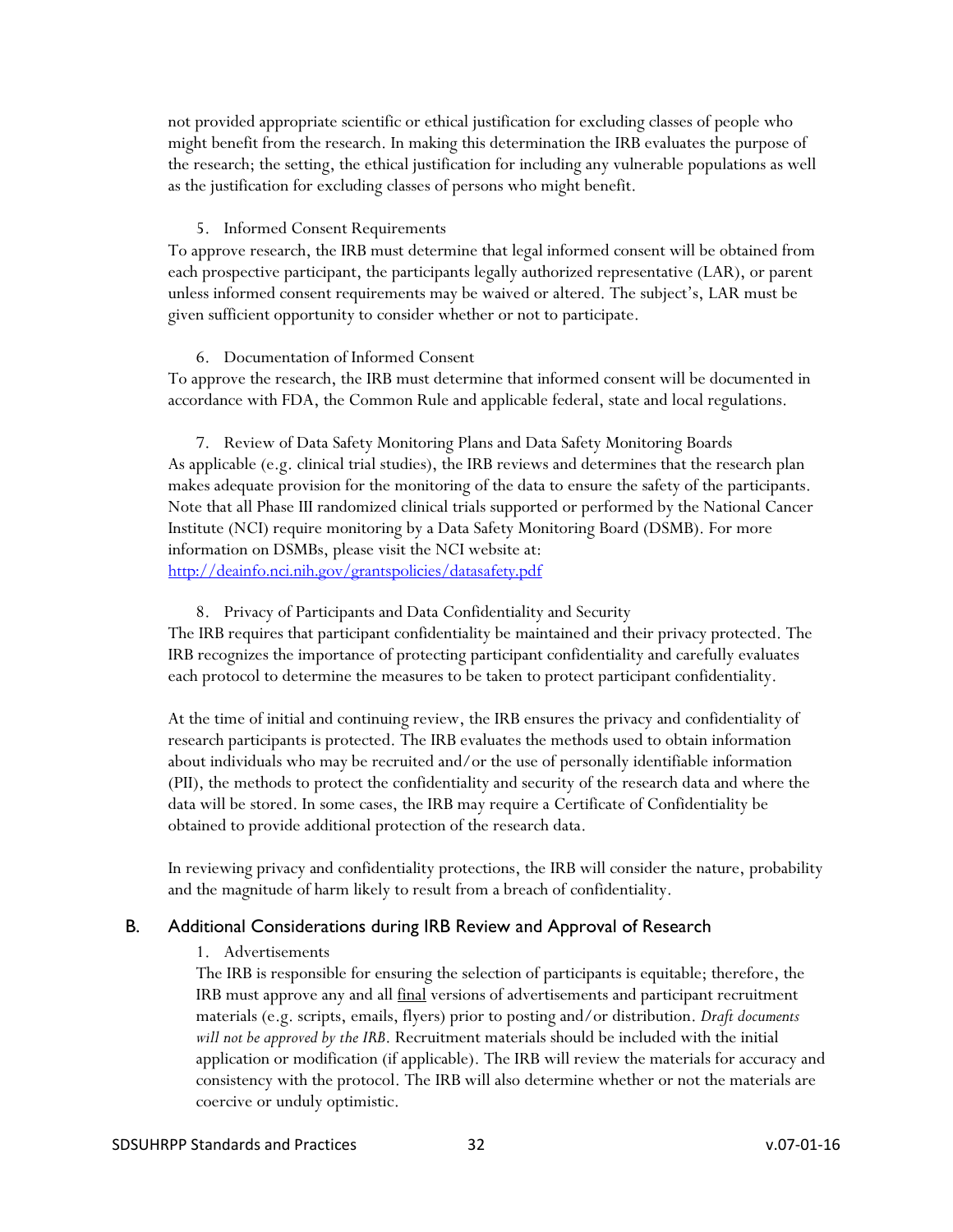Recruitment materials may not include any of the following:

- a. Statement or implication of a certainty of favorable outcome or other benefits beyond what is outlined in the consent and protocol;
- b. Exculpatory language
- c. Emphasis on payment or amount of incentive to be given by such means as larger font or bold typeface; or
- d. A promise of free treatment when the intent is only to say participants will not be charged for participation in the study.
- e. As applicable, FDA-regulated study recruitment materials may not include any claims inconsistent with FDA labeling

Any information on recruitment materials should be limited to the information the prospective participant needs to make an informed choice regarding whether or not to participate in the research study. The recruitment materials should include:

- a. The name and contact information or the investigator
- b. The location where the research study will be conducted
- c. The purpose of the research
- d. A summary of the eligibility criteria
- e. A description of the benefits and burdens of participation (an example of a burden might be traveling or parking costs)
- f. Time commitment required
- g. A clear statement that this is research and not treatment.
- 2. Payments to Research Participants

To assist in subject recruitment, an incentive may be offered. During review the IRB considers the amount and type of incentive. Incentives for participation should not be so large as to coerce or unduly influence the prospective subject with regard to participation. The incentive should be reasonable compared to the burden or inconvenience incurred by study participants. It is important that the incentive be awarded for participation in the study rather than for completing a specific task as awarding the incentive only when a task is completed, may create an undue influence to encourage continued participation when the participant is uncomfortable with the research. Receipt of the incentive should not be contingent on study completion. Potential participants should understand what incentives will be offered before agreeing to participate in the study. The amount of any incentive should be described during the consent process and be included in the informed consent form.

a. Prorating

The IRB supports the use of a prorated incentive payment system when appropriate. This allows for the subject to be paid as the study progresses and does not create the perception of a penalty for discontinuing participation. In some cases, the incentive structure involves graduated payments over the course of the study to encourage continuation without creating an undue influence for participation. The IRB may accept procedures to pay the incentive in one payment at the end of the study when there is a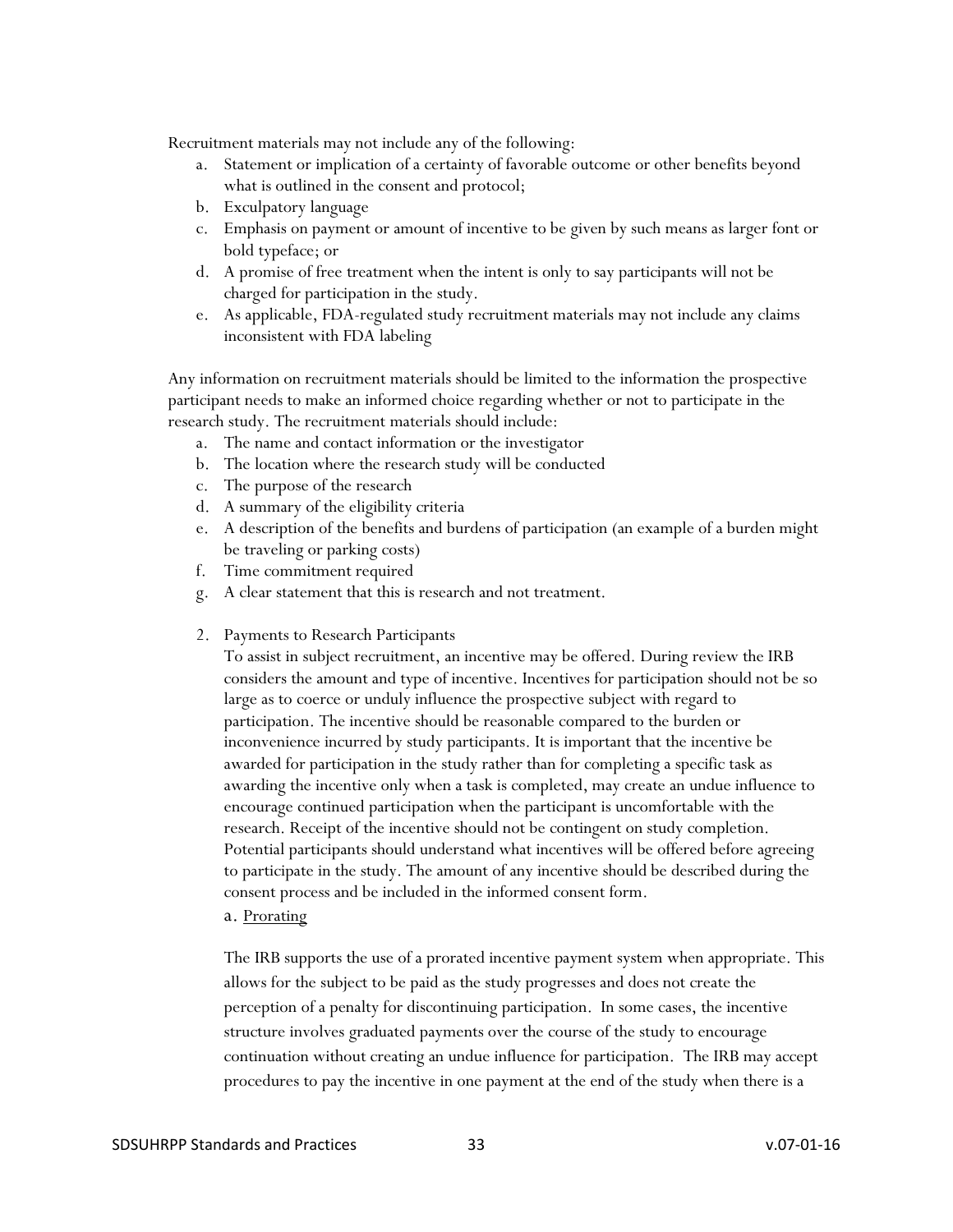direct benefit to the subject and a complete data set (all sessions, all interviews, all surveys) must be acquired in order to draw any conclusions from the study.

b. Drawings/lotteries

California law prohibits lotteries which are defined as any scheme for the disposition of property by chance among persons who have paid or promised to pay anything of value for the chance of obtaining property the name by which the scheme is known is immaterial. See: [http://www.dca.ca.gov/publications/legal\\_guides/u-2.pdf](http://www.dca.ca.gov/publications/legal_guides/u-2.pdf)

Drawings or lotteries have three elements: (1) a prize, (2) consideration, and (3) distribution of a prize by chance. In the context of research, the prize is the incentive given by chance and participation in the research is the consideration. Drawings or lotteries which are exclusive to research participants are not legal. If the drawing or lottery is open to all regardless of whether or not the individual participates in the research, then the drawing or lottery is legal. Thus research study proposals which will include the disposition of incentives via a drawing or lottery must include a plan for how non-participants will allowed to enter the drawing/lottery, and the consent form and any recruitment materials must include the following:

- (1) a general timeframe for when the drawing will close
- (2) include an estimated timeline indicating when the drawing will occur
- (3) a description of how the winner will be notified
- (4) the number of prizes to be given
- (5) the chances of being awarded the prize

### <span id="page-33-0"></span>C. Payment Type

Monetary incentives are typically in the form of cash, check/money order, gift card or redeemable coupon. **IMPORTANT NOTE:** If the amount of the incentive to be paid to participants is \$600.00 or more, either as one-time payment or in aggregate, SDSU must comply with U.S. federal tax law and file a IRS 1099 Misc form for each participant to whom a payment or payments meeting the threshold given above has/have been made. Participants must be told in the informed consent form the limits that federal tax law places on confidentiality regarding their participation in research, and that their name, address, social security number, and the amount they were paid will be reported to the IRS. Non-monetary incentives may also be offered.

### <span id="page-33-1"></span>D. Payment Type for Research under a Department of Defense (DOD) Addendum

United States military personnel are prohibited from receiving pay or compensation for research participation during duty hours. Military personnel may be compensated for research participation during off-duty hours.

### <span id="page-33-2"></span>E. Compensation for Injury

Information on compensation for injury must be included in all informed consent forms for studies which are greater than minimal risk. The informed consent form must include contact names and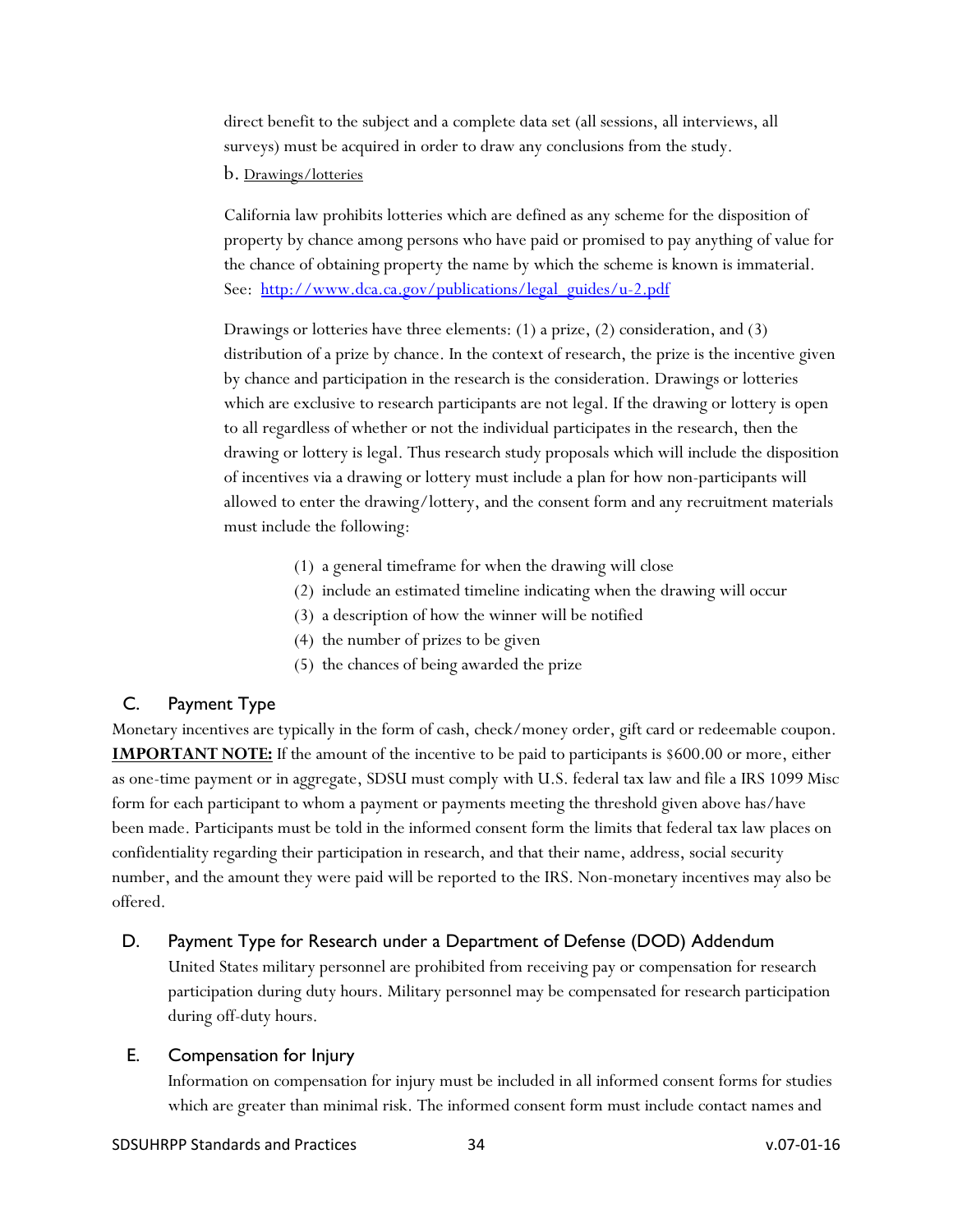telephone numbers per the requirements in the text of the Informed Consent form template found at:<https://newscenter.sdsu.edu/researchaffairs/hrpp.aspx?.>

### <span id="page-34-0"></span>F. Certificates of Confidentiality

Where the research involves collection of personally identifiable, sensitive information the IRB may determine that special protections are needed to protect the participants from the risk of investigative or judicial processes. In such situations, the IRB may require that an investigator obtain a Certificate of Confidentiality (COC) from the National Institutes of Health (NIH). The purpose of the COC is to protect against any involuntary release of sensitive information about individual participants for use in legal proceedings.

### <span id="page-34-1"></span>G. Compliance with State and Local Law

The principal investigator will follow and adhere to all applicable state and local laws in jurisdictions where research is taking place.

State law and mandated reporting requirements may limit the extent to which the investigator is able to protect the subject's confidentiality. If through interview or measurement, the subject is likely to disclose illegal or dangerous behavior (e.g., if the subject reports any kind of abuse or serious harm to self or others) the investigator must disclose whether and to whom information will be reported. The investigator will include a description of the limits to confidentiality within the consent document.

Research conducted in a foreign country by or under the direction of an SDSU-affiliated investigator must be approved by the IRB and adhere to University and federal/state guidelines. Participants at international sites must be provided protections that are in accord to those give to research subjects in the United States.

### H. IRB Consideration of Conflict of Interest

<span id="page-34-2"></span>The IRB will consider the investigator's financial interests and potential for conflict of interest when evaluating the protection of human subjects. If a financial interest is reported which may be associated with the research, the IRB will assess the investigator's objectivity in communicating risks, selecting subjects, obtaining informed consent, and collecting, analyzing and reporting data. The SDSU Conflict of Interest committee may also review disclosures where a financial interest is reported. The IRB will review whether the investigator (including the investigator's spouse or dependent child) or any person affiliated with the project has any financial interest, financial relationship, governance or administrative affiliation with any entity that is providing funds for or which has rights to intellectual property resulting from this study. If a financial interest is reported, the investigator must complete and submit the Financial Interest Disclosure form with their IRB application.

### <span id="page-34-3"></span>I. Principal Investigator Expertise

During review the IRB will consider the qualifications and resources of the research team.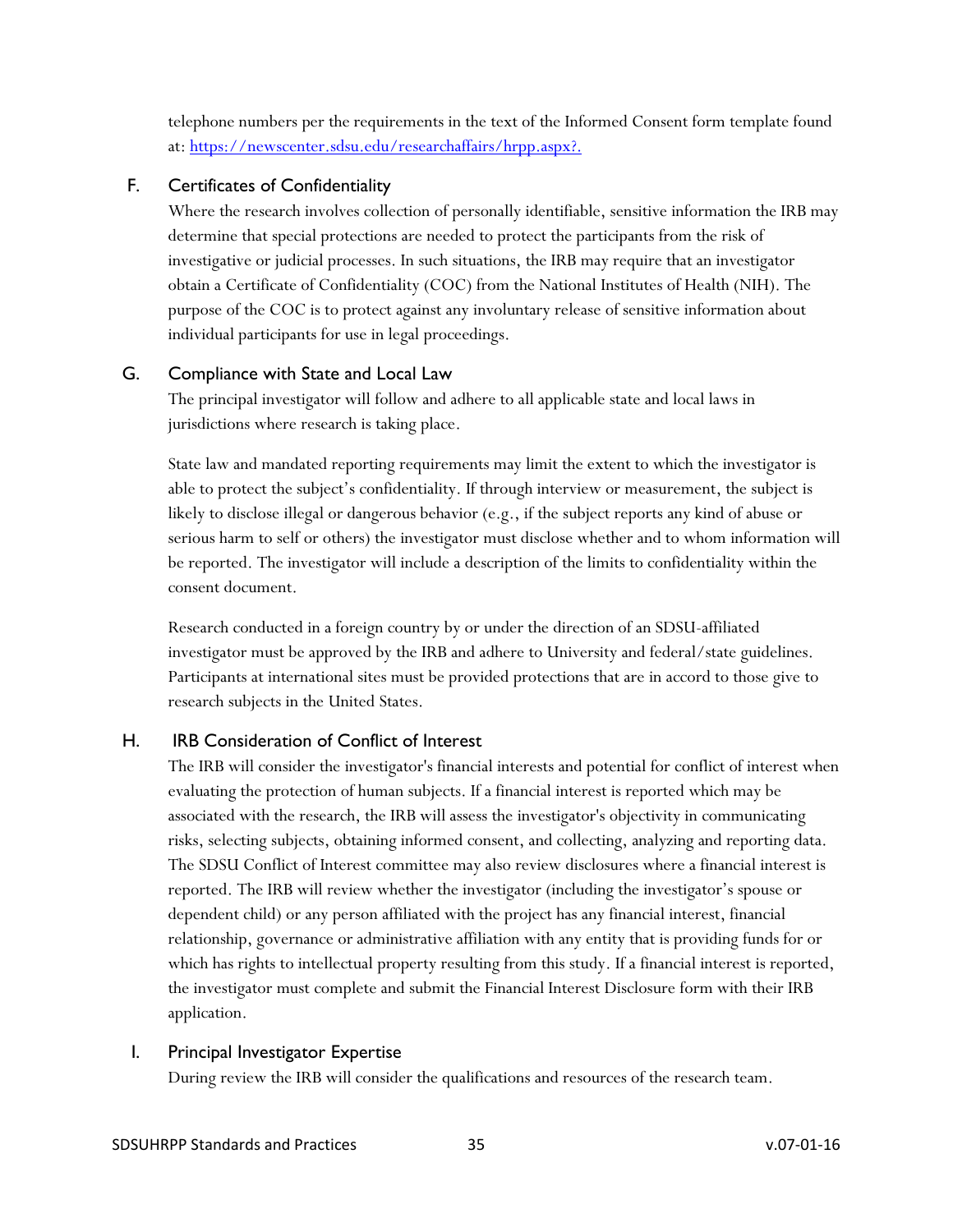### <span id="page-35-0"></span>J. Student Research

A SDSU faculty member must be the Faculty Advisor (FA) for all student research involving human subjects, whether dissertation, thesis or other research projects. The FA acts as Co-PI on student research projects. The FA does not need to be affiliated with the student's academic department; however, they do need to be a member of the student's thesis or doctoral committee. The FA must be knowledgeable regarding the regulations governing human subjects' research. As FA, the faculty member is responsible to actively mentor and supervise the student in both the planning and conduct of the study to ensure that the study is likely to achieve the intended purposes and objective of the research. Further, as the FA, the faculty member will be held accountable for compliance with federal, state and local regulations relating to the protection of human subjects. In supervising and mentoring students, faculty is responsible for:

- 1. Ensuring the student under their supervision has an appropriate understanding of the federal regulations that govern research involving human subjects.
- 2. Meeting regularly with the student to monitor the study progress and to ensure the study is being conducted per the IRB approved protocol.
- 3. Oversee the prompt reporting and assist the student in handling research related problems, including significant or untoward adverse event reporting within five (d) days of occurrence. *Note: As FA, the faculty member is ultimately accountable for reporting research related problems as outlined in Section XI.*
- 4. Fulfill the human subjects' education requirement by completing online human subjects education.
- 5. Ensuring the student submits a Final Report to the IRB to close the study upon completion of the research and prior to the student's departure from SDSU.

In the event the FA will be away from SDSU for an extended period of time, they will need to submit a modification to change the PI during their absence as outlined in Section VI.D.3.

The student may act as the Principal Investigator for the research study. As such the student is responsible for:

- 1.Obtaining IRB approval prior to initiating any research activities
- 2.Ensuring the description of the proposed study in the IRB application is accurate and complete prior to IRB submission
- 3.Informing the IRB of all proposed changes or additions to the previously approved study before implementation unless there is an immediate risk of harm to the subject. If a change is implemented to protect subjects from harm, informing the IRB as soon as possible after the fact.
- 4.Submitting a Report of Progress for continuing review by the IRB prior to the approval expiration date
- 5.Reporting unanticipated problems involving risks to subjects or others and adverse events within five (5) days of becoming aware of the problem or event
- 6.Immediately informing the IRB if they become aware of any information that may materially alter the risk/benefit ratio of the study
- 7.Informing the IRB of study closure or termination
- 8.Fulfilling the Human Subject education requirement by completing online human subjects training
- 9.Agreeing to meet with their FA on a regular basis for the monitoring of study progress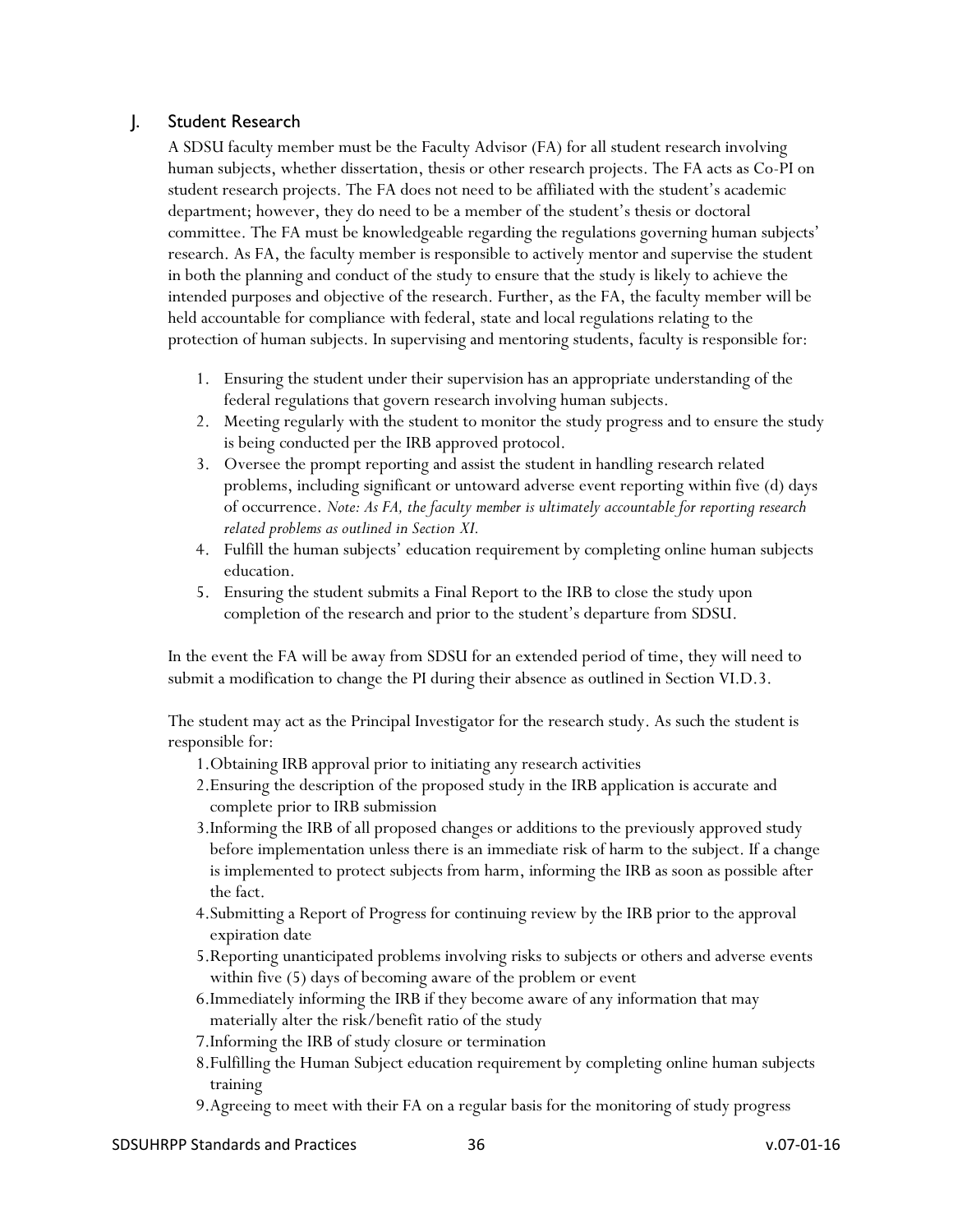10. Arranging for the Co-PI to accept responsibility for the research in the event of their absence from SDSU prior to the absence

### <span id="page-36-0"></span>K. Human Subjects Education Verification

The HRPP staff will verify education for the protection of human subjects training is current and complete for all study team members listed on a study protocol as part of an initial review submission, a Report of Progress, or Modification submitted for IRB review. This may entail a request from HRPP staff for copies of training certificates from the principal investigator for study staff. Unconditional IRB approval will not be granted until all study team members engaged in human subjects research (e.g. personnel interacting or intervening, or who have access to Personal Identifiable Information) have completed human subjects training and their training is current

### <span id="page-36-1"></span>L. Research Involving Deception

Deception is sometimes employed in psychological or educational research to prevent participant bias. The use of deception is questionable from an ethical standpoint since true informed consent cannot be obtained. When the IRB reviews research projects involving the use of deception, they must determine that any deception is justified and necessary to meet the aims of the research.

Deception may only be permitted where the IRB documents that a waiver of the informed consent requirements is justified. Specifically, the IRB must document that all four of the following criteria have been satisfied:

- 1. The research presents no more than minimal risk to the participants.
- 2. The waiver or alteration does not adversely affect the rights and welfare of the participants.
- 3. The research could not practicably be carried out without the waiver or alteration.
- 4. Where appropriate, the subjects have been provided with additional pertinent information after participation.

In studies involving deception, the protocol must include procedures to debrief subjects following participation. The debriefing statement should be presented in writing (and orally, when possible) and include a description of the deception involved and an explanation about the true purpose of the research. Additionally, this statement should inform subjects of their right to withdraw their data from the study, if they feel upset or uncomfortable with the deception involved. In the event the participant withdraws their data from the study, the PI must still provide any incentives offered as remuneration to study participants. Studies involving deception are reviewed by the full committee and not eligible for exempt or expedited classification.

### <span id="page-36-2"></span>M. Research Sites

The IRB will consider the appropriateness of the research location and setting in determining whether or not the research location will have a negative impact on the rights and welfare of the research participants. The protocol and other supporting documents should address any special considerations associated with recruitment or data collection at the location (e.g., identifying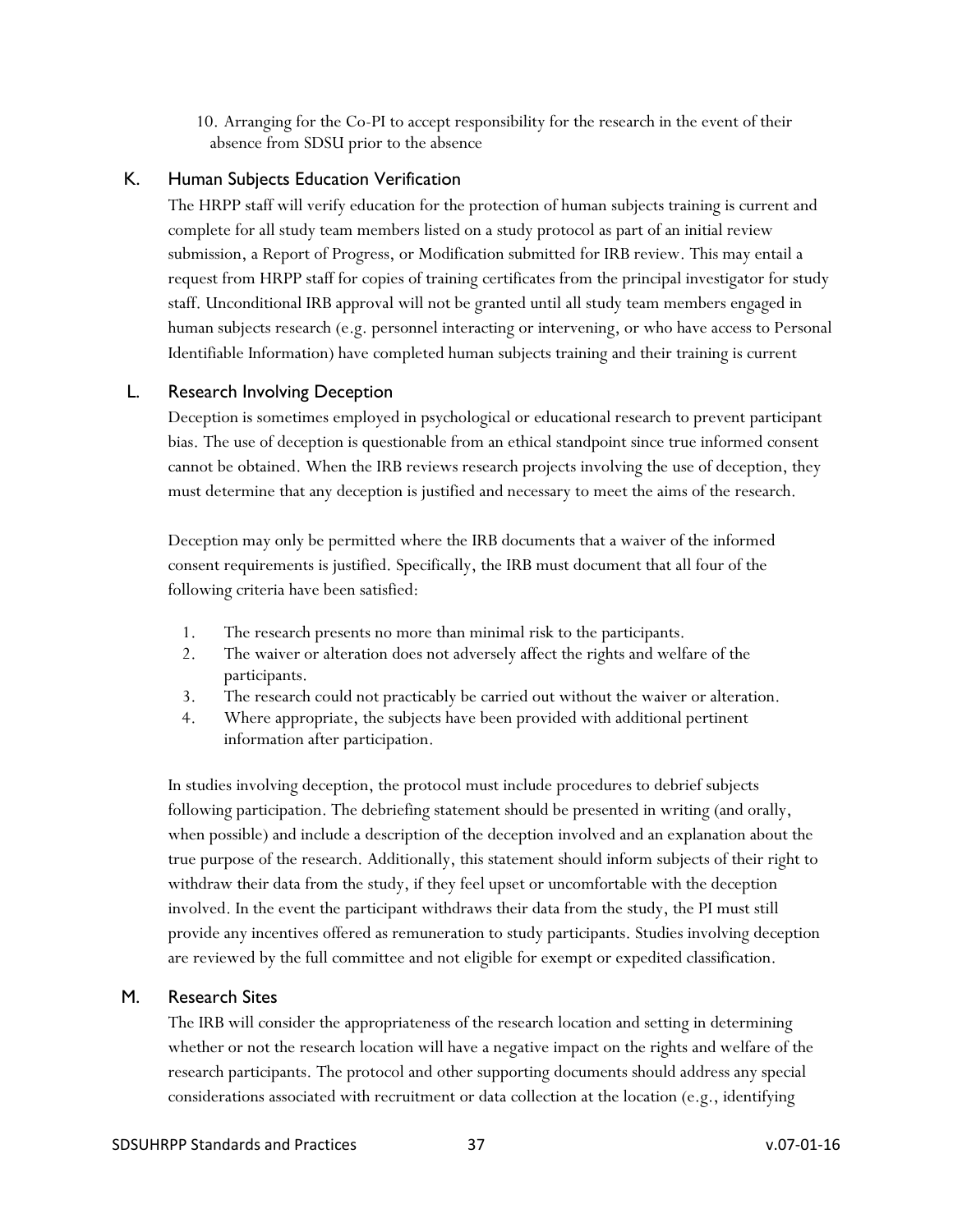potential subjects, setting appropriate for obtaining informed consent, confidentiality of data and privacy concerns). Additionally, when questionnaires or surveys will be completed online investigators must provide the IRB with the URL that subjects will use to access the survey.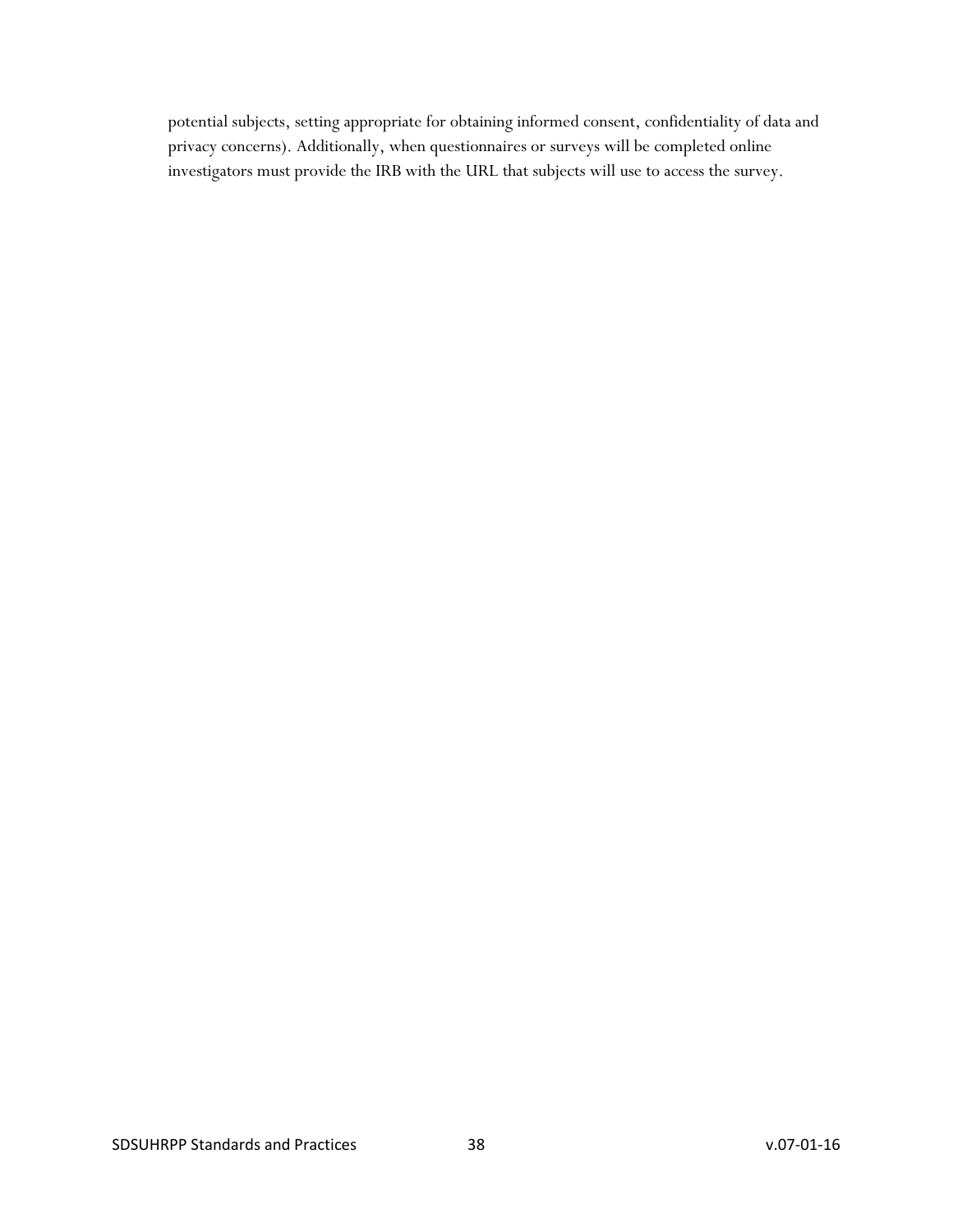# <span id="page-38-0"></span>**XVI. INFORMED CONSENT REQUIREMENTS AND DOCUMENTATION**

### <span id="page-38-1"></span>A. Purpose of Informed Consent Process and Documentation

Investigators must obtain legal informed consent from the participant or participant's legally authorized representative (LAR) **before** conducting any research procedures, unless the informed consent requirements are waived by the IRB. **Informed consent is more than just obtaining a signature on the informed consent form.** It is an ongoing process of information exchange between the participant and investigator, or other study team member authorized to conduct the informed consent process. Informed consent involves giving the prospective participant sufficient information about the research including the risks and potential benefits to allow them to make an informed, voluntary decision regarding participation.

The consent process begins during participant recruitment and includes any oral instructions and/or explanations, the presentation of the informed consent form and any other pertinent materials approved by the IRB, the opportunity to ask questions and receive answers, and the signing of the informed consent form by the participant or LAR and the Principal Investigator. Throughout the study the PI and other IRB approved study team members should encourage participants to ask questions at any time during procedures or study visits, or contact the investigator for any questions which arise between study visits.

Informed consent may only be sought under circumstances that provide the participant or LAR with sufficient opportunity and information regarding possible participation. The circumstances include:

- 1. Assessing the prospective research participant's capacity to consent prior to obtaining signature on the informed consent document, to ensure that s/he is able to understand study procedures and the risks and benefits of participation.
- 2. Ensuring the information in the informed consent document is written and presented at approximately an  $8<sup>th</sup>$  grade reading level and in a language that is understandable to the participant or LAR.
- 3. Excluding any exculpatory language from the informed consent process in which the participant is made to waive, or appear to waive, any of their legal rights, and releases or appears to release SDSU or SDSU employees or agents from liability for negligence.
- 4. Ensuring participants give consent without coercion or undue influence.

The form must be signed and dated by the participant or the participants LAR as well as the Principal Investigator. A copy of the signed consent form will be provided to the participant or the participants LAR.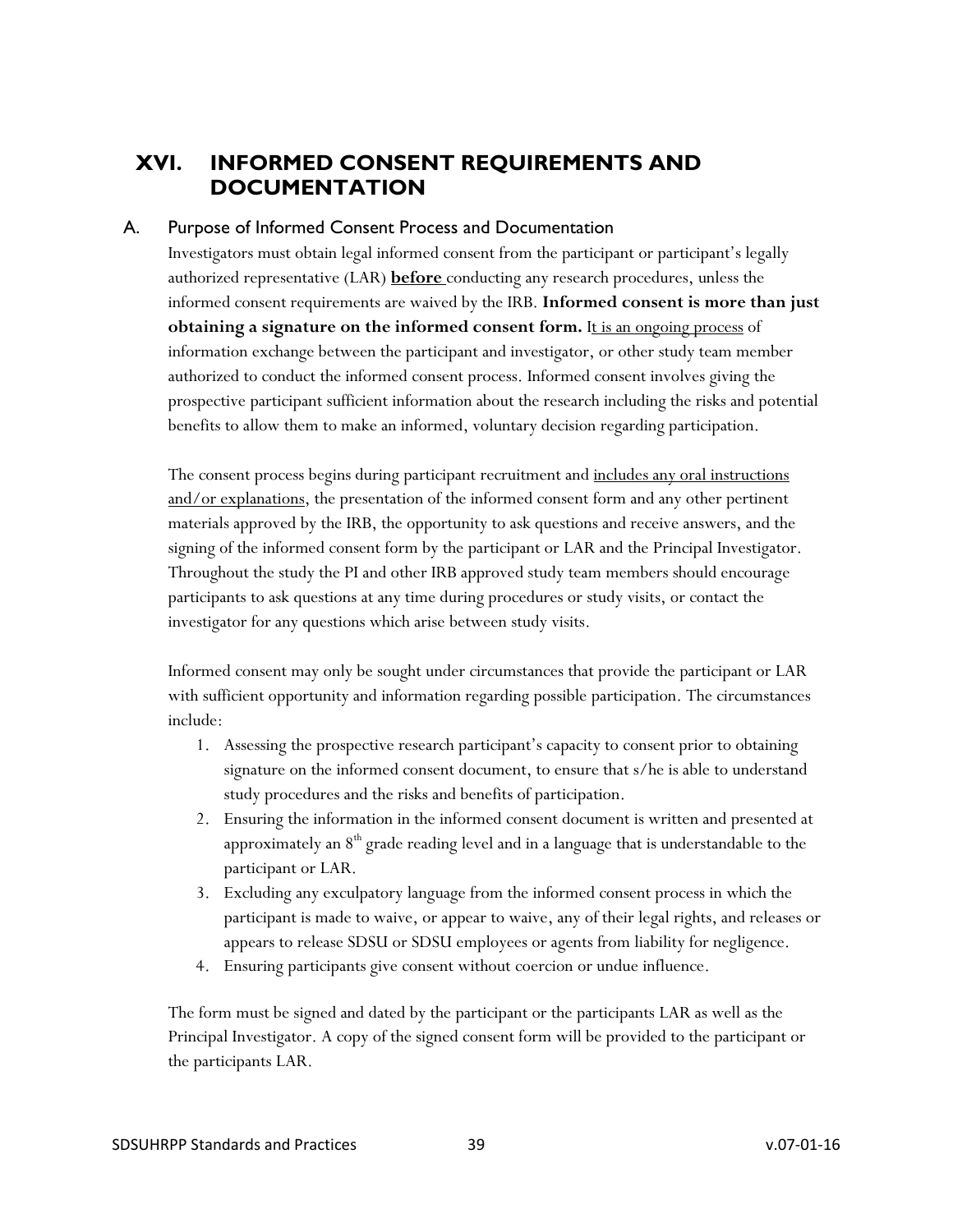Consent may be obtained electronically so long as the informed consent process meets all of the required elements of informed consent.

If the study procedures involve video recording, a signed SDSU Video Release Consent form will be obtained from the participant.

### <span id="page-39-0"></span>B. Observation of the Informed Consent Process

The IRB has the authority to observe the informed consent process of any currently active research study. Situations where the IRB might consider such an observation might include reports of a complaint or possibility of undue influence or coercion. An IRB member or designee may observe a consent session as an impartial observer.

### <span id="page-39-1"></span>C. Informed Consent Reading Level

Federal regulations require that informed consent documentation be written at the appropriate reading level of the potential participant population and be obtained in a language that is understandable to the participant or the participant's LAR. General guidance is that the consent form be written at approximately an  $8<sup>th</sup>$  grade reading level.

In cases where informed consent must be obtained from non-English speakers, the PI is responsible for working with the IRB to determine that an effective and appropriate method is in place. This may include the use of a reliable, certified translator or a certified translation of the informed consent form.

### <span id="page-39-2"></span>D. Required Elements of Informed Consent

Federal Regulations mandate the inclusion the following fundamental informed consent elements and additional elements:

- 1. Name of the Study
- 2. Name of the PI
- 3. A statement that the study involves research
- 4. An explanation of the purpose of the research
- 5. Expected duration of the subject's participation
- 6. A description of the research procedures
- 7. Identification of any procedures which are experimental
- 8. A description of any reasonably foreseeable risks or discomforts to the participant
- 9. A description of any benefits to the participant or others which may reasonably be expected from the research
- 10. Alternatives to participation which may be advantageous to the participant.
- 11. Extent of privacy and confidentiality
- 12. For studies which are greater than minimal risk: An explanation as to whether medical treatment is available if injury occurs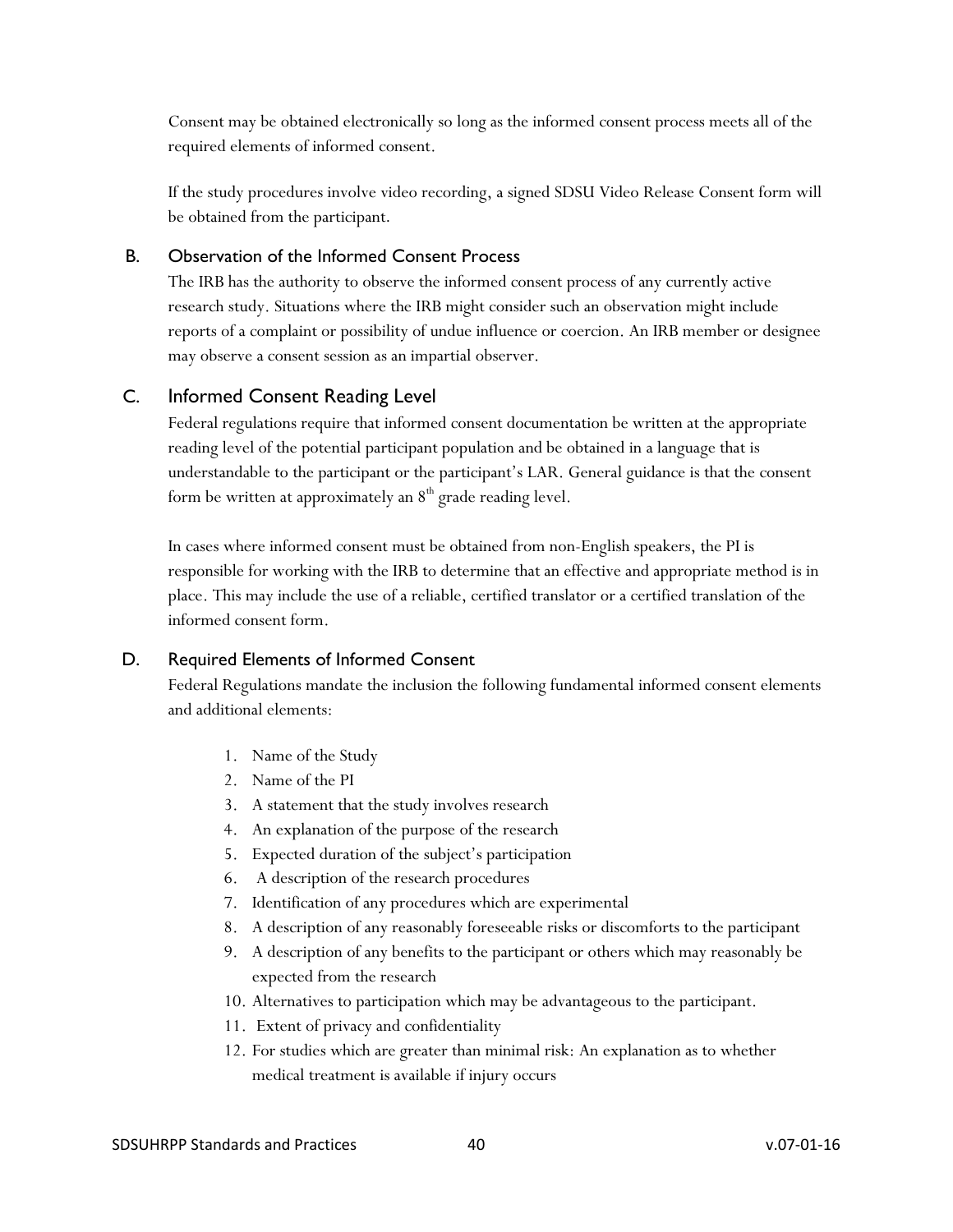- 13. An explanation of who to contact for answers to pertinent questions regarding the research, participants rights, research related injury, or to voice concern about a specific research project.
- 14. A statement that participation is voluntary and that refusal to participate will involve no penalty or loss of benefit to which the participant is entitled.
- Additional Elements of Informed Consent, as appropriate:
	- 1. A statement that a particular treatment or procedure may involve risk to the participant
	- 2. Anticipated circumstances under which the subject's participation may be terminated by the PI without regard for the subject's consent
	- 3. Significant new findings: the participant must be informed of any significant new findings which may affect the risks or benefits of the research and the participants willingness to continue participation
	- 4. Any additional costs that may result from participation
	- 5. Consequences of a participant's decision to withdraw from the study
	- 6. Procedures for orderly termination of participation by the subject
	- 7. The approximate number of participants to be enrolled
	- 8. The amount and schedule of all payments to the participant
	- 9. Any real or apparent conflict of interest by the investigators

### <span id="page-40-0"></span>E. Waiver of Documentation of Informed Consent

The IRB may waive the requirement to obtain written documentation of informed consent. In the event the IRB approves a waiver of documentation of informed consent the IRB will review a written description of the information to be provided to participants. The IRB may also require the investigator to provide the participants with a written statement regarding the research. In approving the waiver the IRB must find and document either of the following:

- 1. The only record linking the participant and the research would be the signed consent document and the principal risk would be the potential harm resulting from a breach of confidentiality. In this case the participant will be asked whether s/he wants documentation linking them to the research, and the participants wishes will govern.
- OR
	- 2. The research involves no more than minimal risk of harm to the participants and involves procedures for which written consent is not normally required outside of the research context.

### <span id="page-40-1"></span>F. Waiver of Alteration of Informed Consent

Federal regulations permit the IRB to approve a consent procedure that does not include or alters some or all of the required elements of informed consent. To approve such a waiver or alteration, the IRB must find and document of the following conditions are met: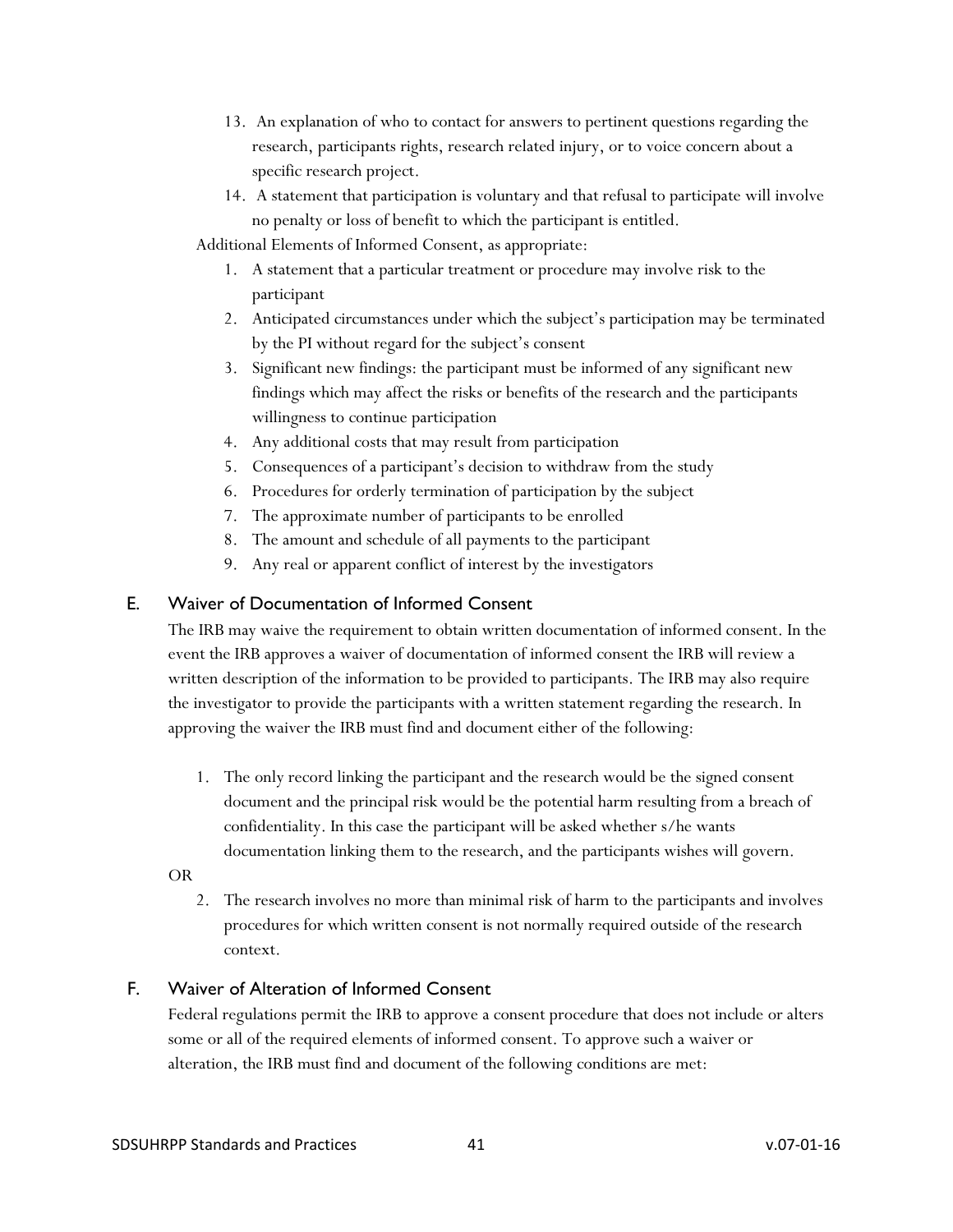- 1. The research or demonstration project is to be conducted by or subject to the approval of state or local government officials and is designed to study, evaluate, or otherwise examine: (i) public benefit or service programs; (ii) procedures for obtaining benefits or services under those programs; (iii) possible changes in or alternatives to those programs or procedures; or (iv) possible changes in methods or levels of payment for benefits or services under those programs; and
- 2. The research could not practicably be carried out without the waiver or alteration.

OR, the IRB may approve a consent procedure which does not include, or which alters some or all of the elements of informed consent, or waive the requirements to obtain informed consent if the IRB finds that ALL of the following are met:

- 1. The research involves no more than minimal risk to the subjects;
- 2. The waiver or alteration will not adversely affect the rights and welfare of the subjects;
- 3. The research could not practicably be carried out without a waiver or alteration;
- 4. Whenever appropriate, the subjects will be provided with additional pertinent information after participation (e.g. debriefing)

#### <span id="page-41-0"></span>G. Assent of Minors

In California, a child is an un-emancipated minor under the age of 18 years. Children may not provide consent for participation in research. They may provide assent. The ability for a child to provide assent depends upon the child's age and maturity. Assent is demonstrated by a child's positive agreement to participate in research whether documented or not. The IRB requires that investigators make adequate provision to solicit assent from children. To this end, the IRB will review a description of the process for obtaining assent from a child participant.

If the IRB determines child participants are capable of providing assent, they will determine whether or not assent should be documented. Generally, children are able to read and write to some extent by age 7 and can provide documentation of assent.

Written documentation is not required for children when:

- 1. A child is under the age of 7
- 2. It is determined that the minor is incapable of being reasonably consulted
- 3. The research holds out a prospect of direct benefit that is important to the health or wellbeing of the children and is available only in the context of the research

When documentation is not required, the IRB requires that the investigator conduct the assent process verbally. The PI should submit a script of the verbal assent process for IRB review and approval. Information presented to the child should be age appropriate and include an introduction and basic information about what s/he will be asked to do if they participate.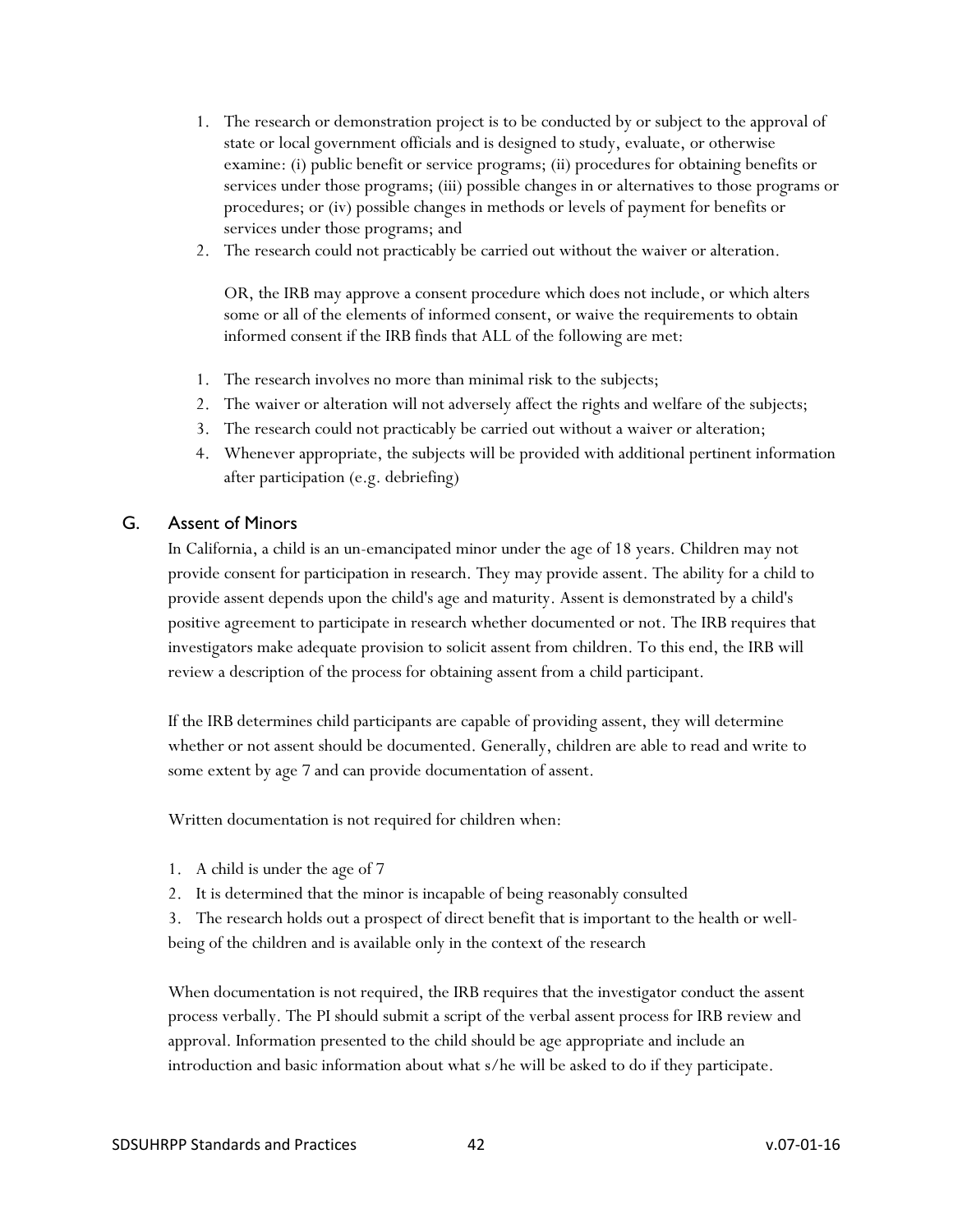IRB decisions regarding obtaining assent form minors will be documented in the IRB minutes.

#### <span id="page-42-0"></span>H. Parental Consent

If a minor will be involved as a study participant, the IRB will review procedures used to obtain and document consent from the parent or guardian. The parental consent process, including documentation, will include all the required elements of informed consent.

The IRB may waive the requirement for parental consent, if it is determined that a research protocol is designed for conditions or for a subject population, for which parental or guardian permission is not a required to protect the subjects (e.g. neglected or abused children). Parental consent can only be waived provided an appropriate mechanism for protecting the children who will participate as subjects in the research is substituted, and provided further that the waiver is not inconsistent with Federal, state or local law. The choice of an appropriate mechanism would depend upon the nature and purpose of the activities described in the protocol, the risk and anticipated benefit to the research subjects, and their age, maturity, status, and condition.

# <span id="page-42-1"></span>**XVII. REVIEW OF RESEARCH INVOLVING POTENTIALLY VULNERABLE SUBJECTS**

Categorically vulnerable populations, as listed in the Federal Regulations Include:

- 1. Pregnant women, neonates and fetuses;
- 2. Prisoners
- 3. Persons lacking decision-making capacity
- 4. Minors

Other groups which may be vulnerable are those who may be physically or cognitively challenged, those who may be economically or socially disadvantaged and subordinate individuals such as, students and employees. Additional safeguards to protect the rights and welfare of subjects who are likely to be vulnerable to coercion or undue influence must be included within the protocol (45 CFR 46.111(7)(b)).

Considerations for vulnerable subjects include evaluating the individual's ability to volunteer or provide informed consent to research participation. There are specific federal regulations (45 CFR 46 Subparts B - D) that apply to conducting research with vulnerable populations which assures that the risks associated with participation are minimal or that the research is of direct benefit to the subjects. Special considerations will be made by the IRB in reviewing protocols that include vulnerable subjects.

<span id="page-42-2"></span>A. Pregnant Women, Neonates and Fetuses The Code of Federal Regulations (45 CFR 46.401 Subpart B <http://www.hhs.gov/ohrp/regulations-and-policy/regulations/45-cfr->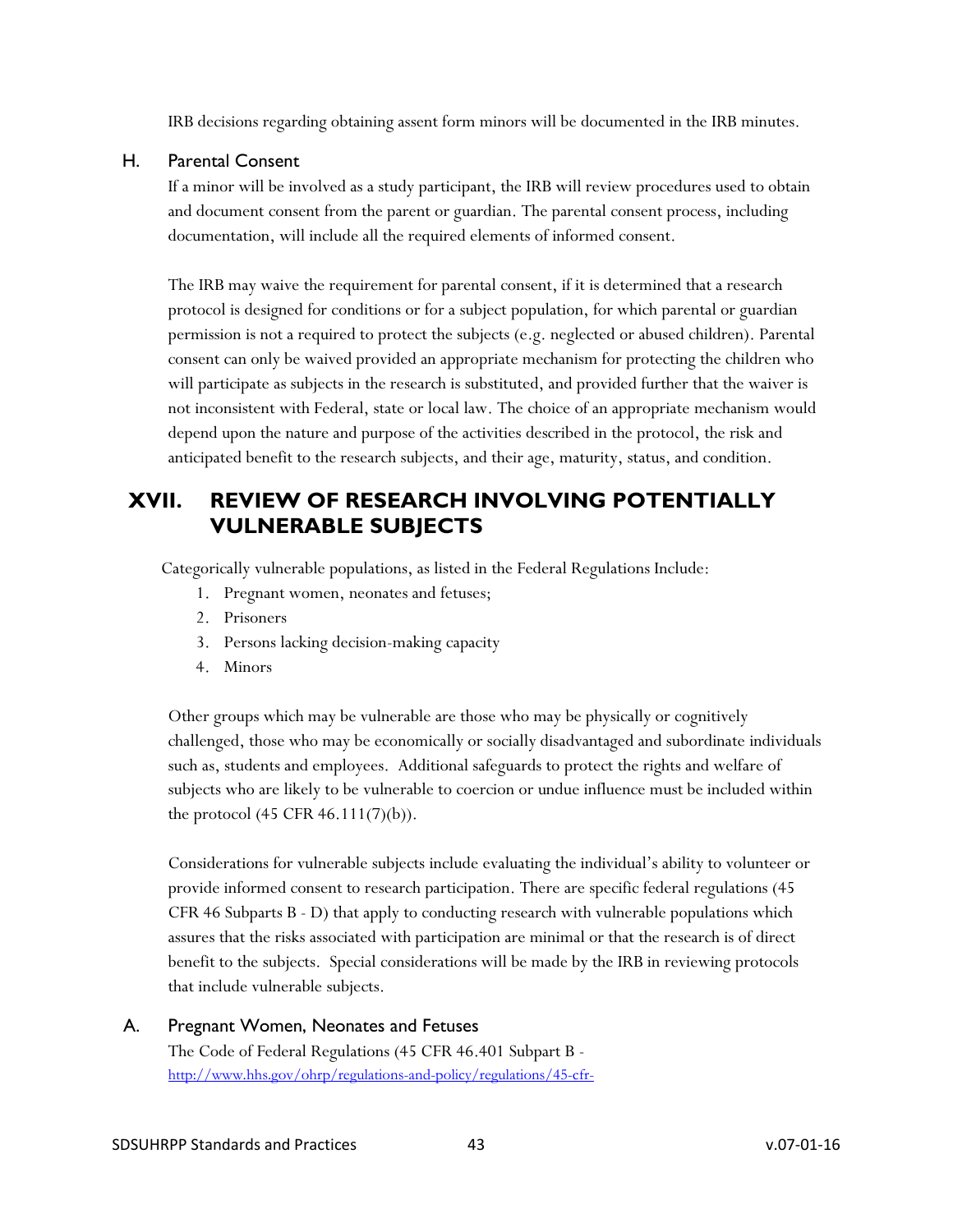Pregnant women or fetuses may be involved in research if all of the following conditions are met:

- 1. Where scientifically appropriate, preclinical studies, including studies on pregnant animals, and clinical studies, including studies on non-pregnant women, have been conducted and provide data for assessing potential risks to pregnant women and fetuses;
- 2. The risk to the fetus is caused solely by interventions or procedures that hold out the prospect of direct benefit for the woman or the fetus; or, if there is no such prospect of benefit, the risk to the fetus is not greater than minimal and the purpose of the research is the development of important biomedical knowledge which cannot be obtained by any other means;
- 3. Any risk is the least possible for achieving the objectives of the research;
- 4. If the research holds out the prospect of direct benefit to the pregnant woman, the prospect of a direct benefit both to the pregnant woman and the fetus, or no prospect of benefit for the woman nor the fetus when risk to the fetus is not greater than minimal and the purpose of the research is the development of important biomedical knowledge that cannot be obtained by any other means, her consent is obtained in accord with the informed consent provisions of subpart A of this part;
- 5. If the research holds out the prospect of direct benefit solely to the fetus then the consent of the pregnant woman and the father is obtained in accord with the informed consent provisions of subpart A of this part, except that the father's consent need not be obtained if he is unable to consent because of unavailability, incompetence, or temporary incapacity or the pregnancy resulted from rape or incest.
- 6. Each individual providing consent under paragraph (d) or (e) of this section is fully informed regarding the reasonably foreseeable impact of the research on the fetus or neonate;

For children as defined in Sec. 46.402(a) who are pregnant, assent and permission are obtained in accord with the provisions of subpart D of this part;

- 1. No inducements, monetary or otherwise, will be offered to terminate a pregnancy;
- 2. Individuals engaged in the research will have no part in any decisions as to the timing, method, or procedures used to terminate a pregnancy; and
- 3. Individuals engaged in the research will have no part in determining the viability of a neonate.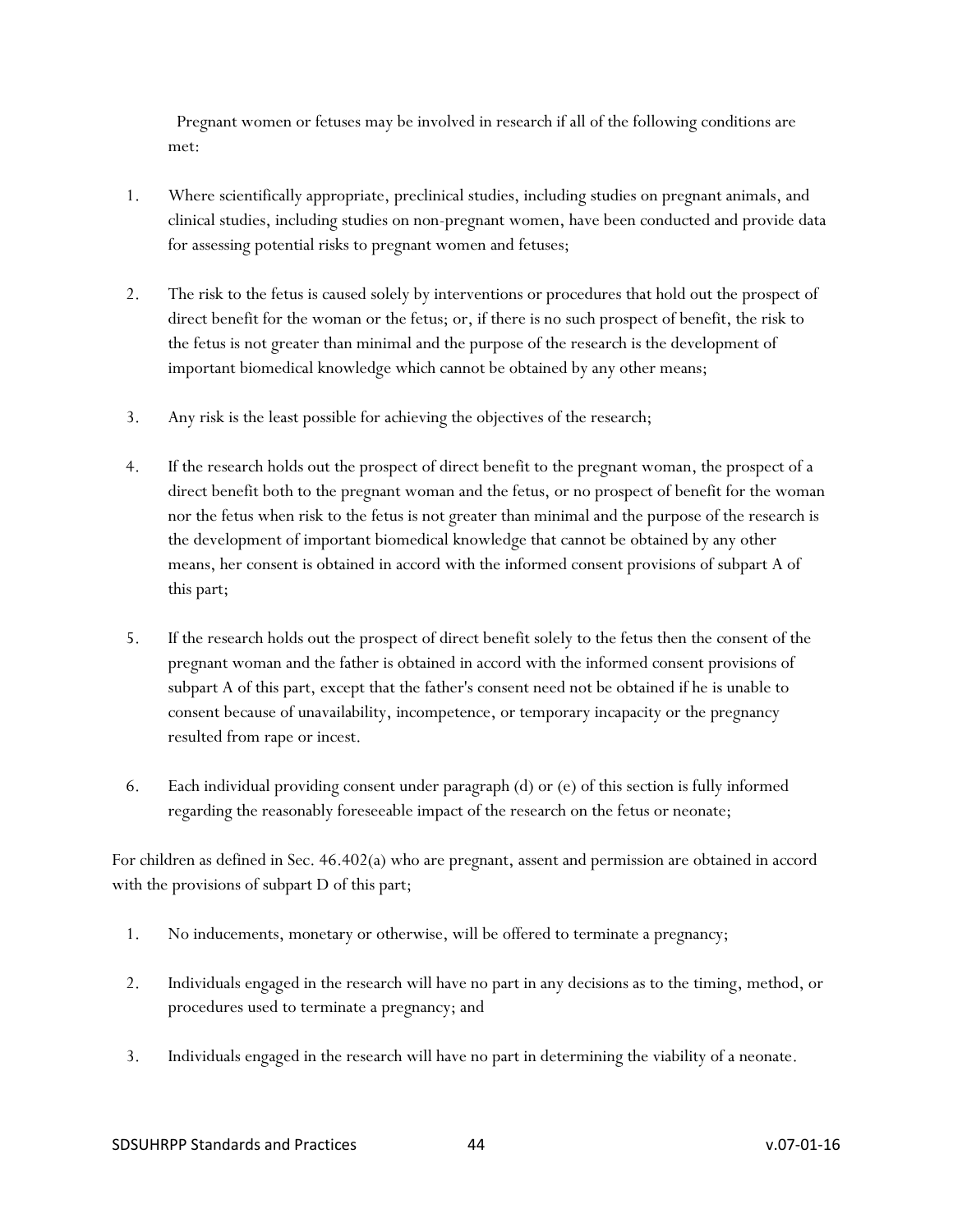The IRB will determine that all aspects of the research comply with this subpart. The IRB gives special consideration to subject selection, monitoring and oversight of informed consent, and monitoring the research as needed. .

#### <span id="page-44-0"></span>B. Prisoners

The Code of Federal Regulations 45 CFR 46. Subpart C [http://www.hhs.gov/ohrp/regulations](http://www.hhs.gov/ohrp/regulations-and-policy/regulations/45-cfr-46/index.html#46.111)[and-policy/regulations/45-cfr-46/index.html#46.111](http://www.hhs.gov/ohrp/regulations-and-policy/regulations/45-cfr-46/index.html#46.111) Permitted Research Involving Prisoners (45 CFR 46.306):

Biomedical or behavioral research conducted or supported by DHHS may involve prisoners as subjects only if:

- 1. The institution responsible for the conduct of the research has certified to the Secretary that the Institutional Review Board has approved the research under [§46.305](http://www.hhs.gov/ohrp/humansubjects/guidance/45cfr46.html#46.305) of this subpart; and
- 2. In the judgment of the Secretary the proposed research involves solely the following:
- 3. Study of the possible causes, effects, and processes of incarceration, and of criminal behavior, provided that the study presents no more than minimal risk and no more than inconvenience to the subjects;
- 4. Study of prisons as institutional structures or of prisoners as incarcerated persons, provided that the study presents no more than minimal risk and no more than inconvenience to the subjects;
- 5. Research on conditions particularly affecting prisoners as a class (for example, vaccine trials and other research on hepatitis which is much more prevalent in prisons than elsewhere; and research on social and psychological problems such as alcoholism, drug addiction, and sexual assaults) provided that the study may proceed only after the Secretary has consulted with appropriate experts including experts in penology, medicine, and ethics, and published notice, in the FEDERAL REGISTER, of his intent to approve such research; or
- 6. Research on practices, both innovative and accepted, which have the intent and reasonable probability of improving the health or well-being of the subject. In cases in which those studies require the assignment of prisoners in a manner consistent with protocols approved by the IRB to control groups which may not benefit from the research, the study may proceed only after the Secretary has consulted with appropriate experts, including experts in penology, medicine, and ethics, and published notice, in the FEDERAL REGISTER, of the intent to approve such research.

In addition to all other responsibilities prescribed for Institutional Review Board under [this part,](http://www.hhs.gov/ohrp/humansubjects/guidance/45cfr46.html#part46) the Board [IRB] shall review research covered by this subpart and approve such research only if it finds that:

- 1. The research under review represents one of the categories of research permissible under  $\frac{$46.306(a)(2)}{;}$
- 2. Any possible advantages accruing to the prisoner through his or her participation in the research, when compared to the general living conditions, medical care, quality of food, amenities and opportunity for earnings in the prison, are not of such a magnitude that his or her ability to weigh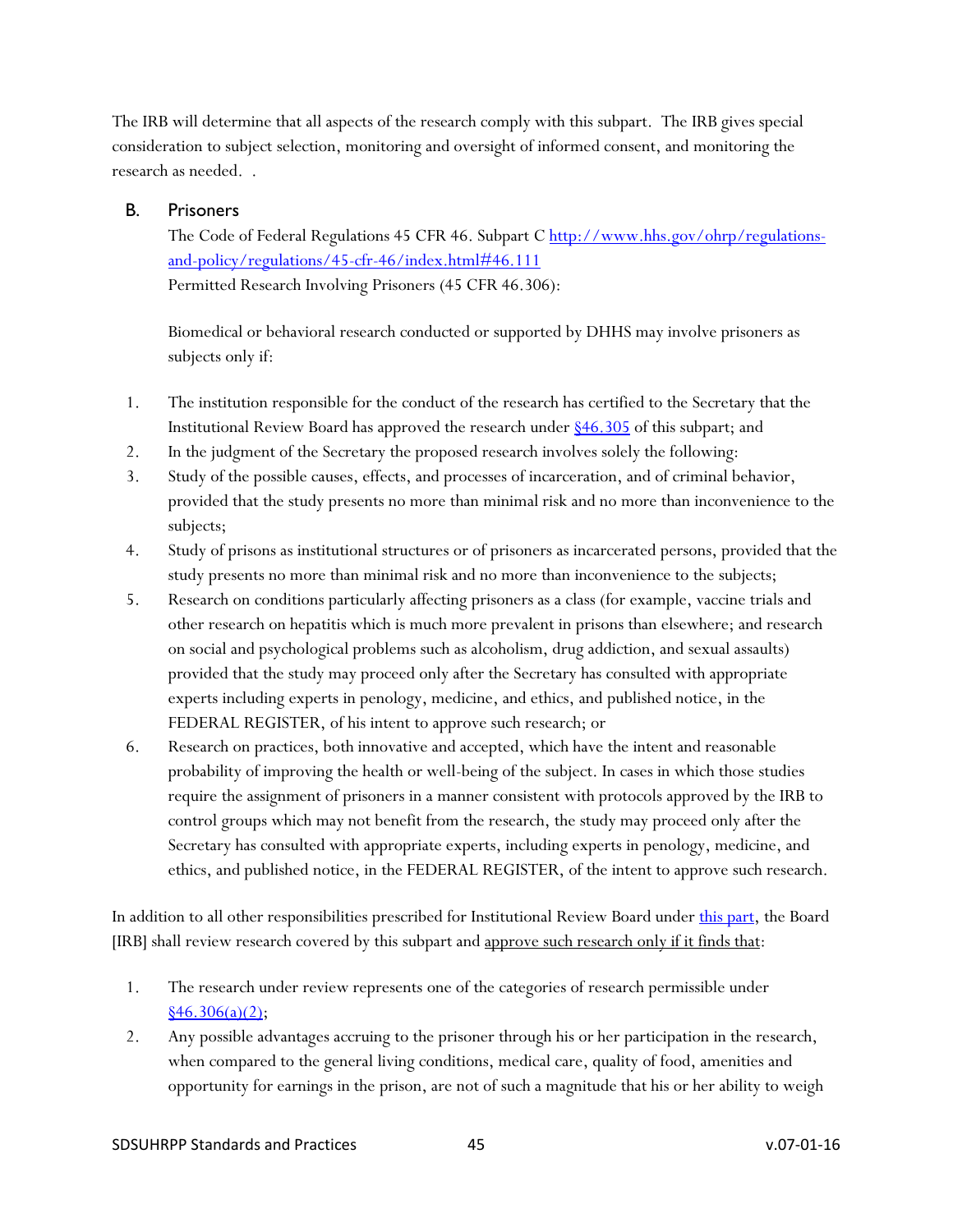the risks of the research against the value of such advantages in the limited choice environment of the prison is impaired;

- 3. The risks involved in the research are commensurate with risks that would be accepted by nonprisoner volunteers;
- 4. Procedures for the selection of subjects within the prison are fair to all prisoners and immune from arbitrary intervention by prison authorities or prisoners. Unless the principal investigator provides to the Board [IRB] justification in writing for following some other procedures, control subjects must be selected randomly from the group of available prisoners who meet the characteristics needed for that particular research project;
- 5. The information is presented in language which is understandable to the subject population;
- 6. Adequate assurance exists that parole boards will not take into account a prisoner's participation in the research in making decisions regarding parole, and each prisoner is clearly informed in advance that participation in the research will have no effect on his or her parole; and
- 7. Where the Board finds there may be a need for follow-up examination or care of participants after the end of their participation, adequate provision has been made for such examination or care, taking into account the varying lengths of individual prisoners' sentences, and for informing participants of this fact.

The IRB will carry out such other duties as may be assigned by the Secretary.

The institution shall certify to the Secretary, in such form and manner as the Secretary may require, that the duties of the IRB under this section have been fulfilled.

Or, the investigation pertains to conditions that affect prisoners as a class of people (e.g., vaccine trials, research on disease that is more prevalent in prisoners than other groups and research on social and psychological problems of prisoners such as alcoholism, drug addiction and sexual assaults) or the study has the likelihood of improving the health or well-being of the prisoner.

### <span id="page-45-0"></span>C. Cognitively Impaired Participants

Research involving individuals who may have impaired decision-making capacity warrants special attention by the IRB as members of this population may be vulnerable to coercion. Such individuals must be protected from exploitation and harm, while allowing the conduct of essential research on problems which are relevant to this population.

In cased where research involving individuals who have impaired decision-making capacity is approved, surrogate consent from a Legally Authorized Representative (LAR) will need to be obtained for such individuals.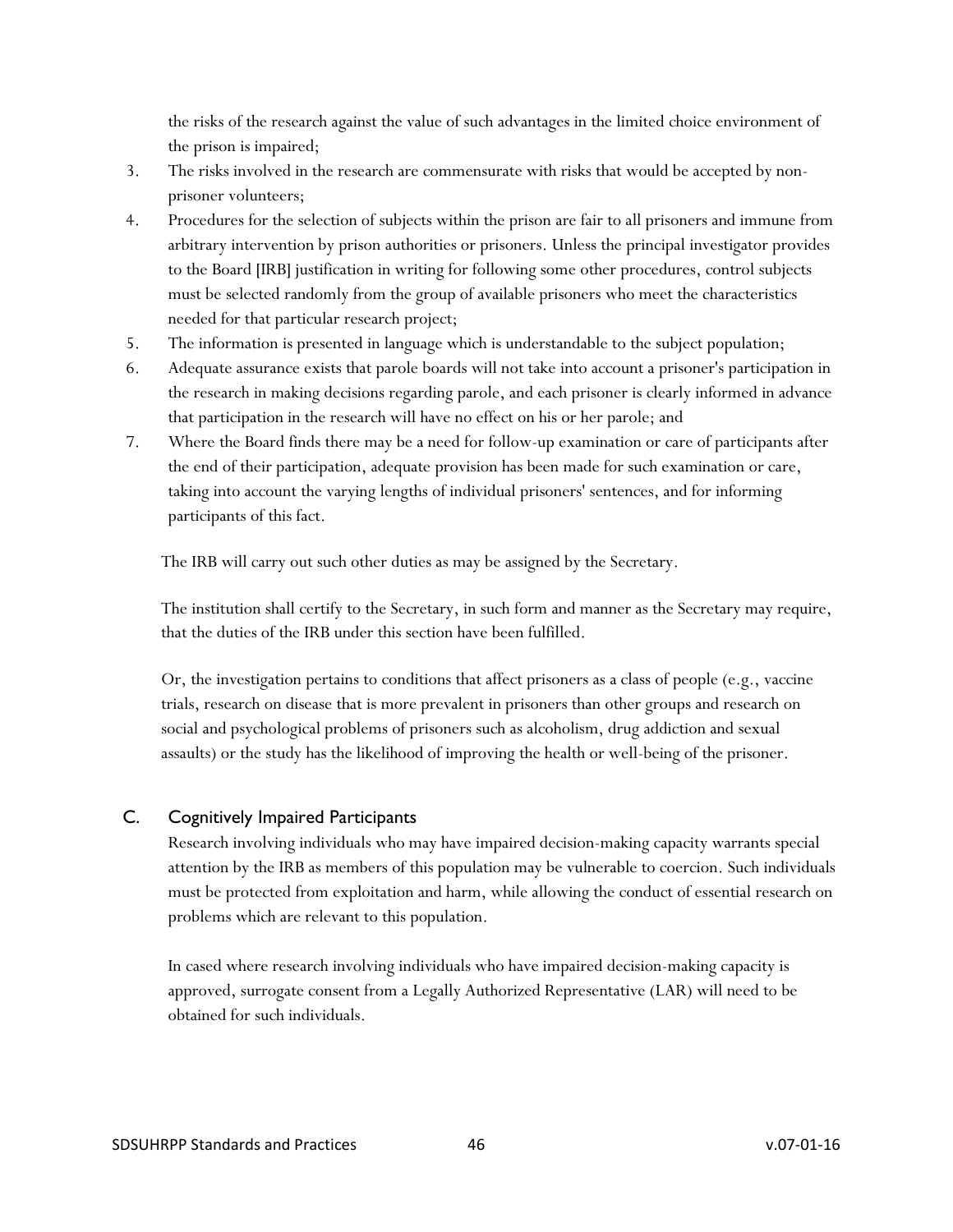The principal investigator must have adequate procedures in place for assessing and ensuring subjects' capacity, understanding, and informed consent or assent. A description of these procedures must be included in the study protocol.

### <span id="page-46-0"></span>D. Children

A child is defined by the State of California as a person who is under the age of 18 years and is not legally emancipated (link to state law on emancipation. [http://www.leginfo.ca.gov/cgi](http://www.leginfo.ca.gov/cgi-bin/displaycode?section=fam&group=06001-07000&file=7000-7002)[bin/displaycode?section=fam&group=06001-07000&file=7000-7002\)](http://www.leginfo.ca.gov/cgi-bin/displaycode?section=fam&group=06001-07000&file=7000-7002).

The IRB may only approve research involving children when all conditions of this subpart are satisfied as follows:

- 1. The research does not involve more than minimal risk (i.e., does not expose the child to greater risk than encountered in daily life).
- 2. The research involves greater than minimal risk, however the individual subject may receive direct benefit from participating in the research.
- 3. The research involves greater than minimal risk and no prospect of direct benefit to the participant; however, the results of the research will contribute to generalizable knowledge about the subject's disorder or condition.
- 4. The research, while otherwise not approvable presents an opportunity to understand, prevent, or alleviate a serious problem affecting the health or welfare of children.

Children can be involved in research conducted in a school setting when the data collected will be used to assess classroom instructional strategies/techniques, curricula development, or classroom management techniques. The protocol should address whether class time is used or if children are participating outside of structured class time (address nonparticipating students, supervision of nonparticipants, procedures used to pull out children/subjects during class time, etc.).

Wards of the state, agency, institution or entity can be involved in research if:

- 1. The research is related to their status as wards, or
- 2. The research is conducted in settings in which the majority of children involved as subjects are not wards (e.g. schools, camps, hospitals)

### <span id="page-46-1"></span>E. SDSU Students

The IRB will assess the possibility of situational coercion and pressure that a student may potentially experience when approached by an investigator as a potential research subject. The IRB requires investigators to follow recruitment procedures intended to create the opportunity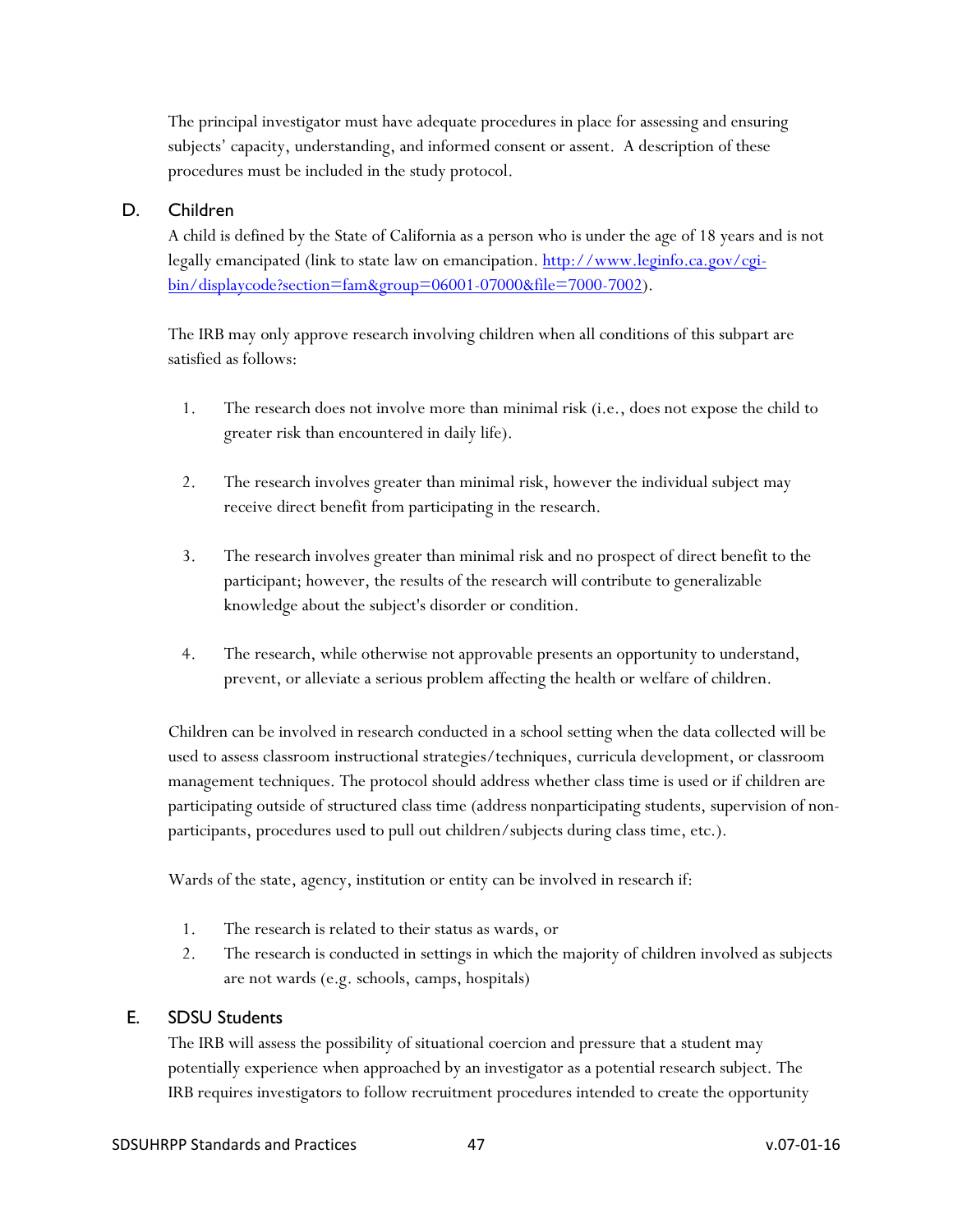for students to participate in research while reducing the possibility of unintended coercion. For example, investigators are asked to avoid one-on-one solicitations of students by faculty, graduate assistants or other students. If research participation is a course requirement, an equitable alternative to participation in a study as a method of obtaining course credit should be offered.

### <span id="page-47-0"></span>F. SDSU Employees

The IRB will consider the potential for coercion or undue influence and issues of confidentiality when employees are recruited as research subjects. Investigators are asked to state how voluntary participation will be ensured if the subjects under study are recruited by the employer or the researcher is sponsored by the employer. Recruitment procedures should allow for employees to participate in the study without jeopardizing their job status, their pay or their relationship with their supervisors.

# <span id="page-47-1"></span>**XVIII. CONSIDERATIONS FOR SPECIFIC TYPES OF RESEARCH**

### <span id="page-47-2"></span>A. Behavioral and Social Science Research

The primary concerns when evaluating behavioral and social science research are the risk of harm to participants with respect to psychological or social harm. Therefore, the IRB will assess the following:

- 1. The potential for the participants to experience stress, anxiety, guilt or trauma that could result in genuine psychological harm
- 2. The risks of criminal or civil liability or other risks that could result in serious social harms such as damage to financial standing, employability, insurability, reputation, stigmatization or damage to social or family relationships.
- 3. If information is to be collected on living individuals other than the consented participants (e.g. other family members), the IRB will consider the risk of harm to those individuals. Information of this nature may be collected in the context of an auto-ethnography or oral history.

To mitigate such risks, the IRB will review the proposal for appropriate preventative protections, debriefings, adequate disclosure of risks, and mechanisms to protect the privacy and confidentiality of participants or others affected by the research.

Finally, the use of confidential information is an essential element of much behavioral and social research. Methods used to identify potential participants or to gather information about participants must not compromise the privacy of the individuals.

When information linked to individuals will be recorded as part of the research design, the IRB will ensure that adequate precautions are taken to safeguard the confidentiality and the privacy of the individuals.